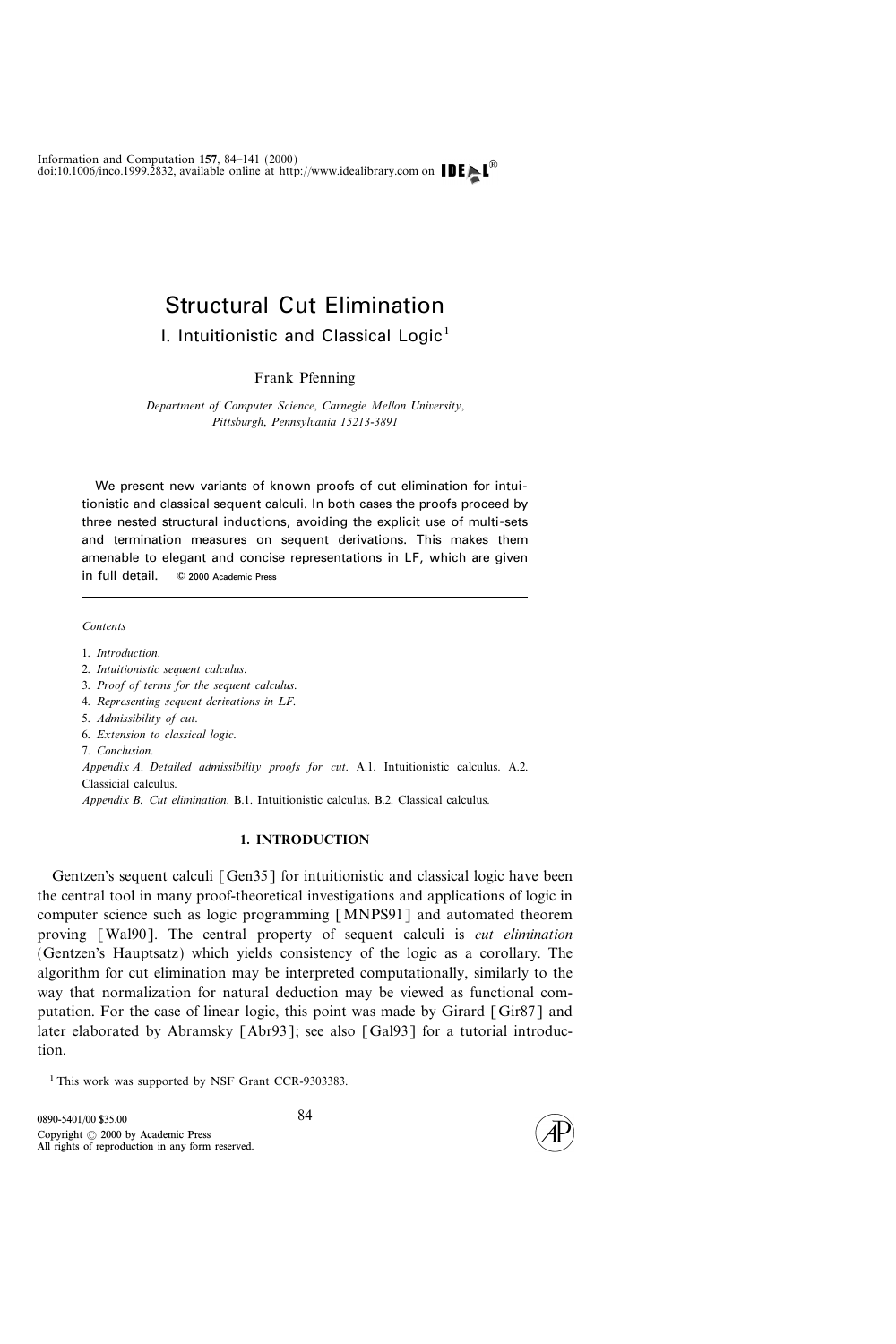Many proofs of cut elimination have been given in the literature (see, for example, [ML68, Sch77, Dra87, Her95]). Yet, to our knowledge, none of them have been formalized even though this is clearly possible in principle (see, for example, Matthews' [Mat94] pencil-and-paper analysis of cut elimination for the  $(\vee, \neg)$  fragment of classical propositional logic in FS<sub>0</sub>). They are difficult to mechanize for a number of reasons which in combination are quite intimidating. Most proofs require tedious data structures (such as multi-sets) and use complex termination measures. They also involve global conditions on occurrences of parameters in sequent derivations. In this paper we present new proofs of cut elimination for intuitionistic and classical sequent calculi and give their representations in the logical framework LF [HHP93] as implemented in the Elf system [Pfe91]. Multi-sets are avoided altogether in these proofs, and termination measures are replaced by three nested structural inductions. Parameters are treated as variables bound in derivations, thus naturally capturing occurrence conditions. A starting point for the proofs is Kleene's sequent system  $G_3$  [Kle52], which we derive systematically from the point of view that a sequent calculus should be a calculus of proof search for natural deductions. It can easily be related to Gentzen's original and other sequent calculi. We augment  $G_3$  with proof terms that are stable under weakening. These proof terms enable the structural induction and furthermore form the basis of the representation of the proof in LF.

The most closely related work on cut elimination is Martin-Löf's proof of admissibility [ML68]. In Martin-Löf's system the cut rule incorporates aspects of both weakening and contraction which enables a structural induction argument closely related to ours. However, without the introduction of proof terms, the implicit weakening in the cut rule makes it difficult to implement this proof directly. Herbelin [Her95] restates this proof and proceeds by assigning proof terms only to restricted sequent calculi LJT and LKT which correspond more immediately to  $\lambda$ -calculi for intuitionistic and classical natural deduction [Par92].

The reader interested in structural cut elimination for intuitionistic or classical logic, but not its formalization, should be able to follow this paper by ignoring the material regarding its implementation. In order to understand and appreciate the representation of the sequent calculus and the proof of cut elimination the reader should have a basic knowledge of the representation methodology of LF and the Elf meta-language; the interested reader is referred to [HHP93] and [MP91, Pfe91].

The remainder of the paper is organized as follows. In Section 2 we introduce a formulation of the intuitionistic sequent calculus motivated from natural deduction. In Section 3 we give a notation for proof terms that records the structure of the sequent derivation. This is an important intermediate step toward the representation of sequents in LF shown in Section 4. The proof of admissibility of cut in the intuitionistic sequent calculus and its implementation are the subjects of Section 5. In Section 6 we extend these results to the classical case. We conclude with an assessment and some remarks about future work in Section 7. In Appendixes A.1 (intuitionistic) and A.2 (classical) we give the complete implementations of admissibility of cut in Elf together with an automatically generated informal version of each case in the proof. Appendix B gives a formulation of cut elimination as a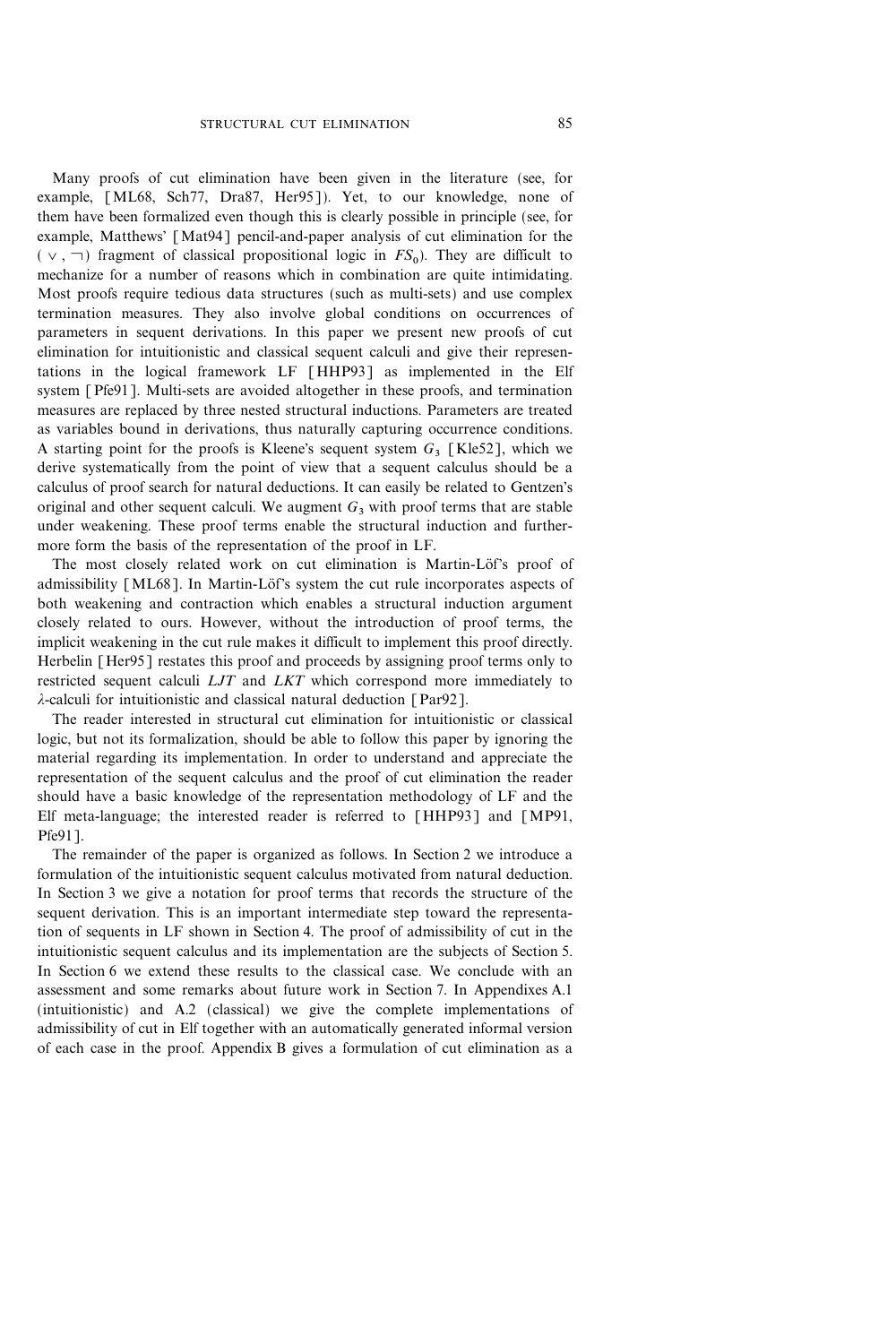translation from a sequent calculus with cut to a sequent calculus without cut. For both, intuitionistic and classical logic, this is a direct corollary of the admissibility of cut in the corresponding cut-free system.

## 2. INTUITIONISTIC SEQUENT CALCULUS

Logical frameworks such as hereditary Harrop formulas [MNPS91] and LF [HHP93] are inherently biased toward natural deduction because of the strong correspondence between natural deductions and the typed  $\lambda$ -expressions used for their representation. Finding an elegant encoding of sequents and sequent derivations in a logical framework is therefore the first critical issue in an implementation of a proof of cut elimination. Felty's representation [Fel89] in  $\lambda$ Prolog, for example, uses lists of hypotheses, which is advantageous for search but makes a formal meta-theory prohibitively complex. Frameworks based on sequent calculi such as LU [Gir93] or Forum [Mil94] allow direct encodings, but they lack a notation for the proof terms that are required to describe cut elimination.

In this section we develop a formulation of the sequent calculus for intuitionistic logic by transcribing the process of searching for a natural deduction into an inference system. The proximity to natural deduction then allows a high-level encoding of sequent derivations in LF. The resulting sequent calculus is basically Kleene's system  $G_3$  [Kle52], which he introduced to obtain a simple decidability proof for its propositional fragment. We assume familiarity with natural deduction.

We consider a complete set of logical connectives and quantifiers so that we do not miss any important issues. Atomic formulas  $p(t_1, ..., t_n)$  for first-order terms  $t_1$ , ...,  $t_n$  are denoted by P.

Formulas 
$$
A ::= P | A_1 \wedge A_2 | A_1 \supset A_2 | A_1 \vee A_2 | \neg A | \top | \bot | \forall x.A | \exists x.A.
$$

The notions of free and bound variable are defined as usual. We identify formulas that differ only in the names of their bound variables and write  $\lceil t/x \rceil$  *A* for captureavoiding substitution of t for x in A. We use A, B, and C to range over formulas.

The main judgment of natural deduction is derivability of a formula A, written as  $\vdash A$ , but we follow custom and mostly omit the turnstile in the presentation. In natural deduction the meaning of each logical connective or quantifier is given by introduction and elimination rules. The introduction rule specifies how to infer a formula with a given principal connective. The elimination rule specifies how we may use an assumption with a given principal connective. During search for a natural deduction our goal is to deduce C from hypotheses  $A_1$ , ...,  $A_n$ . We may take four kinds of actions:

1. We may solve the goal immediately when a hypothesis  $A_i$  is equal to C.

2. We may use an introduction rule to infer C. Each premise yields a new subgoal.

3. We may apply an elimination rule to a hypothesis  $A_i$ . Typically, this yields a new subgoal with an additional hypothesis.

4. We may introduce a lemma into the derivation.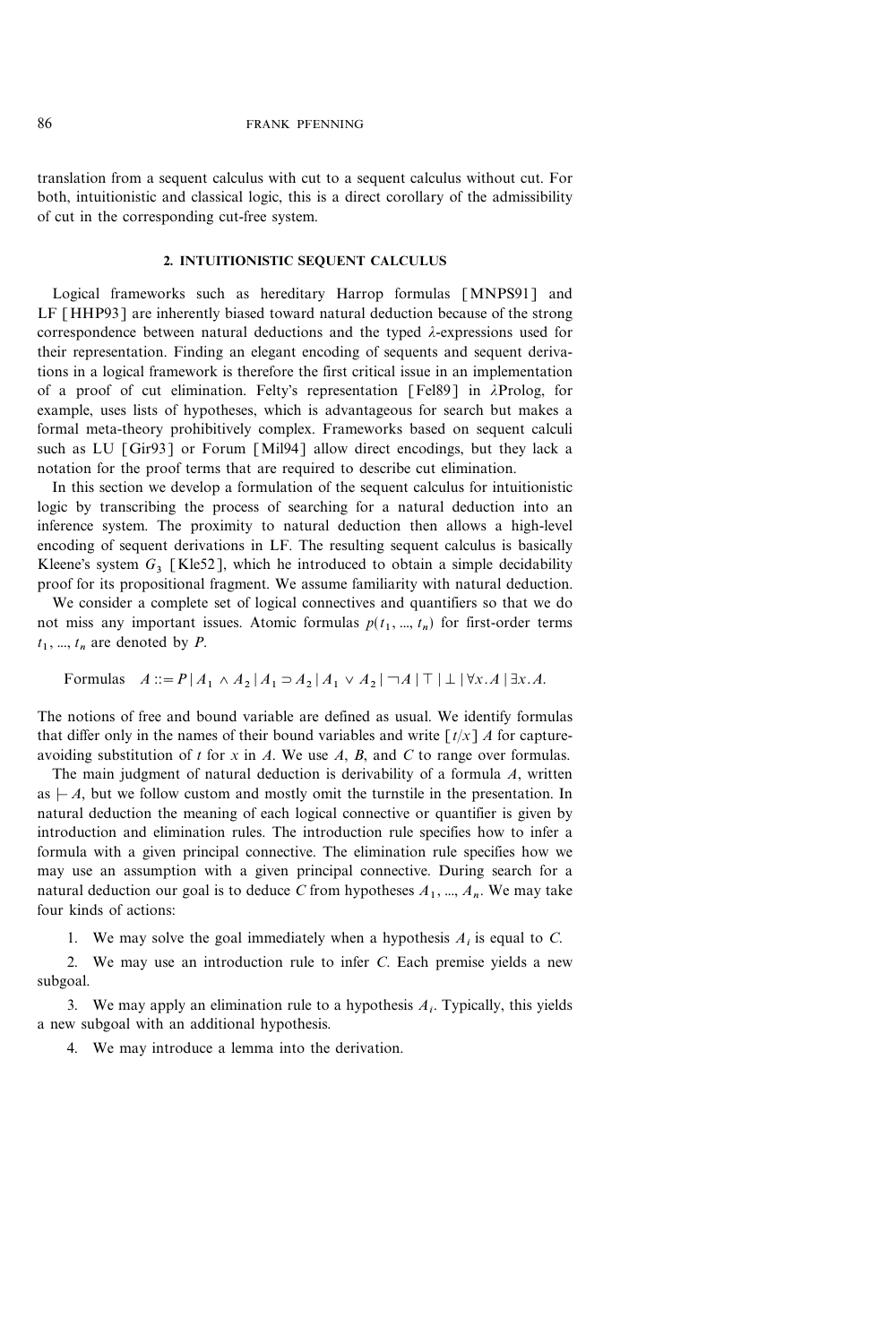We also observe from the nature of hypothetical reasoning:

- 1. The order in which hypotheses are assumed is irrelevant.
- 2. Hypotheses may be used arbitrarily often.
- 3. Hypothesis need not be used.

We abbreviate hypotheses  $A_1$ , ...,  $A_n$  by  $\Gamma$ . Since the order of hypothesis is irrelevant we write  $\Gamma = \Gamma'$ , A if A occurs in  $\Gamma$  and  $\Gamma'$  consists of the remaining hypotheses. Note that the same hypothesis may occur more than once.

A sequent  $\Gamma \rightarrow C$  is a judgment representing the goal of deriving C from  $\Gamma$ . A derivation of  $\Gamma \rightarrow C$  represents a trace of a particular successful search, although in this paper we do not show the routine extraction of a natural deduction C from a sequent derivation. The proof search actions listed above give rise to various inference rules for the sequent calculus. Using our obervations about natural deduction we eliminate all structural rules from Gentzen's system by building them into each rule. Intuitively, weakening is incorporated into initial sequents and contraction is built into each left rule. Exchange remains implicit in the notation  $\Gamma$ , A.

Initial Sequents. The goal may be solved immediately when a hypothesis A matches the conclusion. In sequent form:

$$
\overline{\Gamma, A \to A}^{\, I.}
$$

Introduction rules are used to reason backward from the conclusion during search for a natural deduction. Consequently, they apply to the formula on the right-hand side of the sequent arrow. Dually, elimination rules are used to reason forward from hypotheses and thus apply to a formula on the left-hand side of the sequent arrow. Therefore, the sequent rules for each connective can be divided into right and left rules. We examine each of the connectives and quantifiers, showing the introduction and elimination and corresponding right and left sequent rules.

Conjunction. The introduction/right rules are straightforward:

$$
\frac{A}{A \wedge B} \wedge I \qquad \frac{\Gamma \to A \qquad \Gamma \to B}{\Gamma \to A \wedge B} \wedge R
$$

For the elimination/left rules we have to remember to keep the hypothesis  $A \wedge B$ , since hypotheses may be used arbitrarily often in a natural deduction:

$$
\frac{A \wedge B}{A} \wedge E_{L} \qquad \frac{\Gamma, A \wedge B, A \rightarrow C}{\Gamma, A \wedge B \rightarrow C} \wedge L_{1}
$$

$$
\frac{A \wedge B}{B} \wedge E_{R} \qquad \frac{\Gamma, A \wedge B, B \rightarrow C}{\Gamma, A \wedge B \rightarrow C} \wedge L_{2}
$$

*Implication*. The premise of the introduction rule for an implication  $A \supset B$  is a judgment hypothetical in  $A$  labelled  $u$ . The hypothesis is discharged at this inference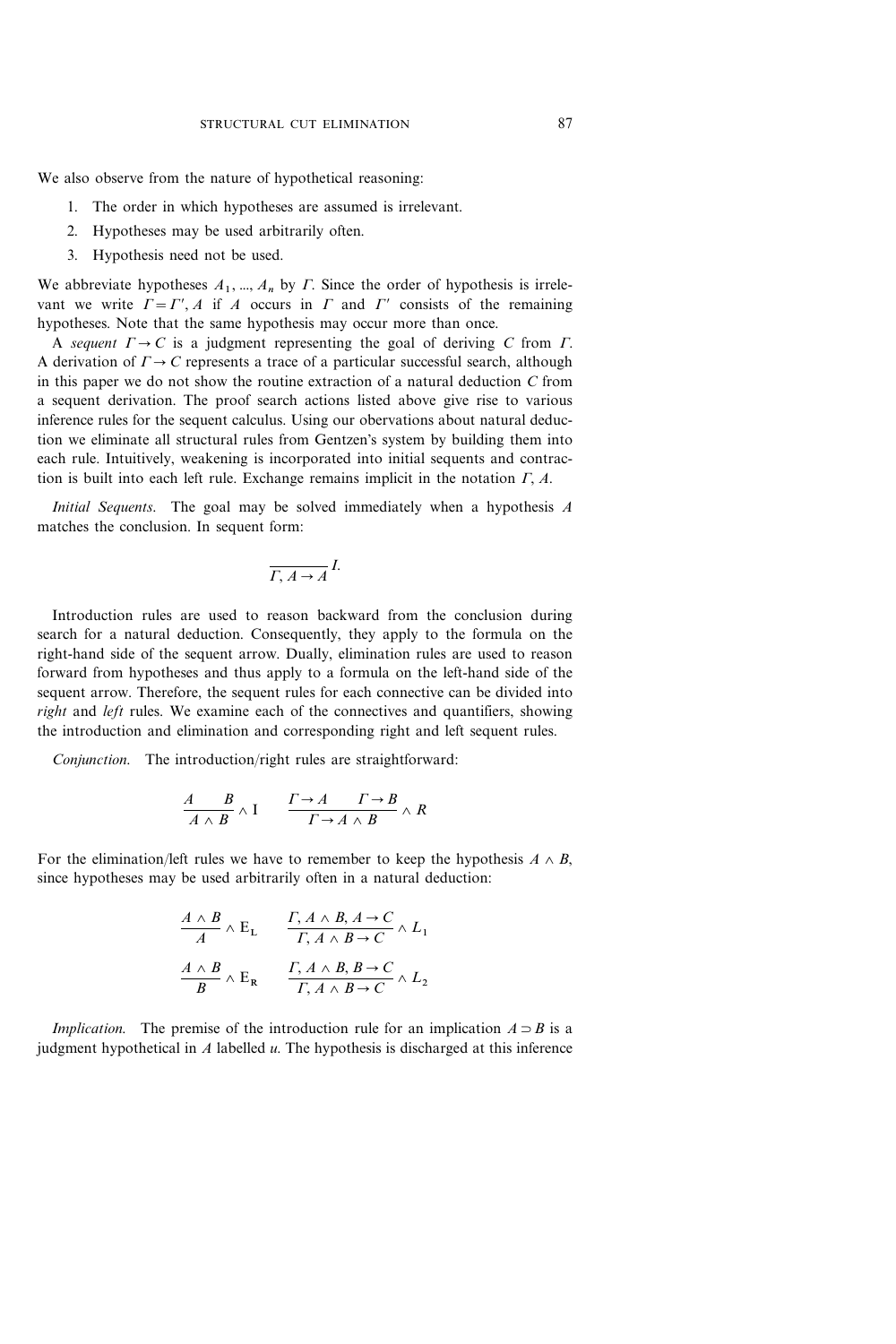which we indicate by a superscript on the instance of the inference rule. In the sequent formulation on the right, we add  $A$  to  $\Gamma$ : we have reduced the goal of deriving  $A \supset B$  from  $\Gamma$  to the goal of deriving B from  $\Gamma$  and A:

$$
\overline{A}^{u}
$$
\n
$$
\vdots \qquad \qquad \frac{\Gamma, A \to B}{\Gamma \to A \supset B} \supset R
$$
\n
$$
\frac{B}{A \supset B} \supset \mathbf{I}^{u}
$$

If we have an implication  $A \supset B$  as a hypothesis while deriving C we use it by proving  $A$  (from the same hypotheses) and then assuming  $B$  as additional hypothesis for proving C:

$$
\frac{A \supset B \qquad A}{B} \supset E \qquad \frac{\Gamma, A \supset B \to A \qquad \Gamma, A \supset B, B \to C}{\Gamma, A \supset B \to C} \supset L
$$

In order to maintain the correspondence to natural deduction it is important to copy the implicational assumption  $A \supset B$  to both premises, even though it is redundant in the right premise.

Disjunction. There are two introduction rules for disjunction in natural deduction and consequently two right rules for disjunction in the sequent calculus:

$$
\frac{A}{A \vee B} \vee I_{L} \qquad \frac{\Gamma \to A}{\Gamma \to A \vee B} \vee R_{1}
$$
\n
$$
\frac{B}{A \vee B} \vee I_{R} \qquad \frac{\Gamma \to B}{\Gamma \to A \vee B} \vee R_{2}
$$

The elimination rule for disjunction explicitly refers to a conclusion  $C$  and is thus already closer to a sequent rule:

$$
\begin{array}{ccc}\nA^{u_1} & B^{u_2} \\
\vdots & \vdots \\
A \vee B & C \\
\hline\nC & & \vee E^{u_1, u_2}\n\end{array}\n\qquad\n\begin{array}{ccc}\nT, A \vee B, A \to C & T, A \vee B, B \to C \\
T, A \vee B \to C & & \vee L\n\end{array}
$$

Negation. Negation in intuitionistic natural deduction is usually explained by considering  $\neg A$  as an abbreviation of  $A \supset \bot$ . In sequent calculi, on the other hand, it is modeled by an empty right-hand side. These do not correspond, so we need to find another formulation for negation. The goal is to find an introduction rule for  $\neg A$  that does not require another logical symbol (such as  $\bot$ ). We use the idea of a judgment parametric in a propositional variable  $p$  to achieve this. For the sequent calculus this means that  $p$  may not occur in  $\Gamma$  or  $\Lambda$ :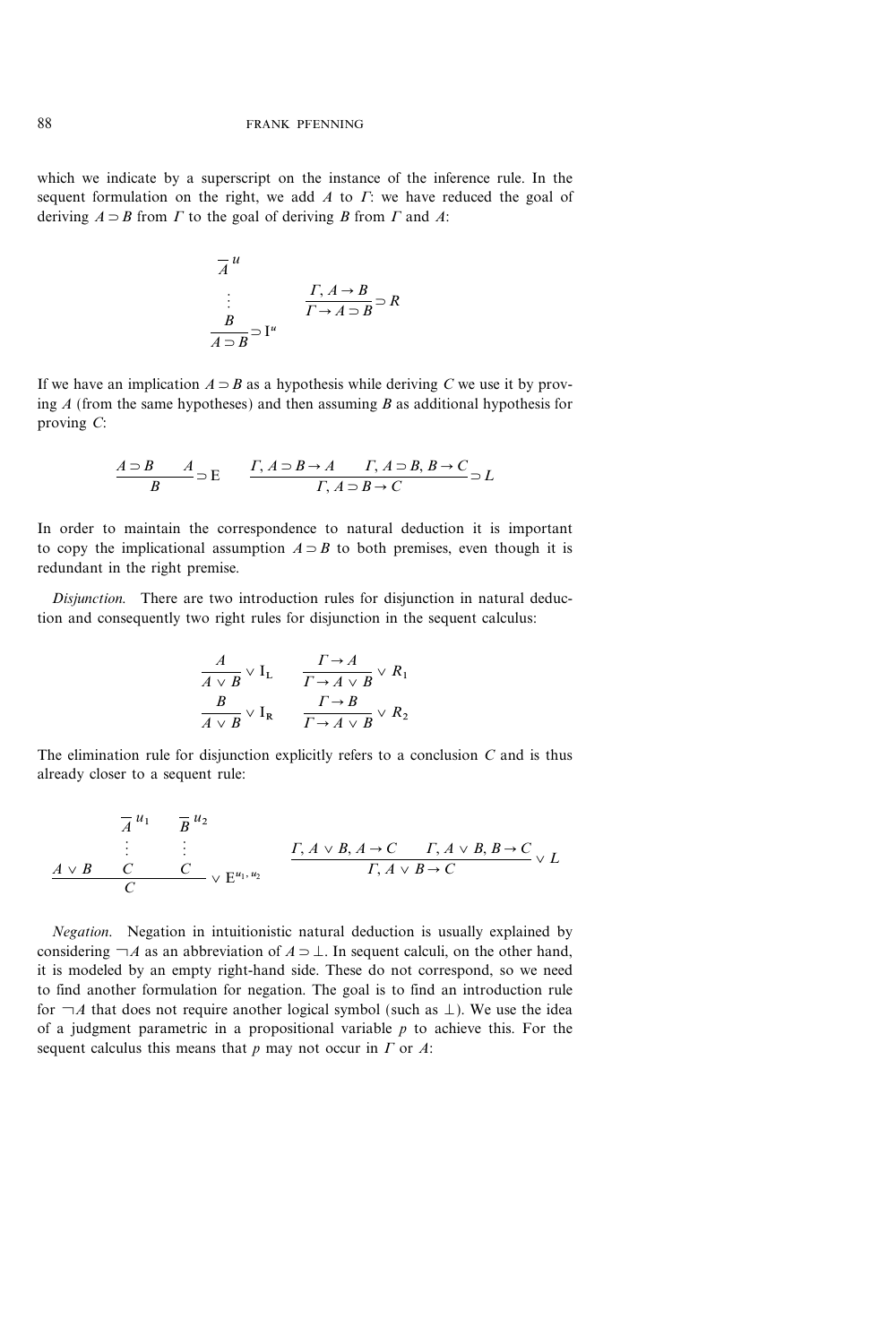$$
\overline{A}^{u}
$$
\n
$$
\vdots
$$
\n
$$
\frac{P}{\overline{A}} \neg I^{p,u}
$$
\n
$$
\overline{I^{p,u}}^{n}
$$
\n
$$
\overline{I^{p,u}}
$$
\n
$$
\overline{I^{p,u}}
$$

The elimination rule is simpler:

$$
\frac{\neg A \qquad A}{C} \neg E \qquad \frac{\Gamma, \neg A \to A}{\Gamma, \neg A \to C} \neg L
$$

It may not be obvious at first, but the introduction and elimination rule (and also the left and right rules) match up precisely. We will see this in the proof of cut elimination.

Truth. There is only an introduction rule for  $\top$  in natural deduction. Correspondingly, we only have a right rule in the sequent calculus:

$$
\overline{\top} \hspace{0.1cm} \overline{\top} \hspace{0.1cm} \overline{\top} \hspace{0.1cm} \overline{\top} \hspace{0.1cm} \overline{\top} \hspace{0.1cm} \overline{\top} \hspace{0.1cm} R
$$

Falsehood. Dually, there are only an elimination and a corresponding left rule for  $\perp$ :

$$
\frac{\perp}{C} \perp E \qquad \frac{\perp}{\varGamma, \perp \to C} \perp L
$$

Universal quantification. Universal quantification employs an individual parameter. In the sequent calculus, this means that the parameter  $a$  must be new; that is, it may not appear in  $\Gamma$  or  $\forall x.A$ :

$$
\frac{[a/x] A}{\forall x.A} \forall I^a \qquad \frac{\Gamma \to [a/x] A}{\Gamma \to \forall x.A} \forall R^a
$$

In the elimination rule we substitute an arbitrary term  $t$  for a universally quantified variable x. This substitution may need to rename bound variables so that no variable free in  $t$  is captured by a quantifier in  $A$ :

$$
\frac{\forall x. A}{[t/x] A} \forall E \qquad \frac{\Gamma, \forall x. A, [t/x] A \rightarrow C}{\Gamma, \forall x. A \rightarrow C} \forall L
$$

In the customary notation for these elimination and right rules, the term  $t$  is not uniquely determined if  $x$  does not occur as free in  $A$ . In the proof term calculus in Section 3 we make sure that  $t$  occurs explicitly in order to avoid potential ambiguities.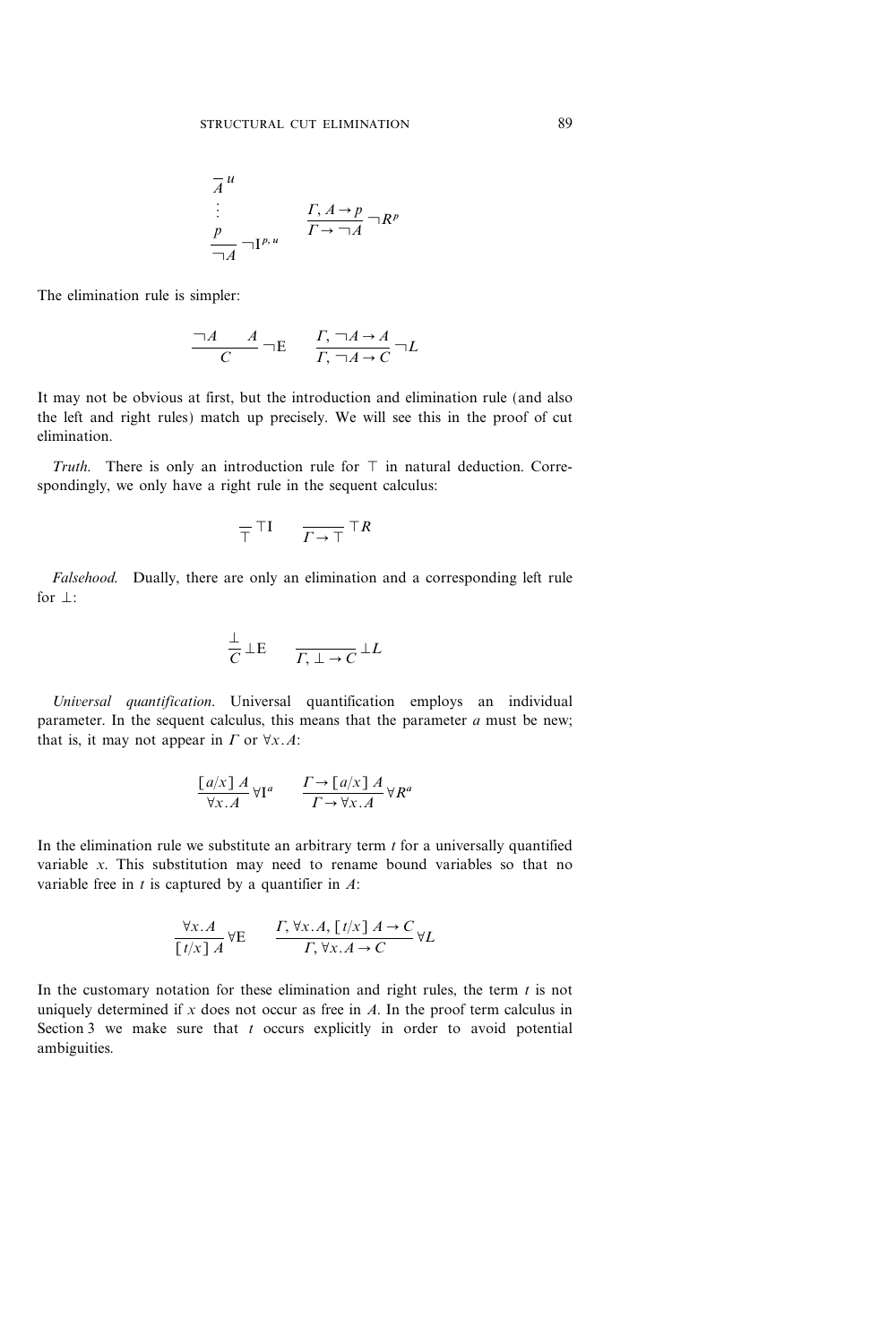Existential quantification. The introduction and right rules are straightforward:

$$
\frac{\left[t/x\right]A}{\exists x.A} \exists I \qquad \frac{\Gamma \to \left[t/x\right]A}{\Gamma \to \exists x.A} \exists R
$$

The apparent complexity of the elimination rule vanishes when it is viewed in the sequent calculus. Once again, *a* must be a new parameter; that is, it may not occur in  $\Gamma$ ,  $\exists x.A$ , or C:

$$
\frac{\overline{[a/x]A}^{u}}{C} \n\begin{array}{c}\n\vdots \\
\frac{1}{C} \\
\frac{1}{C}\n\end{array}\n\qquad\n\frac{\Gamma, \exists x.A, \left[\frac{a}{x}\right]A \to C}{T, \exists x.A \to C} \exists L^{a}
$$

Lemma introduction. Introducing a lemma  $A$  during the search for a natural deduction corresponds directly to the cut rule in the sequent calculus: in order to derive C from  $\Gamma$  we derive  $\Lambda$  and show that with the additional hypothesis  $\Lambda$  we can derive C:

$$
\frac{\Gamma \to A \qquad \Gamma, A \to C}{\Gamma \to C}
$$
Cut

The theorem of *cut elimination* states that every sequent  $\Gamma \rightarrow C$  that is derivable in the system with cut can also be derived in the system without cut. An equivalent, but slightly more convenient way of stating this is that cut is *admissible* in the system without cut, that is, whenever we can derive the premises of this rule without using cut, we can also derive the conclusion without using cut. We concentrate our development on admissibility of cut and relegate cut elimination in the sense of Gentzen to Appendix B.

We summarize the rules for the cut-free calculus  $G_3$ . They are sound and complete in the usual sense, which can easily be shown by relating them to Gentzen's sequent calculus or to natural deduction (see Theorem 2):

$$
\frac{\Gamma \to A \qquad \Gamma \to B}{\Gamma, A \to A} I
$$
\n
$$
\frac{\Gamma \to A \qquad \Gamma \to B}{\Gamma \to A \lor B} \lor R \qquad \frac{\Gamma, A \lor B \to C}{\Gamma, A \lor B \to C} \lor L_1
$$
\n
$$
\frac{\Gamma, A \to B}{\Gamma, A \lor B \to C} \lor L_2
$$
\n
$$
\frac{\Gamma, A \to B}{\Gamma \to A \to B} \supset R \qquad \frac{\Gamma, A \supset B \to A \qquad \Gamma, A \supset B, B \to C}{\Gamma, A \supset B \to C} \supset L
$$
\n
$$
\frac{\Gamma \to A}{\Gamma \to A \lor B} \lor R_1 \qquad \frac{\Gamma, A \lor B, A \to C \qquad \Gamma, A \lor B, B \to C}{\Gamma, A \lor B \to C} \lor L
$$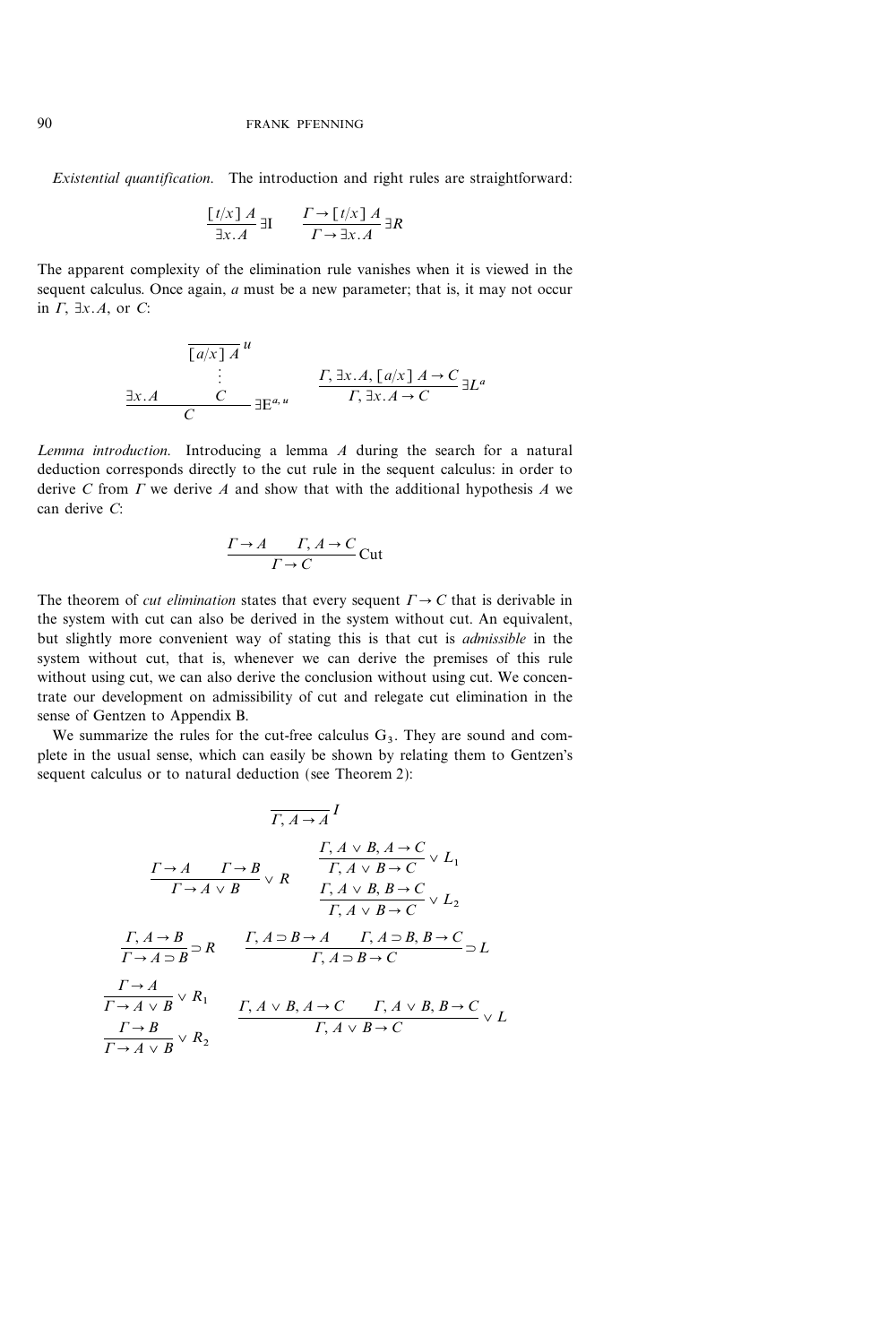

The principal formula of an inference is the formula introduced on the left, the formula introduced on the right, or the formula occurring on the left and the right in an initial sequent. All other formulas are *side formulas* of the last inference. These notions also apply to individual formula occurrences.

The system without cut is easily seen to be consistent, since there is no rule with which one could infer the sequent  $\rightarrow \perp$ . In terms of natural deduction this means that introducing a lemma during search is never necessary: If there is a deduction of  $C$  from hypotheses  $\Gamma$  we can find it by using only introduction rules reasoning backward from C and using only elimination rules reasoning forward from the hypothesis  $\Gamma$ . This yields consistency of natural deduction as an easy corollary, since there is no introduction rule for  $\perp$ .

Our formulation of the sequent calculus has the following elementary properties. It is not important for our main development, but these properties also hold for the system with the cut rule.

Lemma 1 (Elementary Properties of Sequent Calculus)

1. Weakening: If  $\Gamma \rightarrow C$  then  $\Gamma$ ,  $A \rightarrow C$ .

2. Contraction: If  $\Gamma$ ,  $A$ ,  $A \rightarrow C$  then  $\Gamma$ ,  $A \rightarrow C$ .

3. Term substitution: If  $\Gamma \rightarrow C$  with free individual parameter a, then  $\lbrack t/a \rbrack$   $\Gamma \rightarrow \lbrack t/a \rbrack$  C for any term t.

4. Formula substitution: If  $\Gamma \rightarrow C$  with free propositional parameter p, then  $[A/p] \Gamma \rightarrow [A/p] \ C$  for any formula A.

Proof. All properties are immediate by induction over the structure of the derivation of the assumption. In all cases the structure of the derivation is not changed—a property made explicit in Lemma 3.  $\blacksquare$ 

Now let  $\Gamma \longrightarrow^{\mathbf{LJ}^-} C$  stand for derivability in Gentzen's sequent calculus LJ without cut  $(LJ^{-})$ , but augmented with rules for truth and falsehood. We can easily translate between derivations in  $LI^-$  and  $G_3$  by removing or inserting instances of the structural rules in  $LJ^-$ . Empty right-hand sides as permitted in LJ present only a small complication.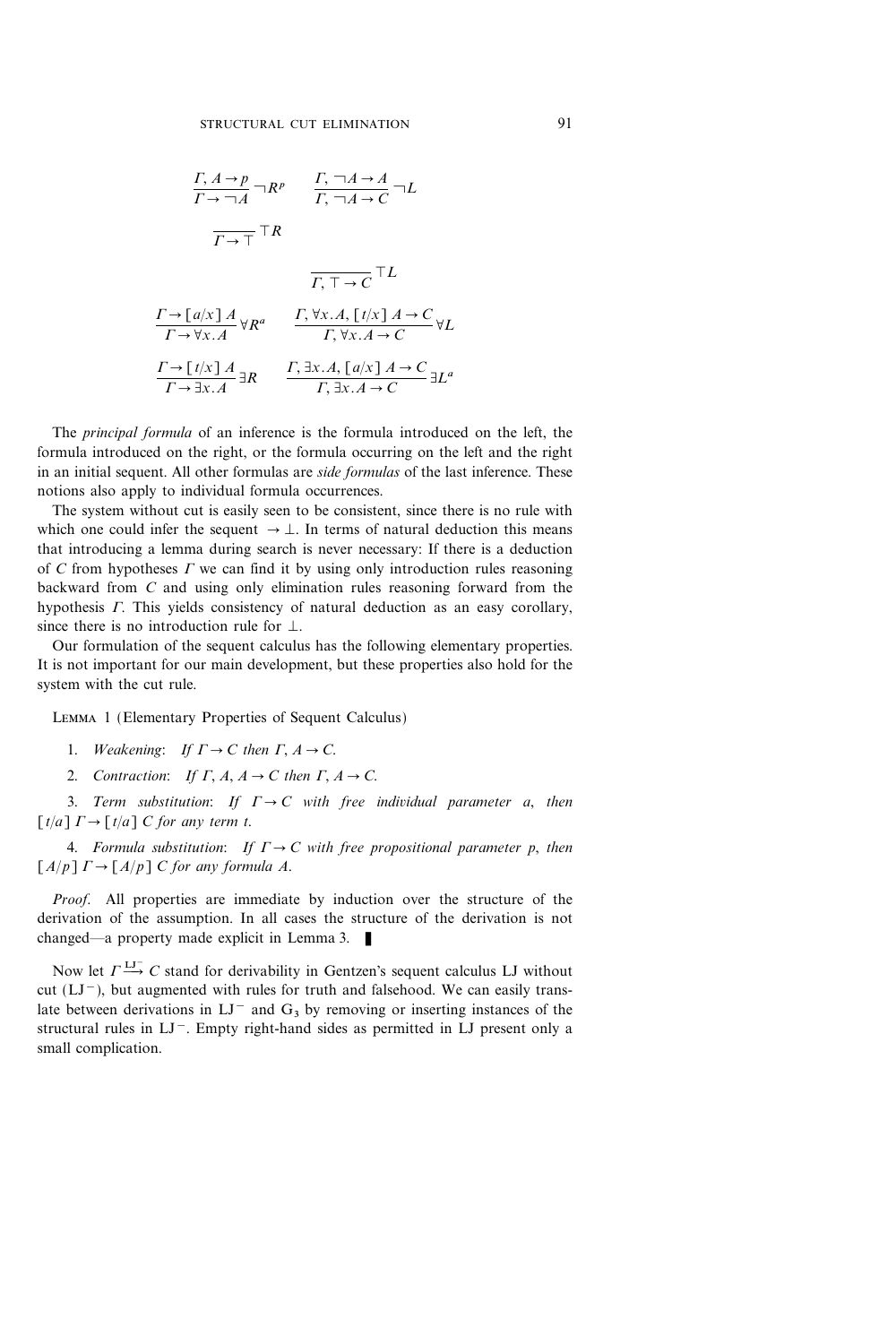THEOREM 2 (Equivalence of  $G_3$  and  $LJ^-$ ).

- 1.  $\Gamma \to C$  iff  $\Gamma \xrightarrow{\text{LI}^-} C$ , and
- 2.  $\Gamma \rightarrow p$  for a parameter p that does not occur in  $\Gamma$  iff  $\Gamma \stackrel{\text{LJ}-}{\longrightarrow}$ .

Proof. The proof in both directions proceeds by induction over the structure of the given derivation. We require weakening and contraction lemmas for  $G_3$ (Lemma 1) to model the structural rules of weakening and contraction in LJ.

At this point we could define the size of a formula  $A$  as the number of its connectives and quantifiers and the length of a derivation as the number of inference rules it contains and then prove the admissibility of cut in the cut-free system by three nested inductions over the size of the cut formula and the lengths of the derivations of  $\Gamma \rightarrow A$  and  $\Gamma$ ,  $A \rightarrow C$ . However, such a proof is not well suited for implementation. The first difficulty is the implementation of the sequent calculus itself and the notions of multiset it requires. The second difficulty is that most proof checkers or theorem provers use structural induction more effectively than proofs with termination measures. We return to both points in the next section.

A related proof idea is due to Herbelin [Her95]: We can simplify the induction argument if the cut rule itself incorporates aspects of both weakening and contraction. More precisely, for the intuitionistic calculus it has the form

$$
\frac{\Gamma, A_1 \to A \qquad \Gamma, A_2, A \to C}{\Gamma, A_1, A_2 \to C} \text{Cut}_{ML}.
$$

In the top-down view of proof construction, this corresponds to permitting contraction of  $\Gamma$  when compared to Gentzen's rule

$$
\frac{A_1 \rightarrow A \qquad A_2, A \rightarrow C}{A_1, A_2 \rightarrow C}
$$
Cut<sub>G</sub>.

In the bottom-up view of proof construction, it corresponds to permitting weakening when compared to our rule

$$
\frac{\Gamma \to A \qquad \Gamma, A \to C}{\Gamma \to C}
$$
Cut.

The rule we have chosen follows directly from our intuition of sequent calculus as a calculus of proof search for natural deduction. It also seems the best basis for a natural and systematic proof term assignment and ultimately the representation of its admissibility proof in LF.

## 3. PROOF TERMS FOR THE SEQUENT CALCULUS

The sequent rules as given so far do not preserve all the information present in a natural deduction. For example, the two different natural deductions of  $A \supset (A \supset A)$  below are mapped to same sequent derivation.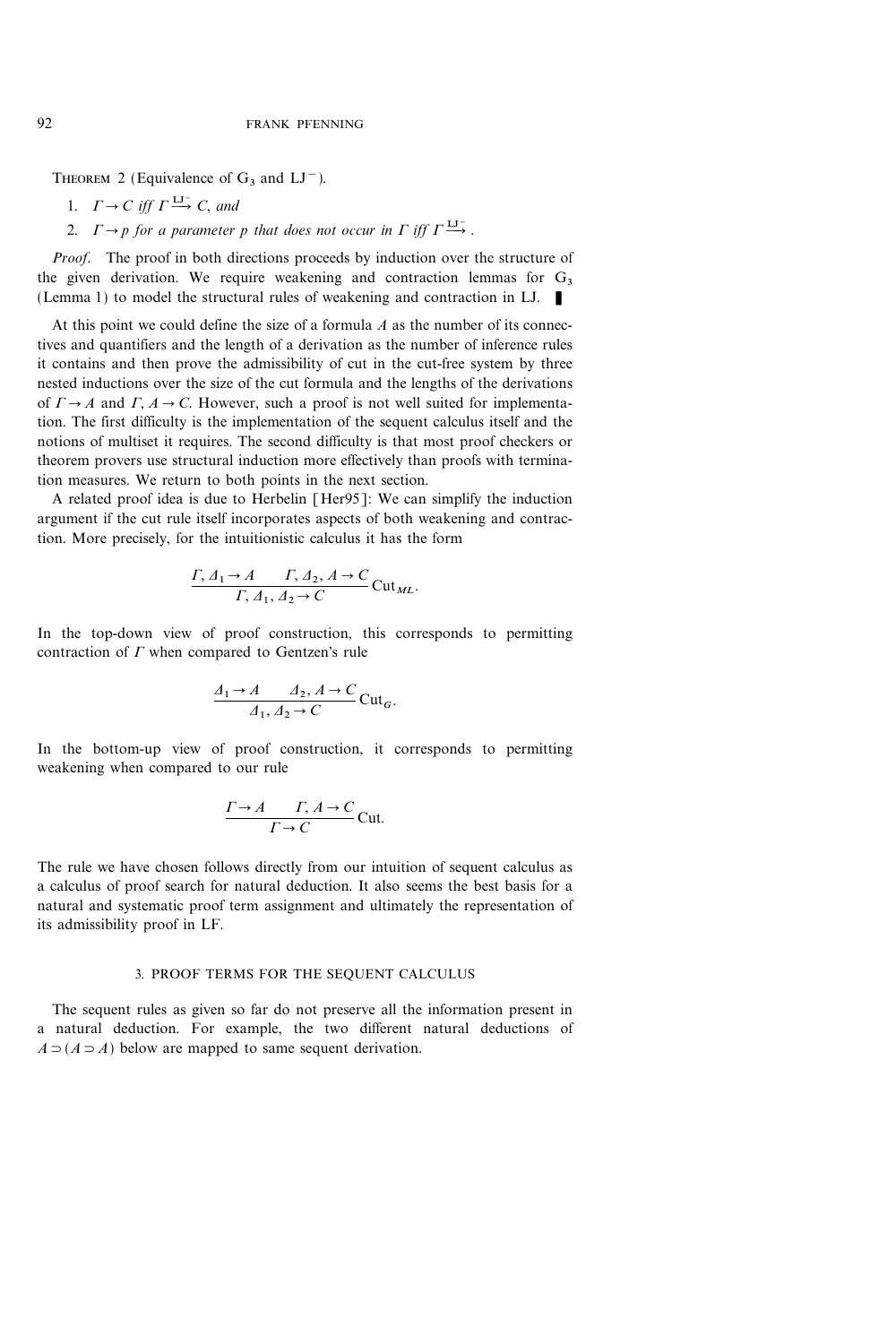$$
\frac{\frac{1}{A}u}{A \supseteq A} \supseteq I^w
$$
\n
$$
\frac{\frac{1}{A}w}{A \supseteq (A \supseteq A)} \supseteq I^u
$$
\n
$$
\frac{\frac{1}{A}w}{A \supseteq (A \supseteq A)} \supseteq I^w
$$
\n
$$
\frac{\frac{1}{A}A \rightarrow A}{A \supseteq (A \supseteq A)} \supseteq I^u
$$
\n
$$
\frac{\frac{1}{A}A \rightarrow A}{A \supseteq (A \supseteq A)} \supseteq R.
$$

In the sequent notation we cannot tell which of the two identical hypotheses was used in the initial sequent. If we are only interested in derivability (or truth), then this is tolerable. However, if we are interested in the *structure* of derivations such ambiguities should be resolved. Clearly, for many applications in computer science and, of course, also for the proof of cut elimination, the structure of derivations is of central importance. We therefore endow sequent derivations with proof terms that resolve this kind of ambiguity. This is also an important intermediate step toward the representation of the rules in LF.

There are at least three distinct roles that proof terms may play for a sequent calculus, an issue recognized by Gallier [Gal93] and Breazu-Tannen, et al. [BTKP93]. The most immediate perhaps is to annotate sequent derivations with  $\lambda$ -terms that represent the natural deductions they correspond to. The second is to think of proof terms as expressions in a programming language and to view a sequent derivation as a typing derivation. The third is to view proof terms as a compact notation for sequent derivations from which they may essentially be reconstructed. This view is particularly useful for our endeavor, since the representation in a logical framework should also have this property.

The first step is to label hypotheses. The second is to record a proof term  $d$  on the right of the sequent arrow. A sequent then has the form  $\Gamma \rightarrow d: A$ , where  $\Gamma$  has the form  $h_1 : A_1, ..., h_n : A_n$ . We assume that all hypothesis labels in a context are distinct. In order to avoid confusion with similar, but subtly different proof term notations in the literature, we systematically introduce precisely one new proof term constructor for each inference rule of the sequent calculus and give each a descriptive name. Rules that introduce parameters or hypotheses bind variables at the level of proof terms—a phenomenon which should be familiar from the Curry-Howard isomorphism. The idea of higher-order abstract syntax (here applied to a syntax for proof terms) is to reduce all binding operators to one, namely  $\lambda$ . This makes it immediately syntactically apparent which variables are bound and where. We also indicate the type of bound variables: they may bind individuals  $(x : i)$ , formulas  $(p : o)$ , or hypotheses  $(h : A)$ :

$$
\overline{\Gamma, h \colon A \to \text{axiom } h \colon A}
$$

$$
\frac{\Gamma \to d_1: A \qquad \Gamma \to d_2: B}{\Gamma \to \text{andr } d_1 d_2: A \land B} \land R \qquad \frac{\Gamma, h: A \land B, h_1: A \to d: C}{\Gamma, h: A \land B \to \text{andl}_1(\lambda h_1: A.d) h: C} \land L_1
$$
\n
$$
\frac{\Gamma, h: A \land B, h_2: B \to d: C}{\Gamma, h: A \land B \to \text{andl}_2(\lambda h_2: B.d) h: C} \land L_2
$$

 $\Gamma$ ,  $h: A \rightarrow d: B$  $\frac{1}{\Gamma \to \text{impr}(\lambda h: A.d): A \supset B} \supset R$  $\Gamma$ ,  $h: A \supset B \rightarrow d_1$ :  $A \qquad \Gamma$ ,  $h: A \supset B$ ,  $h_2$ :  $B \rightarrow d_2$ : C  $\frac{1}{I}$ ,  $h: A \supset B \rightarrow \text{impl } d_1(\lambda h_2; B, d_2)$   $h: C \rightarrow L$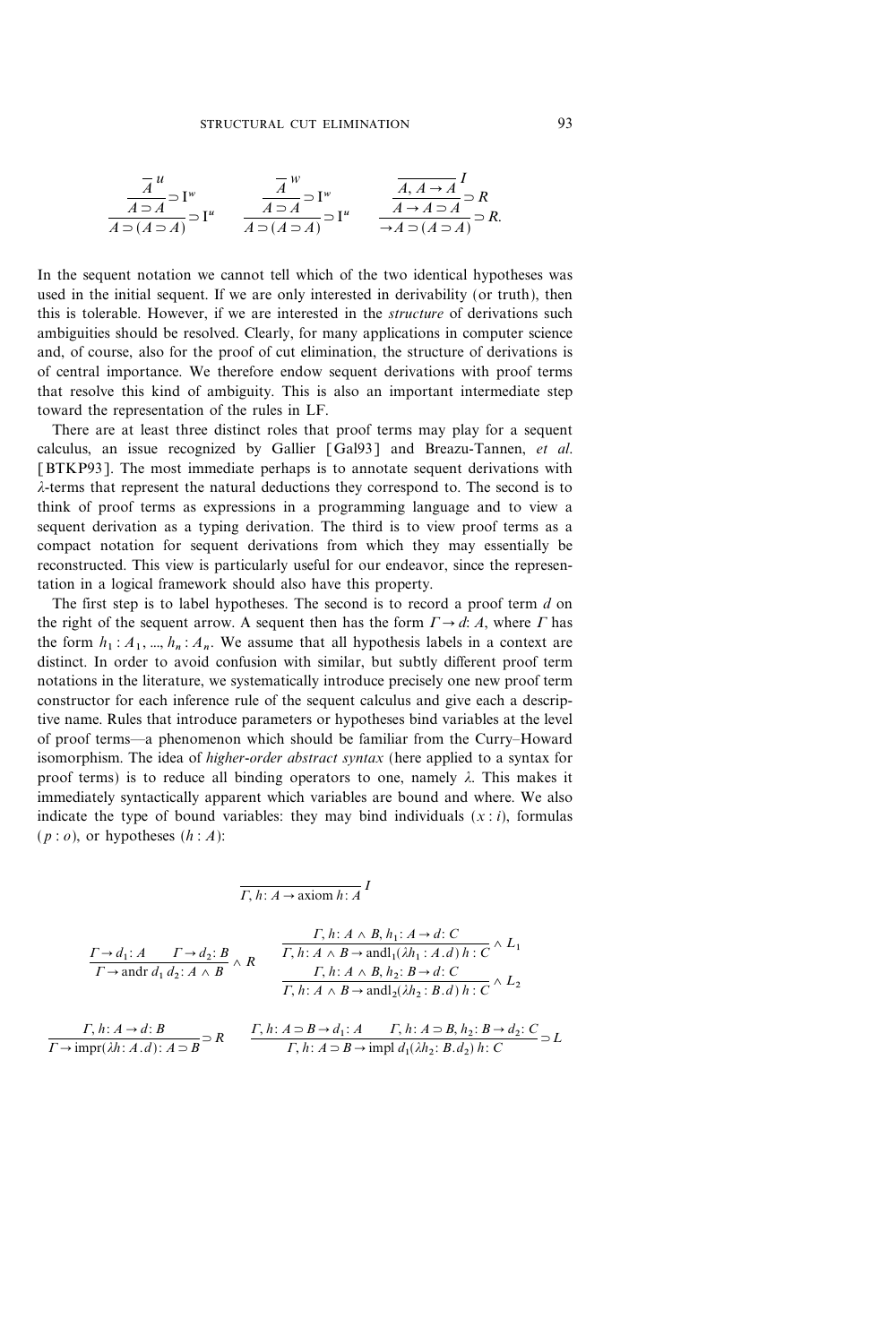$$
\frac{\Gamma \to d: A}{\Gamma \to \text{orr}_{1}^{B} d: A \lor B} \lor R_{1}
$$
\n
$$
\frac{\Gamma, h: A \lor B, h_{1}: A \to d_{1}: C \quad \Gamma, h: A \lor B, h_{2}: B \to d_{2}: C}{\Gamma, h: A \lor B \to \text{ori}(\lambda h_{1}: A. d_{1})(\lambda h_{2}: B. d_{2}) h: C} \lor L
$$
\n
$$
\frac{\Gamma, h: A \to d: p}{\Gamma \to \text{iorr}(\lambda p: o. \lambda h: A. d): \neg A} \neg R^{p}
$$
\n
$$
\frac{\Gamma, h: \neg A \to d: A}{\Gamma, h: \neg A \to \text{notl}^{C} d h: C} \neg L
$$
\n
$$
\frac{\Gamma \to \text{ruer}: \top}{\Gamma \to \text{ruer}: \top} \top R
$$
\n
$$
\frac{\Gamma, h: \bot \to \text{false}^{C} h: C}{\Gamma, h: \bot \to \text{false}^{C} h: C} \bot L
$$
\n
$$
\frac{\Gamma \to d: [a/x] A}{\Gamma \to \text{forallr}(\lambda a: i.d): \forall x.A} \lor R^{a}
$$
\n
$$
\frac{\Gamma, h: \forall x.A, h_{1}: [t/x] A \to d: C}{\Gamma, h: \forall x.A \to \text{foralll} t(\lambda h_{1}: [t/x] A. d) h: C} \forall L
$$
\n
$$
\frac{\Gamma \to d: [t/x] A}{\Gamma \to \text{exists } t d: \exists x.A} \exists R
$$
\n
$$
\frac{\Gamma, h: \exists x.A, h_{1}: [a/x] A \to d: C}{\Gamma, h: \exists x.A \to \text{exists}(\lambda a: i.\lambda h_{1}: [a/x] A. d) h: C} \exists L^{a}
$$

Cut is not included as a primitive rule of inference, but its proof term (see Appendix B.1) would once again only reflect the structure of the derivation:

$$
\frac{\Gamma \to d \colon A \qquad \Gamma, h \colon A \to e \colon C}{\Gamma \to \text{cut } d \ (\lambda h \colon A \cdot e) \colon C} \text{Cut}.
$$

Erasure of the proof terms from a sequent derivation in this calculus yields derivations from the rules given in the previous section. The proofs of the following properties are all immediate structural inductions. For typographical reasons we often write  $\mathcal{D}$  :: (*J*) if  $\mathcal{D}$  is a derivation of judgment *J*. The notion of substitution into a derivation should be self-explanatory, perhaps with the exception of  $[h_1/h_2]$   $\mathcal{D}$ , where  $h_1$ : A and  $h_2$ : A are hypotheses. Here we mean the result of erasing hypothesis  $h_2$  on the left-hand side of every sequent occurring in  $\mathscr D$  and substituting  $h_1$  in every place where  $h_2$  occurs on the right-hand side of a sequent. This may require renaming some locally bound hypotheses to avoid capture of  $h_1$ . We write  $(\mathcal{D}, h: A)$  for the result of adding hypothesis h: A to every sequent in  $\mathcal{D}$ , possibly renaming parameters introduced in  $\mathscr{D}$  so as not to conflict with parameters in  $A$ .

LEMMA 3.1 (Basic Properties of Sequent Calculus with Proof Terms). The intuitionistic sequent calculus with proof terms satisfies the following properties.

1. Weakening: If  $\mathcal{D}$  ::  $(\Gamma \rightarrow d; C)$ , then  $(\mathcal{D}, h; A)$  ::  $(\Gamma, h; A \rightarrow d; C)$ , where h is a new label.

Contraction or Hypothesis Substitution: If  $\mathcal{D}$  ::  $(\Gamma, h_1: A, h_2: A \rightarrow d: C)$ ,  $2^{+}$ then  $[h_1/h_2] \mathcal{D} :: (\Gamma, h_1 : A \to [h_1/h_2] \, d : C)$ .

Term Substitution: If  $\mathcal{D}$  ::  $(\Gamma \rightarrow d; C)$  is a derivation with free individual 3. parameter a, then  $[t/a] \mathcal{D} :: ([t/a] \Gamma \rightarrow [t/a] \ d: [t/a] \ C).$ 

4. Formula Substitution: If  $\mathcal{D}$  ::  $(\Gamma \rightarrow d; C)$  is a derivation with free formula parameter p, then  $\lceil A/p \rceil \mathcal{D}$ ::  $(\lceil A/p \rceil \Gamma \rightarrow \lceil A/p \rceil d$ :  $\lceil A/p \rceil C$ ).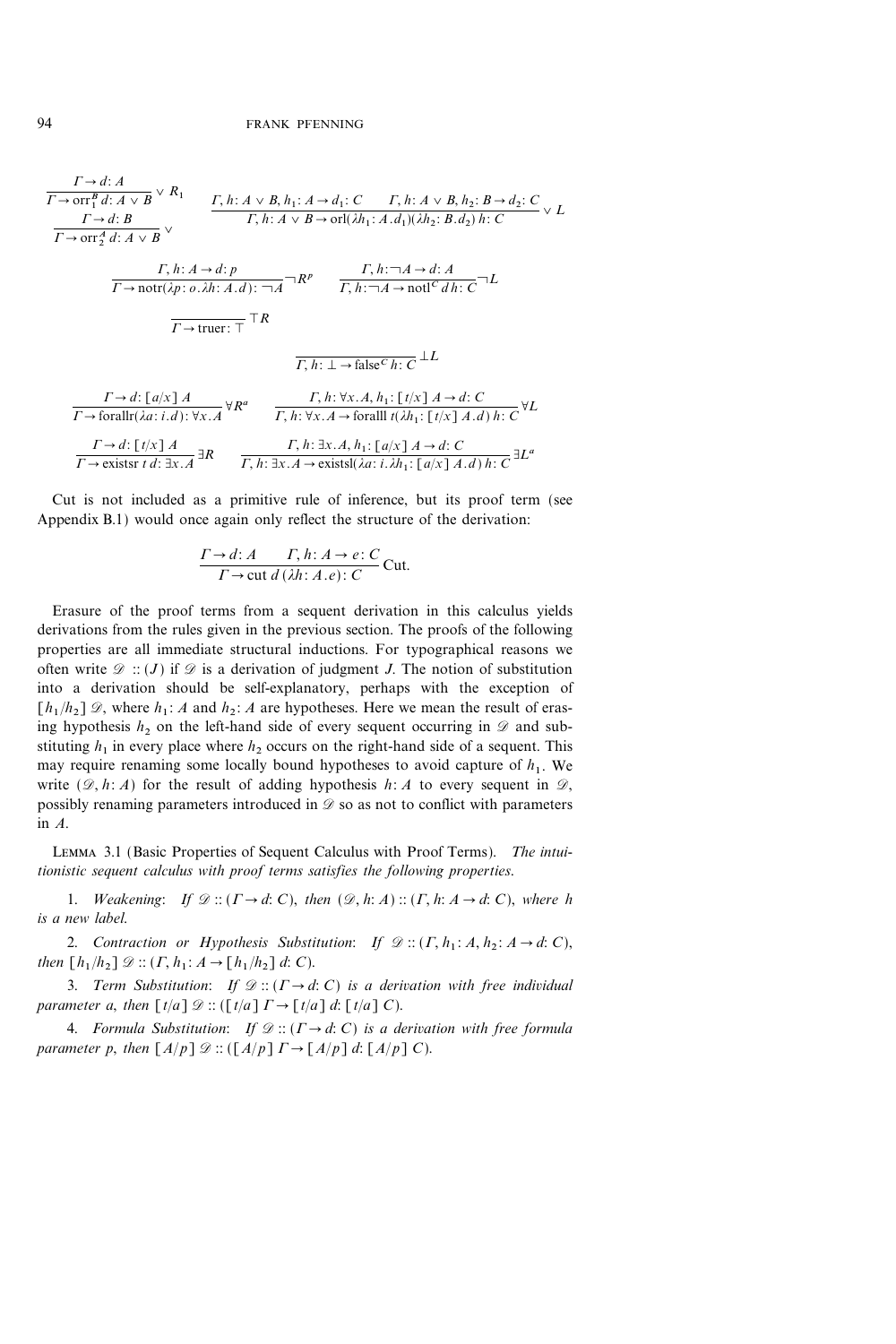5. Uniqueness: If  $\mathscr{D}::( \Gamma \rightarrow d: C)$  and  $\mathscr{D}::( \Gamma \rightarrow d: C')$ , then  $\mathscr{D}=\mathscr{D}'$  and  $C = C'$  (modulo variable renaming).

#### 4. REPRESENTING SEQUENT DERIVATIONS IN LF

In this section we briefly summarize the representation of formulas in LF using the idea of higher-order abstract syntax and we show how the proof terms of the previous section can be converted to an adequate encoding of the sequent calculus. Readers interested primarily in the proof of cut elimination itself may safely skip this section.

For the sake of brevity we show the actual code in Elf [Pfe91], an implementation of LF which permits type declarations with implicit quantifiers. Elf also gives an operational interpretation to signatures as logic programs which will be of interest later in the implementation of cut elimination. First, the representation of formulas. The obvious representation function  $\lceil \cdot \rceil$  is a compositional bijection between canonical ( $=$ long  $\beta\eta$ ) LF objects of type  $\sigma$  (in an appropriate context) and formulas (see [HHP93]). An important characteristic of this encoding (and the others we give below) is that variables of the object language are mapped to variables of the metalanguage. Consequently, variables that are bound in the object language must be bound with corresponding scope in the metalanguage.

```
i: type. % individuals
o: type. % formulas
and: 0 \rightarrow 0 \rightarrow 0. true: 0.
imp: 0 \rightarrow 0 \rightarrow 0. false: 0.
or: 0 \rightarrow 0 \rightarrow 0. forall: (i \rightarrow 0) \rightarrow 0.
not: o \rightarrow o. exists: (i \rightarrow o) \rightarrow o.
```
As an example, consider the formula

 $(\forall x. (Ax \supset B)) \supset ((\exists x. Ax) \supset B).$ 

Here,  $A$  and  $B$  are meta-variables, and  $Ax$  indicates that  $A$  may contain free occurrences of x while  $B$  may not. In the LF meta-language, this is implemented by an explicit abstraction. Using infix notation (which is supported in Elf) the formula above is represented by

$$
(for all [x:i] (A x imp B)) imp ((exists [x:i] A x) imp B).
$$

in a context with  $A: i \rightarrow o$  and  $B: o$ . The concrete syntax [x:U] M stands for  $\lambda x : U.M$  in the logical framework.

Before giving the signature for the sequent calculus we state the adequacy theorem since it is a useful guide in interpreting the declarations. We use  $\vdash^{LF}$  for derivability in LF under the signature consisting of the declarations yet to come. Assume we have a derivation

$$
\mathscr{D}
$$
  
 $h_1: A_1, ..., h_n: A_n \to d: C$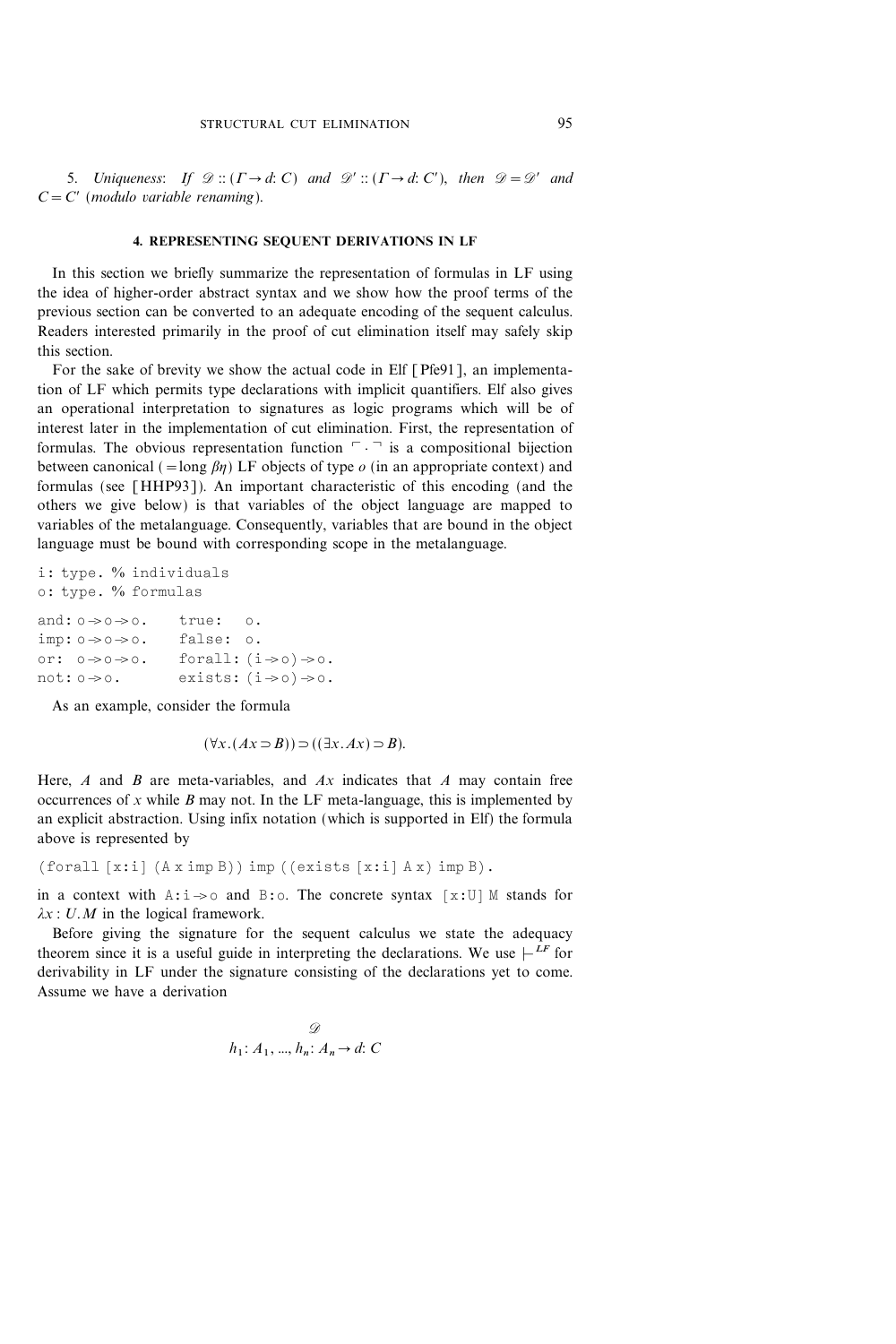with free individual parameters among  $a_1$ , ...,  $a_k$  and propositional parameters among  $p_1$ , ...,  $p_m$ . Its representation  $\bigcirc \mathcal{D}$  is a canonical object M such that

$$
a_1: i, ..., a_k: i, p_1: o, ..., p_m: o, h_1: hyp \sqsubset A_1 \sqcap, ..., h_n: hyp \sqsubset A_n \sqsubset \sqsubset F
$$
 *M*: conc  $\sqsubset C \sqsubset$ ,

where hyp and conc are type families indexed by formulas. We call the representation *adequate* if  $\lceil \cdot \rceil$  is a bijection between cut-free sequent derivations and such well-typed canonical objects and if it is also *compositional* in the sense that

$$
\ulcorner [t/a] \mathscr{D} \urcorner = [\ulcorner t \urcorner / a] \ulcorner \mathscr{D} \urcorner,
$$

$$
\ulcorner [C/p] \mathscr{D} \urcorner = [\ulcorner C \urcorner / p] \ulcorner \mathscr{D} \urcorner,
$$

and

$$
-[h_1/h_2] \mathscr{D}^- = [h_1/h_2] \ulcorner \mathscr{D}^-.
$$

One observes a strong similarity between the proof terms  $d$  and the representing LF objects  $M$ . In transcribing the proof terms into LF, we mainly have to take care to distinguish between hypotheses and conclusions via the type families hyp and conc. We do not give an explicit definition of  $\sqrt{\mathcal{D}}$  -the declarations below and their correspondence to proof terms are suggestive so that the diligent reader should be able to write it out without any problems. Note that  $\%$  denotes a comment which extends to the end of the line, that  $\{x:U\}$  V is Elf's concrete syntax for  $\Pi x: U, V$ , and that  $[x:U]$  M stands for  $\lambda x: U.M.$  Most  $\Pi$ -quantifiers are left implicit and are reconstructed by Elf's front end in proper dependency order and with their most general types:

```
hyp: o \rightarrow type. % Hypotheses (left)
conc: o \rightarrow type. % Conclusion (right)
axiom: (hyp A \rightarrow cone A).
                                         and 1: (hyp A \rightarrowconc C)
andr: conc A \rightarrow (hyp(A \text{ and } B) \rightarrow \text{cone } C).
           \Rightarrowconc B
           \Rightarrowconc(A and B). and 12: (hyp B\Rightarrowconc C)
                                                     \Rightarrow (hyp(A and B) \Rightarrow conc C).
impr: (hyp A \Rightarrow conc B) impl: conc A
           \Rightarrow conc (A imp B). \Rightarrow (hyp B\Rightarrow conc C)
                                                     \Rightarrow (hyp(A imp B) \Rightarrow conc C).
orr1: conc A
           \Rightarrowconc(A or B). orl: (hyp A\Rightarrowconc C)
                                                     \Rightarrow (hyp B\Rightarrowconc C)
orr2: conc B \rightarrow (hyp(A \text{ or } B) \rightarrow cone C).\Rightarrowconc(A or B).
notr: ({p: o} \nrightarrow A \rightarrow cone p) notl: conc A
           \Rightarrow conc(not A). \Rightarrow (hyp(not A) \Rightarrow conc C).
truer: conc(true).
                                         falsel: (hyp(false) \rightarrow cone C).
```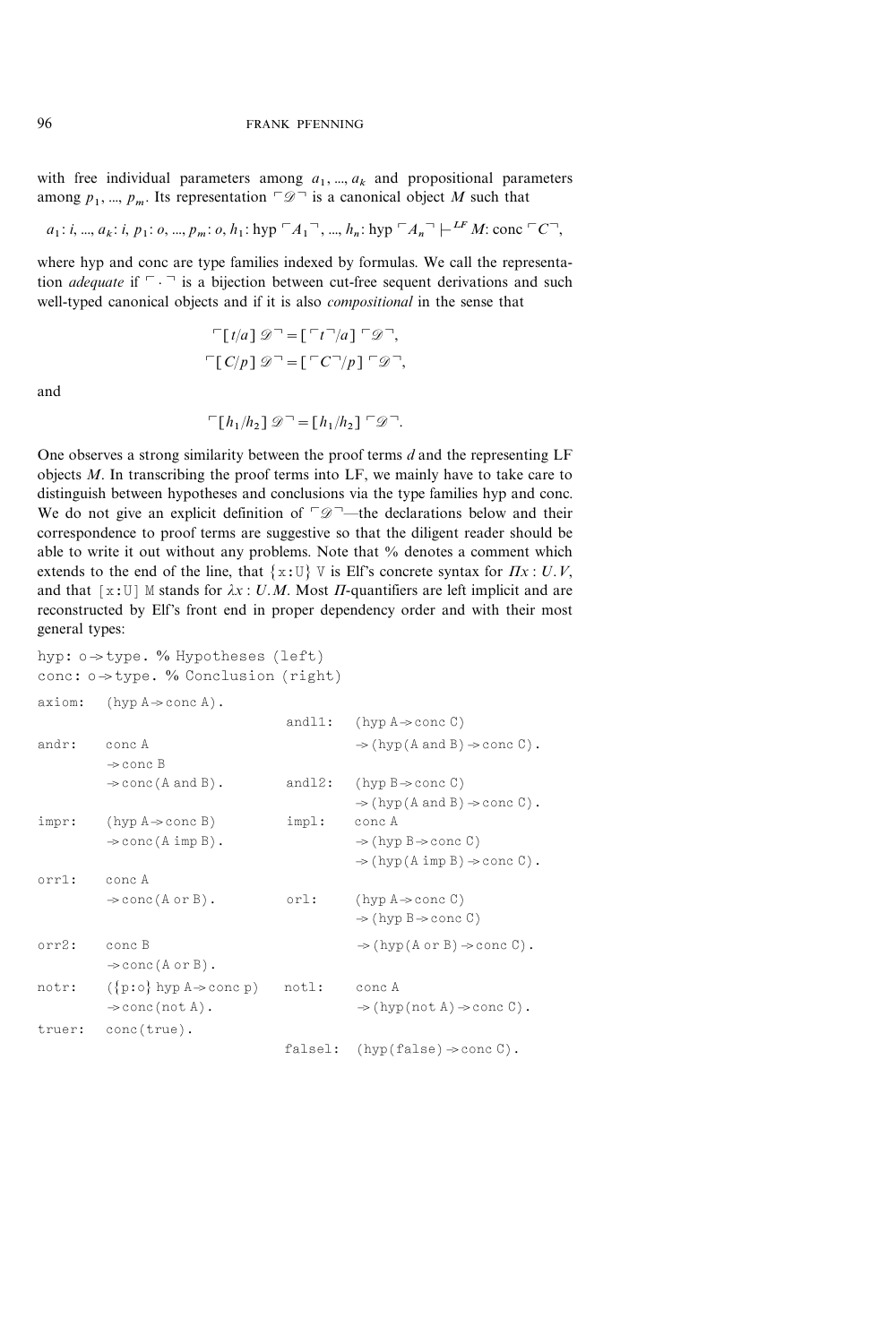forallr:  $({a:i} \cdot \text{conc}(A a))$  foralll:  ${T:i} \text{ (hyp}(A T) \rightarrow \text{conc } C)$  $\Rightarrow$ conc(forall A).  $\Rightarrow$ (hyp(forall A) $\Rightarrow$ conc C). existsr:  ${T:i} \text{conc}(A T)$  existsl:  $({a:i} \text{hyp}(A a) \rightarrow \text{conc}(C))$  $\Rightarrow$ conc(exists A).  $\Rightarrow$ (hyp(exists A) $\Rightarrow$ conc C).

The encoding satisfies the representation theorem as outlined above. It circumvents many of the problems that ordinarily arise in representations of the sequent calculus. Multi-sets are avoided, since hypotheses on the left-hand side of the sequent arrow are transported into the LF context. Variable naming conditions are encoded through the usual functional representation of parametric judgments.

THEOREM 4 (Adequacy of Sequent Representation). The representation of sequent derivations in LF is adequate.

Proof. By inductions over the structure of sequent derivations and canonical forms in LF. The proof requires Lemma 3.

Since the representation is adequate, checking the validity of sequent derivations can be accomplished by type-checking their representations in LF. As an example, consider the cut-free sequent derivation

$$
\frac{(\forall x. (Ax \supset B)), (\exists x. Ax), Aa, (Aa \supset B) \rightarrow Aa}{(\forall x. (Ax \supset B)), (\exists x. Ax), Aa, (Aa \supset B), B \rightarrow B} \cup B}{(\forall x. (Ax \supset B)), (\exists x. Ax), Aa, (Aa \supset B) \rightarrow B} \forall L
$$
\n
$$
\frac{(\forall x. (Ax \supset B)), (\exists x. Ax), Aa \rightarrow B}{(\forall x. (Ax \supset B)), (\exists x. Ax) \rightarrow B} \exists L^{a}
$$
\n
$$
\frac{(\forall x. (Ax \supset B)), (\exists x. Ax) \rightarrow B}{(\forall x. (Ax \supset B)) \rightarrow ((\exists x. Ax) \supset B)} \supset R
$$
\n
$$
\rightarrow ((\forall x. (Ax \supset B)) \supset ((\exists x. Ax) \supset B)) \supset R
$$

Its representation in Elf is the following term:

```
[A:i \rightarrow o] [B:o](impr[h1:hyp(forall[x:i] A x imp B)]
 (impr[h2:hyp(exists[x:i] A x)]
   (existsl([a:i][h3:hyp(A a)]
             foralll a ([h4:hyp(A a imp B)]
                     impl(axiom h3)
                     ([h5:hyp B] axiom h5)
                    h4)
             h1)
     h2)))
```
Note that the values of variables that were implicitly quantified in the constant declarations are not explicitly supplied here, but reconstructed by Elf's front end.

### 5. ADMISSIBILITY OF CUT

The proof of cut elimination uses one principal lemma: the admissibility of cut in the cut-free system. From this, cut elimination follows by a simple structural induction (see Appendix B).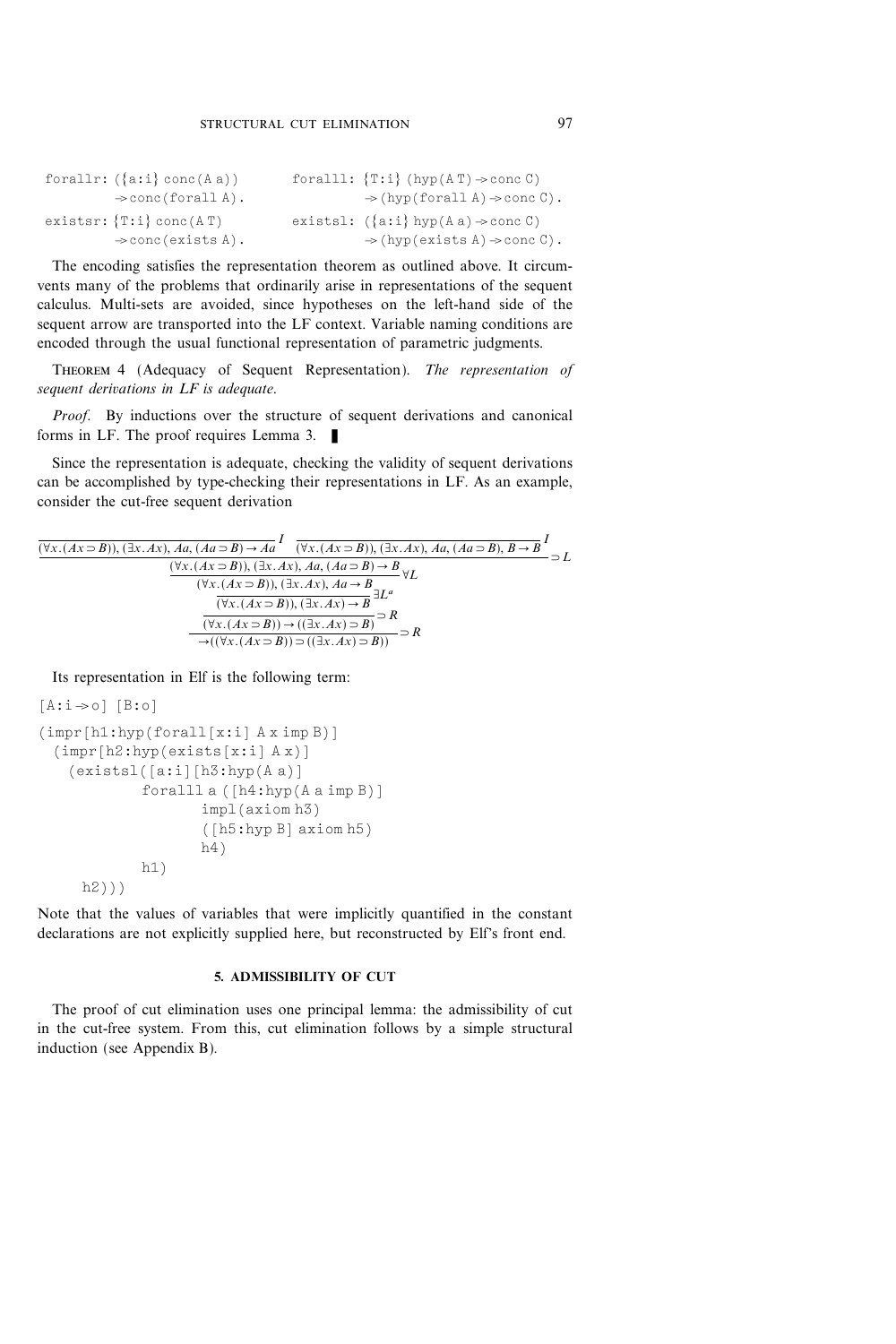THEOREM 5 ([Admissibility of Cut). Let  $\mathscr{D}$  ::  $(\Gamma \rightarrow d: A)$  and  $\mathscr{E}$  ::  $(\Gamma, h: A \rightarrow e: C)$ be cut-free sequent derivations. Then there exist a proof term f and a cut-free sequent derivation  $\mathscr{F}$  ::  $(\Gamma \rightarrow f: C)$ .

*Proof.* The proof proceeds by three nested structural inductions on  $A$ ,  $d$ , and  $e$ . More precisely, we may use the induction hypothesis for (immediate) subformulas of A and arbitrary d and e, or for A, a subterm of d, and e, and for A, d, and a subterm of e. We distinguish cases for  $\mathscr D$  and  $\mathscr E$ , which is the same as distinguishing cases for the proof terms d and e, since they determine the derivation (Lemma  $3(5)$ ). The proof is constructive, so it describes an algorithm that computes a derivation  $\mathscr F$  given the derivations  $\mathscr D$  and  $\mathscr E$ .

The cases can be divided into four categories: (1) Either  $\mathscr D$  or  $\mathscr E$  is initial with A as its principal formula,  $(2)$  A is the principal formula of the last inference in both  $\mathscr D$  and  $\mathscr E$ , (3) A is a side formula of the last inference in  $\mathscr D$ , and (4) A is a side formula of the last inference in  $\mathscr E$ . These classes are not mutually exclusive, so the algorithm induced by our proof is nondeterministic. We capture this nondeterminism as a *relation* between  $\ulcorner A \urcorner$ ,  $\ulcorner \mathcal{D} \urcorner$ ,  $\ulcorner \mathcal{E} \urcorner$ , and  $\ulcorner \mathcal{F} \urcorner$ , which is implemented by a type family

$$
\text{ca: } \{A: o\} \text{ conc } A \Rightarrow (\text{hyp } A \Rightarrow \text{conc } C) \Rightarrow \text{conc } C \Rightarrow \text{type.}
$$

Note that  $\lceil \mathcal{E} \rceil$  may use the hypothesis A in addition to the ambient hypotheses  $\Gamma$ which are implicit. We show how each case in the proof contributes a declaration to ca. First, we show the two cases where either  $\mathscr D$  or  $\mathscr E$  is an initial sequent with principal formula A.

Case.

$$
\mathcal{D} = \frac{1}{\Gamma', H: A \to \text{axiom } H: A} I
$$

and  $\mathcal{E}$  :: (T', H: A, h: A  $\rightarrow$  e: C) is arbitrary. Here  $\Gamma = \Gamma'$ , H: A, and d = axiom H. Then we let  $f = \lfloor H/h \rfloor e$  and

$$
[H/h] \mathcal{E}
$$

$$
\mathcal{F} = \Gamma', H: A \to [H/h] \mathit{e}: C.
$$

The substitution of H for h in  $\mathscr E$  is represented by applying the function that represents  $\mathscr E$  to the representation of H. This gives the correct representation of the result by compositionality of  $\lceil \cdot \rceil$  and Lemma 3(2).

$$
\mathtt{ca\_axiom\_l} : \mathtt{ca}\ \mathtt{A}(\mathtt{axiom}\ \mathtt{H})\ \mathtt{E}\ (\mathtt{E}\ \mathtt{H}).
$$

Case.

$$
\mathscr{E} = \frac{}{\Gamma, h: A \to \text{axiom } h: A}
$$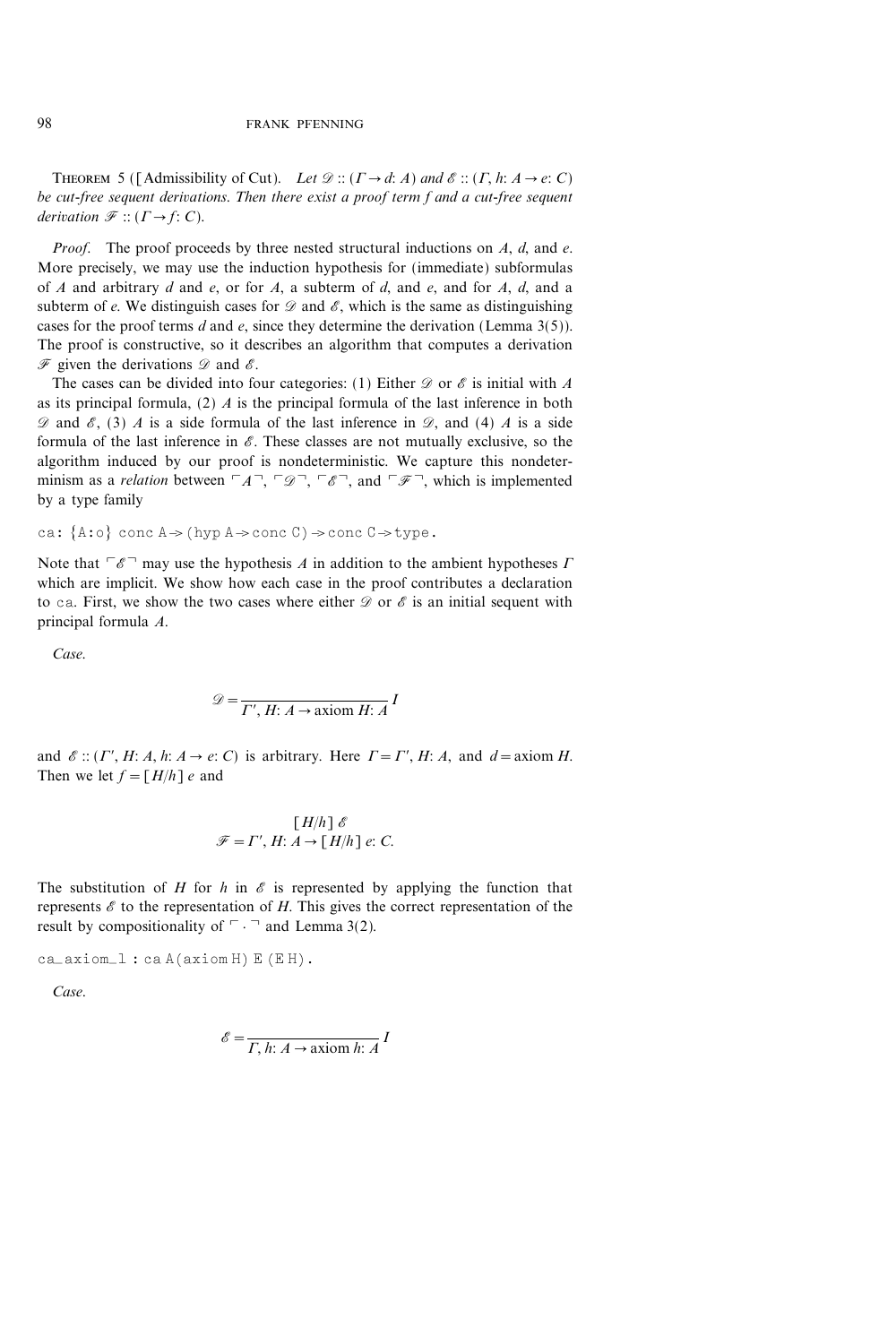and  $\mathcal{D}$  ::  $(\Gamma \rightarrow d: A)$  is arbitrary. Then we let  $f = d$  and  $\mathcal{F} = \mathcal{D}$ . The representation of this case is immediate.

ca\_axiom\_r: ca A D([h:hyp A] axiom h) D.

Next we consider a case where the cut formula  $A$  is the principal formula of the last inference in both  $\mathscr D$  and  $\mathscr E$ .

Case.

$$
\mathcal{D}_2
$$

$$
\mathcal{D} = \frac{\Gamma, h_1: A_1 \to d_2: A_2}{\Gamma \to \text{impr}(\lambda h_1: A_1. A_2): A_1 \supset A_2} \supset R
$$

and

$$
\mathscr{E}_{1} \qquad \mathscr{E}_{2}
$$
\n
$$
\mathscr{E} = \underline{\Gamma, h: A_{1} \supset A_{2} \to e_{1}: A_{1} \qquad \Gamma, h: A_{1} \supset A_{2}, h_{2}: A_{2} \to e_{2}: C}{\Gamma, h: A_{1} \supset A_{2} \to \text{impl } e_{1} (\lambda h_{2}: A_{2}.e_{2}) h: C} \supset L.
$$

Here  $d = \text{impr } (\lambda h_1 : A_1 . d_2)$  and  $e = \text{impl } e_1 (\lambda h_2 : A_2 . e_2)$  h. In this case we first need to eliminate the remaining copies of  $A_1 \supset A_2$  from the hypotheses of  $\mathscr{E}_1$  and  $\mathscr{E}_2$ . To this end we apply the induction hypothesis with all of  $\mathscr D$  and the subderivation  $\mathscr E_1$ to obtain an  $e'_1$  and  $e'_1$  such that

$$
\mathscr{E}'_1 :: (\Gamma \to e'_1 : A_1) \qquad \text{By i.h. on } A_1 \supset A_2, d, \text{ and } e_1.
$$

Similarly, we would like to eliminate the hypothesis h from  $\mathscr{E}_2$ , but  $\mathscr{E}_2$  has an additional hypothesis  $h_2$ . Thus we must first weaken  $\mathscr{D}$  to  $(\mathscr{D}, h_2; A_2)$ :  $(T, h_2: A_2 \rightarrow d: A_1 \supseteq A_2$ ). By Lemma 3(1), this does not change the proof term d. We can thus apply the induction hypothesis and obtain

$$
\mathscr{E}_2' :: (\Gamma, h_2 : A_2 \to e'_2 : C)
$$
 By i.h. on  $A_1 \supset A_2$ , d, and  $e_2$ .

Now that we have eliminated the additional copies of  $A_1 \supset A_2$  we can apply the ordinary step of reducing the cut to two new cuts, but both on smaller formulas  $(A_1)$ and  $A_2$ ). Note that the proof terms  $e'_1$ ,  $e'_2$ , and  $d'_2$  involved in these cuts may be much bigger, since they are the result of earlier appeals to the induction hypothesis:

$$
\mathcal{D}'_2 :: (\Gamma \to d'_2; A_2) \qquad \text{By i.h. on } A_1, e'_1, \text{ and } d_2
$$
  

$$
\mathcal{F} :: (\Gamma \to f; C) \qquad \text{By i.h. on } A_2, d'_2, \text{ and } e'_2.
$$

In the Elf representation, each of the four appeals to the induction hypothesis are implemented as recursive calls to ca. We use  $A \leftarrow B$  for  $B \rightarrow A$  to emphasize the operational reading of this declaration as part of a logic program in Elf to perform cut elimination. The backward arrow associates to the left: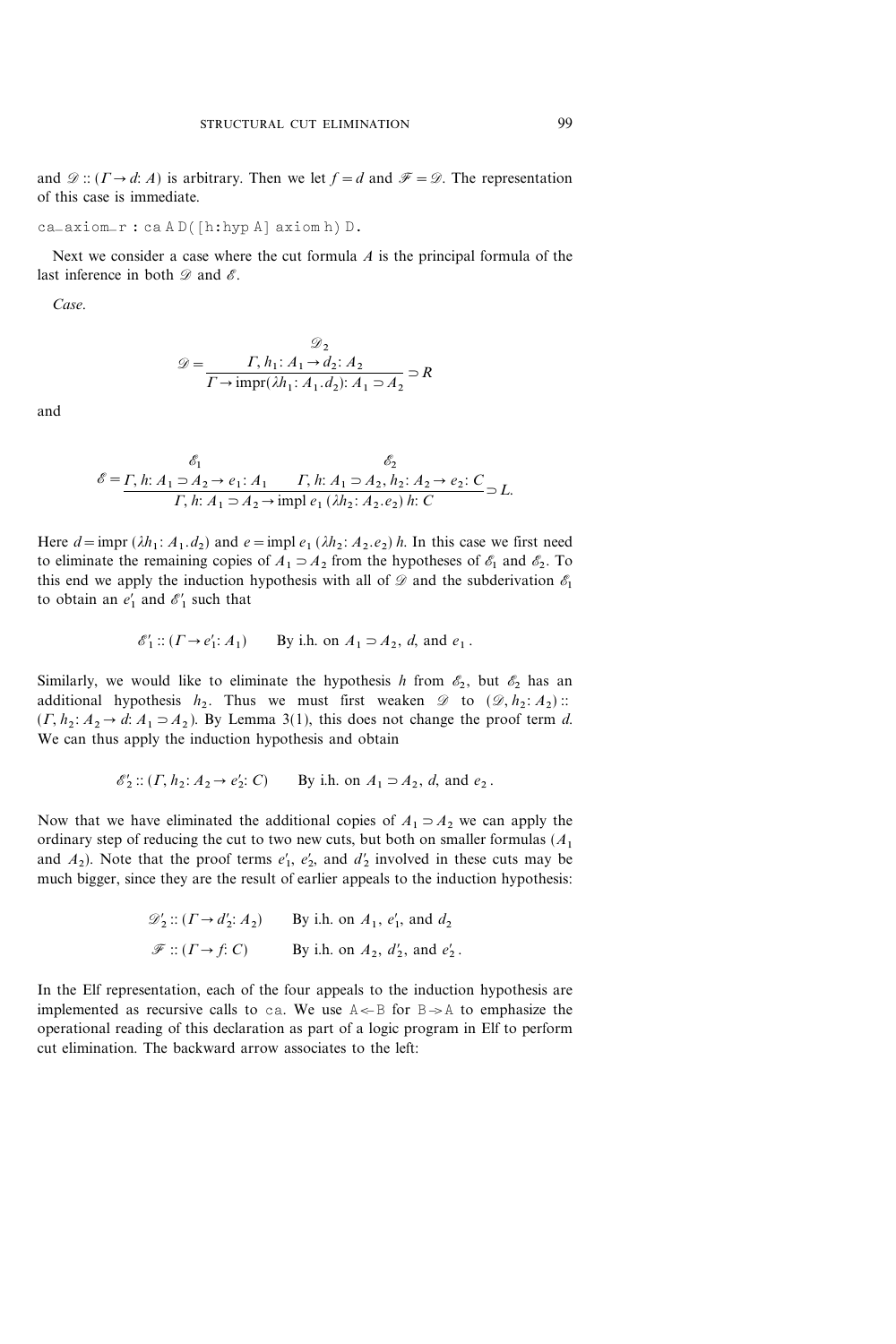$ca\_{imp}$ : ca(A1 imp A2)(impr D2) ([h:hyp(A1 imp A2)] impl(E1 h)(E2 h) h) F  $\leftarrow$  ca(A1 imp A2)(impr D2) E1 E1'  $\leftarrow$  ({h2:hyp A2} ca(A1 imp A2)(impr D2) ([h:hyp(A1 imp A2)] E2 h h2)(E2' h2))  $\leftarrow$  ca A1 E1' D2 D2'  $\leftarrow$  ca A2 D2' E2' F.

The weakening we mentioned above is implemented by the weakening which holds for LF: in the second subgoal, D2 slips inside the scope of h2, but it may not actually depend on it.

Next we show a case where the cut formula  $A$  is a side formula of the last inference in  $\mathscr E$ . The idea in all cases where the cut formula is a side formula of the last inference  $R$  is the same: we appeal to the induction hypothesis on the premise(s) and then apply  $R$  to the resulting derivation(s).

Case.

$$
\mathscr{E}_1
$$
  

$$
\mathscr{E} = \frac{\Gamma', H: B_1 \wedge B_2, h_1: B_1, h: A \rightarrow e_1: C}{\Gamma', H: B_1 \wedge B_2, h: A \rightarrow \text{and}_{1}(\lambda h_1: B_1. e_1) H: C} \wedge L_1
$$

and  $\mathcal{D}$  ::  $(\Gamma', H: B_1 \wedge B_2 \rightarrow d: A)$  is arbitrary. In this case,  $\Gamma = \Gamma', H: B_1 \wedge B_2$  and  $e = \text{and}_{1} (\lambda h_1 : B_1, e_1)$  H. After weakening  $\mathscr{D}$  (without changing the proof term d!) we "cut"  $(\mathcal{D}, h_1 : B_1)$  and  $E_1$  to obtain

$$
\mathscr{E}_1' :: (\Gamma', H: B_1 \wedge B_2, h_1: B_1 \rightarrow e_1' : C) \qquad \text{By i.h. on } A, d, e_1
$$

We now obtain  $\mathcal{F}$  by applying the  $\wedge L_1$  to  $\mathcal{E}'_1$ :

$$
\mathscr{F} = \frac{\Gamma', H: B_1 \wedge B_2, h_1: B_1 \rightarrow e_1': C}{\Gamma', H: B_1 \wedge B_2 \rightarrow and l_1(\lambda h_1: B_1, e_1') H: C} \wedge L_1
$$

Note how explicit abstractions and applications are employed to represent scoping of hypotheses in the Elf implementation of this case.

$$
car_and11: ca \, A \, D([\,h: hyp \, A \,] \, and 11 \, (E1 \, h) \, H) \, (and 11 \, E1' \, H)
$$
\n
$$
\leftarrow (\{h1: hyp \, B1\} \, ca \, A \, D([\,h: hyp \, A \,] \, E1 \, h \, h1) \, (E1' \, h1)) \, .
$$

All the remaining cases (there are 35 altogether) follow similar patterns. They are given in a more compact form in Appendix A.1. They require the usual substitution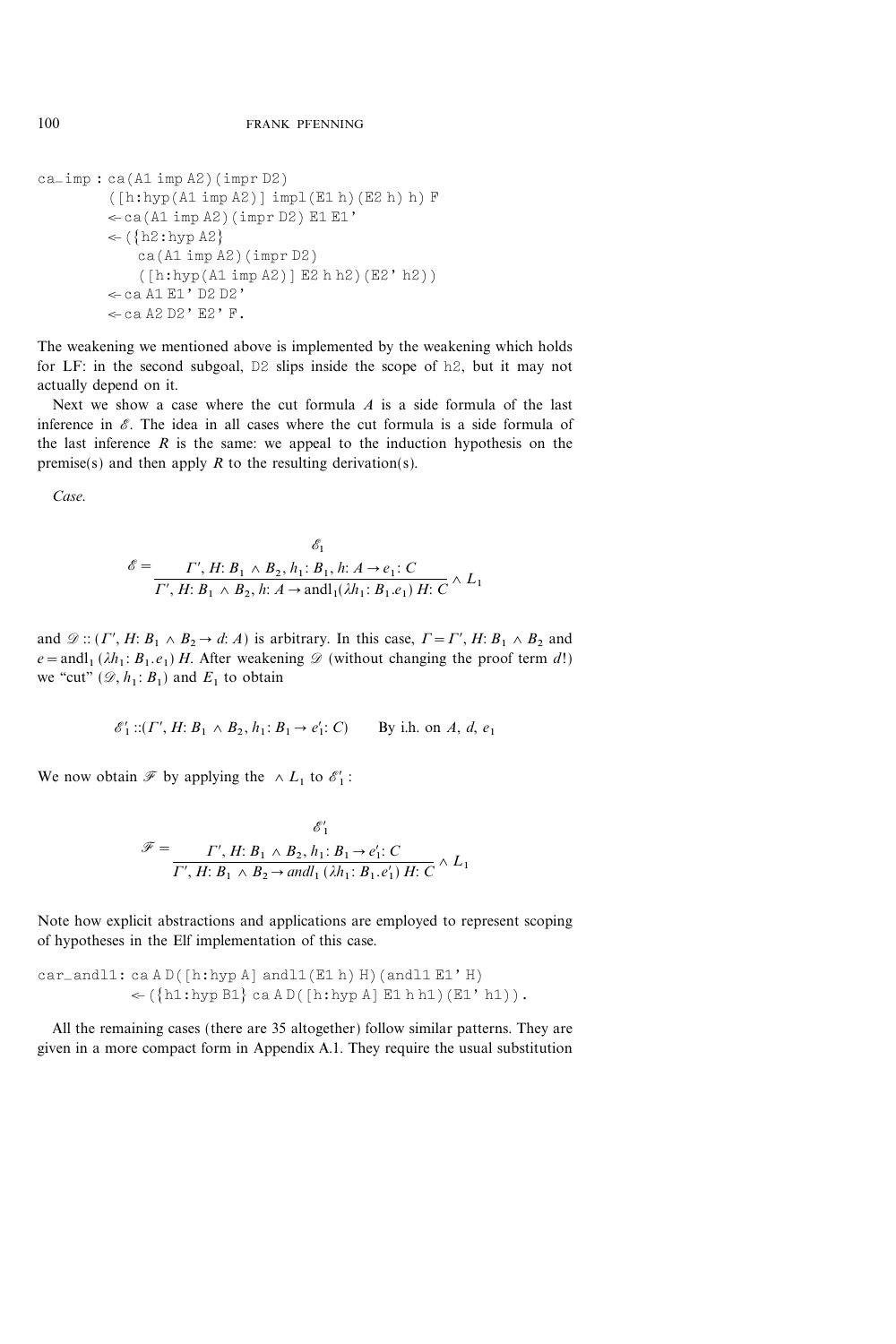of terms for individual parameters in the cases of quantifiers, and of formulas for propositional parameters in the case of negation. In the quantifier case we need that  $\lceil t/x \rceil$  A is a subformula of  $\forall x.A$  for any t. This is precisely the inference allowed by the structural induction principle for first-order formulas, although it is often stated as an induction on the number of quantifiers and connectives in a formula.  $\blacksquare$ 

What does the proof representation we show above achieve? First, it is operationally adequate; that is, it provides an implementation of a nondeterministic algorithm that eliminates cuts from sequent derivations. Execution of the signature above as an Elf program is illustrated through an example below. Furthermore, the implementation describes not just any admissibility proof of cut, but captures the computational content of the particular, informal constructive proof we presented. Clearly, this must remain an informal statement, since our constructive proof is not a formal, mathematical object.

Our implementation is partially verified by the type checker which ensures correctness of the result of applying cut to the two given derivations. Here the dependent types play a critical role in guaranteeing the validity of all sequent derivations in the signature statically, which is the subject of the adequacy theorem (Theorem 4). On the other hand, due to the absence of induction principles in LF, parts of the informal argument are not formally verified through the type checker. They require an additional argument external to LF which is possible to carry out by hand, but exceedingly tedious. Automation of this external check is the subject of ongoing research [Roh94].

Even if an external checker would verify that the signature represented a proof of admissibility of cut, there would still remain the issue of whther such a check can always be trusted (there may be bugs in the implementation, for example). Thus we believe that it is important that we should be able to recover informal, mathematical proofs from their formalization in a framework, that is, a proof checker should be able to explain itself. For this particular case study we have implemented a program that translates the Elf signature into the critical parts of the informal argument, namely the sequences of appeals to the induction hypotheses in each case of the admissibility proof. We then inspected each of the 35 cases in the same way we would judge a proof in a paper submitted to a journal and verified the correctness of the implementation of the proof in Elf. The complete implementation and the informal presentation of each case are given in full detail in Appendix A.1. It remains to convince oneself that all cases are covered, which is not difficult since they are enumerated systematically.

In the remainder of this section, we illustrate how Elf can be used to execute the (constructive) proof of the admissibility theorem for cut. The first derivation (called  $\mathscr{D}$  in the statement of the theorem) is

| $(\exists x. (Ax \vee Bx)), (Aa \vee Ba), Aa \rightarrow Aa'$<br>$(\exists x.(Ax \vee Bx)), (Aa \vee Ba), Aa \rightarrow (\exists x.Ax)$<br>$\overline{(\exists x. (Ax \vee Bx))}, (Aa \vee Ba), Aa \rightarrow ((\exists x. Ax) \vee (\exists x. Bx))} \vee R_1$ | $(\exists x.(Ax \vee Bx)), (Aa \vee Ba), Ba \rightarrow Ba'$<br>$(\exists x. (Ax \vee Bx)), (Aa \vee Ba), Ba \rightarrow (\exists x. Bx)$<br>$\vee$ R <sub>2</sub><br>$\overline{(\exists x. (Ax \vee Bx)), (Aa \vee Ba), Ba \rightarrow ((\exists x. Ax) \vee (\exists x. Bx))}$ |  |
|-------------------------------------------------------------------------------------------------------------------------------------------------------------------------------------------------------------------------------------------------------------------|-----------------------------------------------------------------------------------------------------------------------------------------------------------------------------------------------------------------------------------------------------------------------------------|--|
| $(\exists x. (Ax \vee Bx)), (Aa \vee Ba) \rightarrow ((\exists x. Ax) \vee (\exists x. Bx))$<br>$(\exists x. (Ax \vee Bx)) \rightarrow ((\exists x. Ax) \vee (\exists x. Bx))$                                                                                    |                                                                                                                                                                                                                                                                                   |  |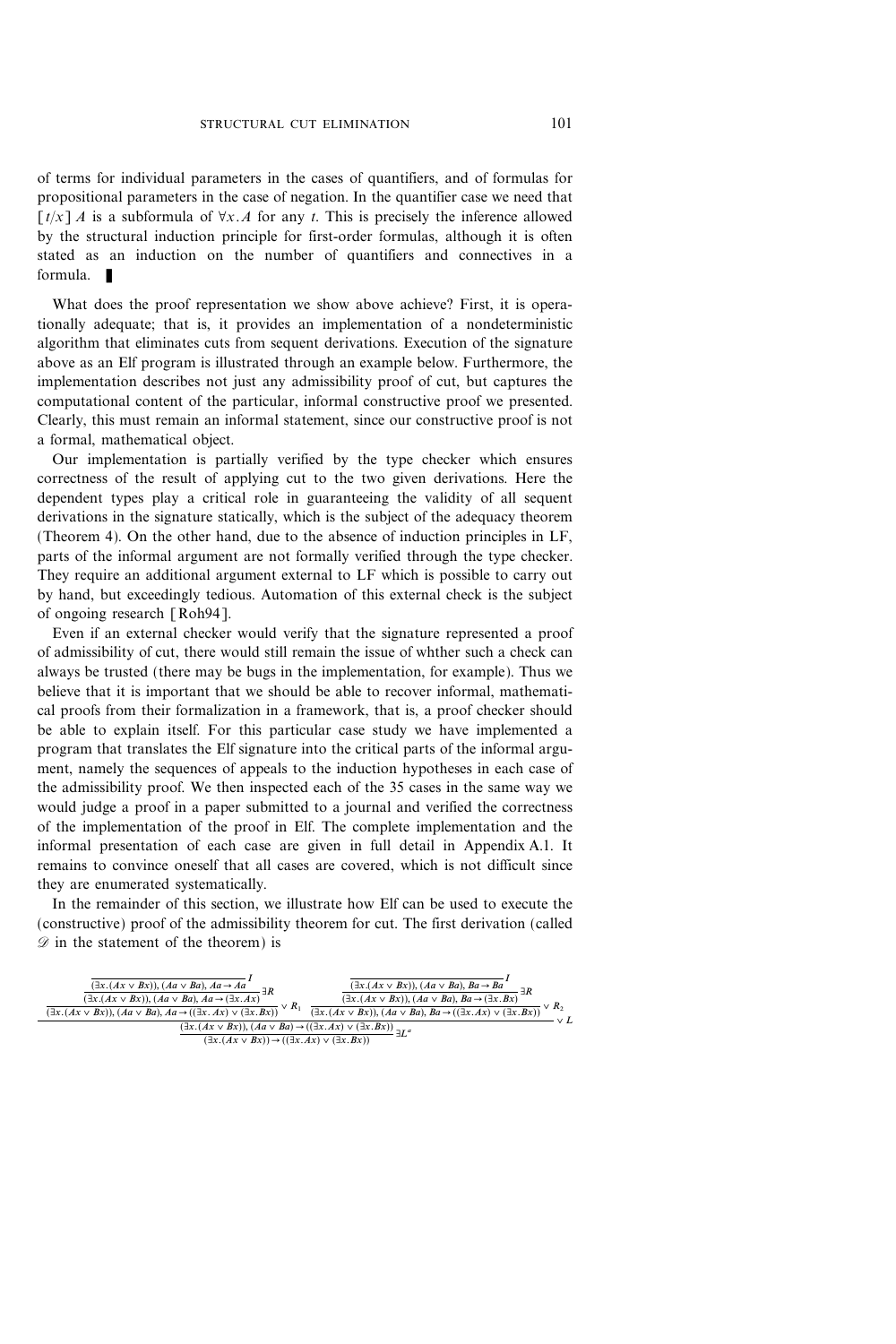which is represented by

$$
[A:i \rightarrow o] [B:i \rightarrow o]
$$
\n
$$
[h1:hyp(exists[x:i](A x or B x))]
$$
\n
$$
(exists([a:i][h2:hyp(A a or B a)] (or1([h3:hyp(A a)] or1(existsra(axiom h3)))([h4:hyp(B a)] orr2(existsra(axiom h4)))
$$
\n
$$
h2))
$$

h1)

The second derivation (slightly more general than we need) is

$$
\frac{\overline{(A'\vee B'), A'\to A'}^I}{(A'\vee B'), A'\to (B'\vee A')} \vee R_2 \quad \frac{\overline{(A'\vee B'), B'\to B'}^I}{(A'\vee B'), B'\to (B'\vee A')} \vee R_1}{(A'\vee B')\to (B'\vee A')}
$$

which is represented by

```
[A':\circ] [B':\circ][h:hyp(A' or B')](orl([h2:hyp A'] orr2(axiom h2))
 ([h3:hyp B'] orr1(axiom h3))
 h)
```
In this second derivation we instantiate the meta-variables A' and B' to  $\exists x. Ax$ and  $\exists x. Bx$ , respectively. To obtain a cut-free derivation of  $\exists x. (Ax \vee Bx) \rightarrow (\exists x. Bx)$  $\vee$  ( $\exists x.Ax$ ) we then pose the following query.

```
?-\{A: i \to o\}B: i \to o}
  \{h1:hyp(exists[x:i](A x or B x))\}ca((exists[x:i] A x) or (exists[x:i] B x))
    (existsl([a:i][h2:hyp(A a or B a)]
          (orl([h3:hyp(A a)] orr1(existsr a(axiom h3)))
            ([h4:hyp(B a)] orr2(existsr a(axiom h4)))
           h2))
      h1)
    ([h:hyp((exists[x:i] Ax) or (exists[x:i] B x))])(orl([h2:hyp(exists[x:i] A x)] orr2(axiom h2))
        ([h3:hyp(exists[x:ii] B x)] orr1(axiom h3))h))
    (F A B h1).
```
The only free variable in this query is F which may depend on A, B, and the hypothesis h1. The first (and in this case only) answer we obtain is the substitution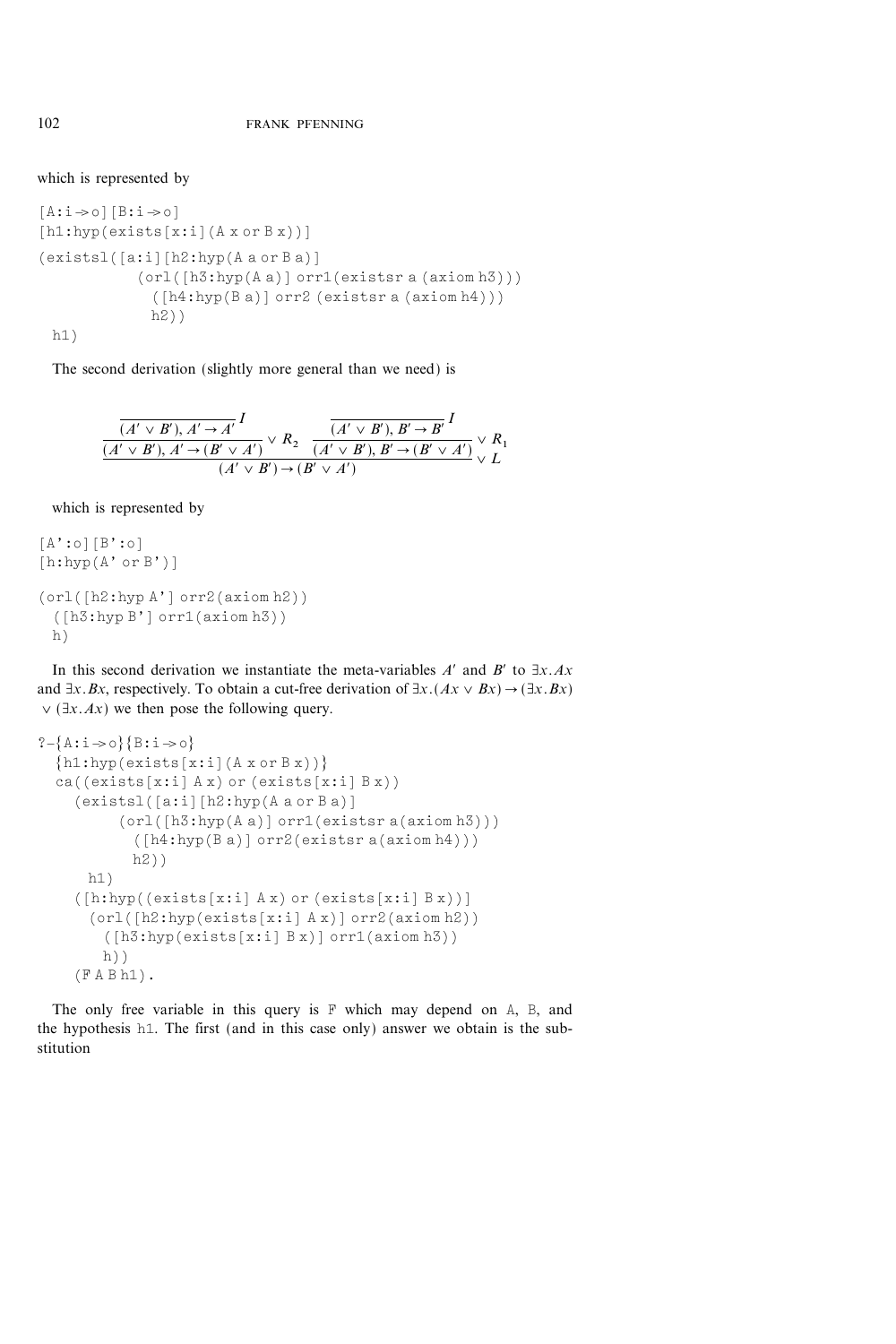$F=$  $[A:i \rightarrow o] [B:i \rightarrow o] [h1:hyp(exists[x:i] A x or B x)]$ existsl  $([a:i]$ [h:hyp(A a or B a)] orl([h11:hyp(A a)] orr2(existsr a (axiom h11))) ([h2:hyp(B a)] orr1(existsr a(axiom h2))) h) h1.

This represents the expected derivation



## 6. EXTENSION TO CLASSICAL LOGIC

In natural deduction we obtain classical logic by adding another inference rule that breaks the symmetry of introduction and elimination rules. This rule might be excluded middle, indirect proof, or double negation elimination. In sequent calculus, classical logic is usually handled by allowing multiple conclusions, that is, a sequent has the form  $\Gamma \rightarrow \Delta$ , where both  $\Gamma$  and  $\Delta$  are lists (or multisets) of formulas. This exhibits deep symmetries in classical logic which are not so obvious in natural deduction form. The duality between left and right rules is now perfect, as are the dualities of conjunction and disjunction, truth and falsehood, universal and existential quantification, and the self-duality of negation. Unfortunately, the gap between natural deduction and sequent calculus has become wider, so our rules are motivated by an extension of the intuitionistic case to multiple conclusions, rather than directly from natural deduction. For the proof of cut elimination and our representation it is important that Gentzen's structural rules remain implicit: The principal formula of an inference must always be copied to all premises along with all side formulas:

$$
\frac{\overline{\Gamma, A \rightarrow A, A}}{\Gamma \rightarrow A, A \land B, A} \xrightarrow{\Gamma \rightarrow B, A \land B, A} \frac{1}{\Lambda R}
$$
\n
$$
\frac{\Gamma, A \land B, A \rightarrow A}{\Gamma, A \land B \rightarrow A} \land L_1
$$
\n
$$
\frac{\Gamma, A \land B, A \rightarrow A}{\Gamma, A \land B \rightarrow A} \land L_2
$$
\n
$$
\frac{\Gamma, A \rightarrow B, A \supset B, A}{\Gamma, A \land B \rightarrow A} \Rightarrow L_2
$$
\n
$$
\frac{\Gamma, A \rightarrow B, A \Rightarrow B, A \Rightarrow B, A}{\Gamma, A \land B \rightarrow A} \Rightarrow L_2
$$
\n
$$
\frac{\Gamma \rightarrow A, A \lor B, A}{\Gamma \rightarrow A \lor B, A} \lor R_1 \xrightarrow{\Gamma, A \lor B, A \rightarrow A} \frac{\Gamma, A \lor B, B \rightarrow A}{\Gamma, A \lor B \rightarrow A} \lor L_2
$$
\n
$$
\frac{\Gamma \rightarrow B, A \lor B, A}{\Gamma \rightarrow A \lor B, A} \lor R_2 \xrightarrow{\Gamma, A \lor B, A \rightarrow A} \frac{\Gamma, A \lor B, B \rightarrow A}{\Gamma, A \lor B \rightarrow A} \lor L_2
$$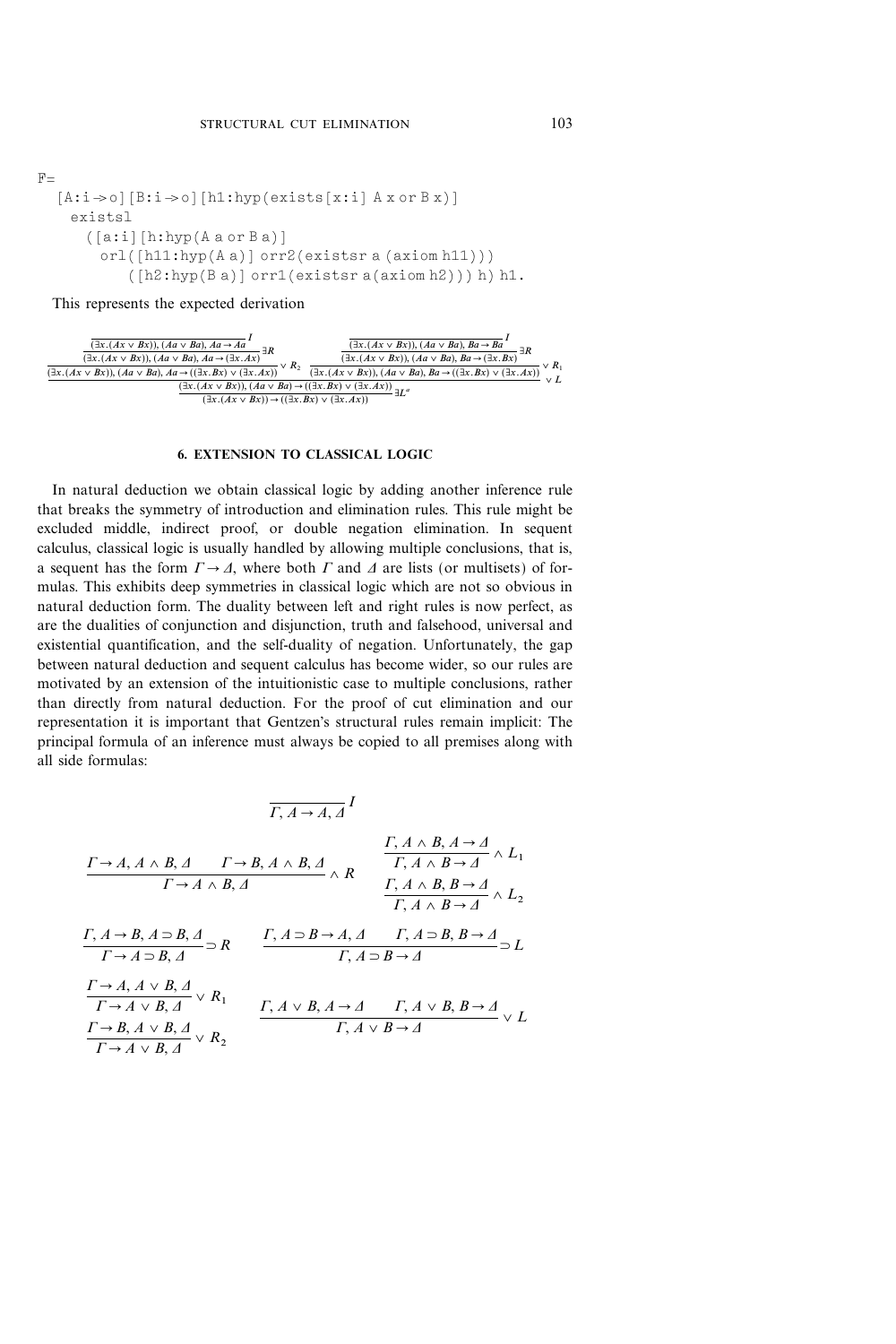$$
\frac{\Gamma, A \rightarrow \neg A, A}{\Gamma \rightarrow \neg A, A} \neg R \qquad \frac{\Gamma, \neg A \rightarrow A, A}{\Gamma, \neg A \rightarrow A} \neg L
$$
\n
$$
\frac{}{\Gamma \rightarrow \top, A} \top R
$$
\n
$$
\frac{}{\Gamma, \bot \rightarrow A} \bot L
$$
\n
$$
\frac{\Gamma \rightarrow [a/x] A, \forall x.A, A}{\Gamma \rightarrow \forall x.A, A} \forall R^a \qquad \frac{\Gamma, \forall x.A, [\frac{t}{x}] A \rightarrow A}{\Gamma, \forall x.A \rightarrow A} \forall L
$$
\n
$$
\frac{\Gamma \rightarrow [\frac{t}{x}] A, \exists x.A, A}{\Gamma \rightarrow \exists x.A, A} \exists R \qquad \frac{\Gamma, \exists x.A, [\frac{a}{x}] A \rightarrow A}{\Gamma, \exists x.A \rightarrow A} \exists L^a
$$

As in the intuitionistic case, we exclude cut from the system and show that it is admissible. It has the form

$$
\frac{\Gamma \to A, \Delta \qquad \Gamma, A \to \Delta}{\Gamma \to \Delta}
$$
Cut.

The classical calculus satisfies weakening and contraction on both sides, and also the usual substitution properties. Weakening and contraction do not change the structure of the proof, which is made explicit below in Lemma 6. The equivalence to Gentzen's calculus LK is also easy to establish by inserting or removing appropriate structural rules; we skip the routine details here.

The assignment of proof terms reflects the symmetry between the left- and righthand sides of a sequent in that we label both negative (left-hand side) and positive (right-hand side) formulas with *variables*. A proof term  $d$  then annotates the whole sequent; we write it above the sequent arrow:

$$
n_1: A_1, ..., n_j: A_j \xrightarrow{d} p_1: C_1, ..., p_k: C_k.
$$

We use  $n$  (*negative*) for labels of formulas occurring on the left of the sequent arrow and  $p$  (*positive*) for labels of formulas occurring on the right of the sequent arrow. As in the intuitionistic calculus, our proof terms faithfully record the structure of the sequent derivation and have no immediate connection to computational interpretations. We again use  $\lambda$  and the idea of higher-order abstract syntax to delimit scope:

$$
\overline{\Gamma, n: A \xrightarrow{\text{axiom } n p} p: A, \Delta}
$$

$$
\frac{\Gamma, n: A \wedge B, n_1: A \xrightarrow{d_1} A \wedge B, \Delta \qquad \Gamma \xrightarrow{d_2} p_2: B, p: A \wedge B, \Delta}{\Gamma \xrightarrow{\text{and}(\lambda p_1: A \cdot A_1)(\lambda p_2: B \cdot A_2) P} p: A \wedge B, \Delta} \wedge R \xrightarrow{\Gamma, n: A \wedge B \xrightarrow{\text{and}(\lambda n_1: B \cdot A_2) n} A} \wedge L_1
$$
\n
$$
\frac{\Gamma, n: A \wedge B, n_1: A \xrightarrow{d_1} A \wedge B, \Delta}{\Gamma, n: A \wedge B, n_2: B \xrightarrow{d_2} A} \wedge L_2
$$
\n
$$
\frac{\Gamma, n: A \wedge B, n_2: B \xrightarrow{d_2} A}{\Gamma, n: A \wedge B \xrightarrow{\text{and}(\lambda n_2: B \cdot A_2) n} A} \wedge L_2
$$
\n
$$
\frac{\Gamma, n: A \wedge B \xrightarrow{\text{and}(\lambda n_1: B \cdot A_2) n} A}{\Gamma, n: A \wedge B \xrightarrow{\text{and}(\lambda n_2: B \cdot A_2) n} A} \wedge L_2
$$
\n
$$
\frac{\Gamma, m: A \wedge B \xrightarrow{\text{and}(\lambda n_1: B \cdot A_2) n} A}{\Gamma, n: A \wedge B \xrightarrow{\text{and}(\lambda n_2: B \cdot A_2) n} A} \wedge L_2
$$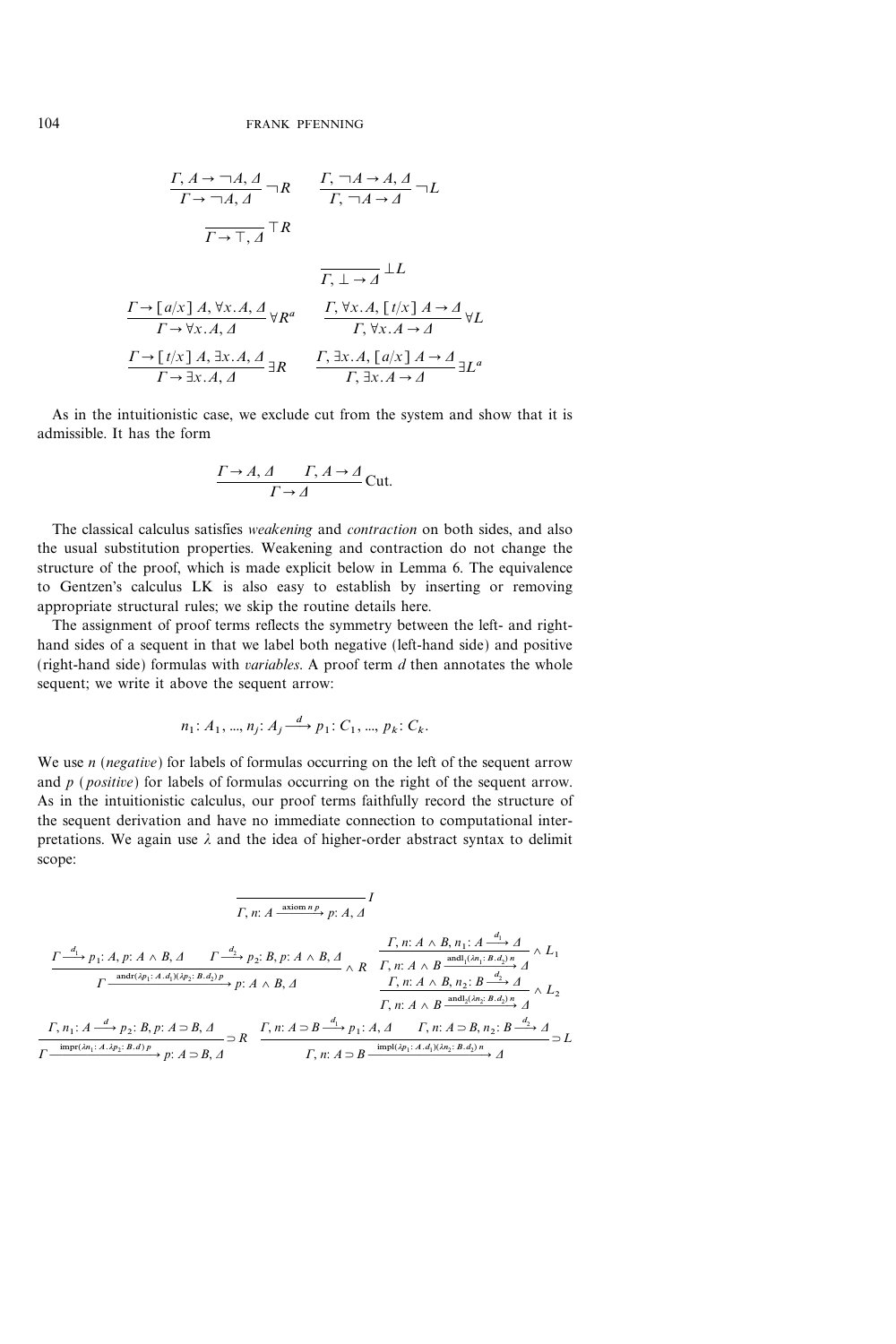$$
\frac{\Gamma \xrightarrow{\text{d}_1} p_1: A, p: A \vee B, A \vee R_1 \wedge R_2 \vee R_1 \wedge R_3 \wedge R_4 \vee R_5 \wedge R_6 \wedge R_7 \wedge R_7 \wedge R_7 \wedge R_8 \wedge R_9 \wedge R_1 \wedge R_9 \wedge R_1 \wedge R_1 \wedge R_1 \wedge R_2 \wedge R_1 \wedge R_2 \wedge R_2 \wedge R_1 \wedge R_2 \wedge R_3 \wedge R_4 \wedge R_1 \wedge R_2 \wedge R_3 \wedge R_4 \wedge R_5 \wedge R_6 \wedge R_7 \wedge R_7 \wedge R_7 \wedge R_7 \wedge R_7 \wedge R_8 \wedge R_8 \wedge R_9 \wedge R_9 \wedge R_1 \wedge R_1 \wedge R_1 \wedge R_2 \wedge R_3 \wedge R_4 \wedge R_5 \wedge R_5 \wedge R_6 \wedge R_7 \wedge R_7 \wedge R_7 \wedge R_7 \wedge R_7 \wedge R_7 \wedge R_7 \wedge R_7 \wedge R_7 \wedge R_7 \wedge R_7 \wedge R_7 \wedge R_7 \wedge R_7 \wedge R_7 \wedge R_7 \wedge R_7 \wedge R_7 \wedge R_7 \wedge R_7 \wedge R_7 \wedge R_7 \wedge R_7 \wedge R_7 \wedge R_7 \wedge R_7 \wedge R_7 \wedge R_7 \wedge R_7 \wedge R_7 \wedge R_7 \wedge R_7 \wedge R_7 \wedge R_7 \wedge R_7 \wedge R_7 \wedge R_7 \wedge R_7 \wedge R_7 \wedge R_7 \wedge R_7 \wedge R_7 \wedge R_7 \wedge R_7 \wedge R_7 \wedge R_7 \wedge R_7 \wedge R_7 \wedge R_7 \wedge R_7 \wedge R_7 \wedge R_7 \wedge R_7 \wedge R_7 \wedge R_7 \wedge R_7 \wedge R_7 \wedge R_7 \wedge R_7 \wedge R_7 \wedge R_7 \wedge R_7 \wedge R_7 \wedge R_7 \wedge R_7 \wedge R_7 \wedge R_7 \wedge R_7 \wedge R_7 \wedge R_7 \wedge R_7 \wedge R_7 \wedge R_
$$

We generalize the various notions of substitution and weakening from the intuitionistic case in the obvious way. Substitution for formula parameters is not necessary here, since negation is handled in a different way. We then have:

LEMMA 6 (Basic Properties of Classical Sequent Calculus with Proof Terms. The classical sequent calculus with proof terms satisfies the following properties.

1. Weakening: If  $\mathcal{D}$  ::  $(\Gamma \stackrel{d}{\longrightarrow} \Delta)$ , then  $(\mathcal{D}, n; A)$  ::  $(\Gamma, n; A \stackrel{d}{\longrightarrow} \Delta)$  and  $(\mathcal{D}, p; A)$  $\therefore$  ( $\Gamma \stackrel{d}{\longrightarrow} p$ : A,  $\Delta$ ), where n and p are new labels.

2. Contraction: If  $\mathcal{D}$  ::  $(\Gamma, n_1: A, n_2: A \xrightarrow{d} A)$ , then  $[n_1/n_2] \mathcal{D}$  ::  $(\Gamma, n_1: A \xrightarrow{[n_1/n_2] d} A)$ . Furthermore, if  $\mathcal{D}$  ::  $(\Gamma \xrightarrow{d} p_1: A, p_2: A, A)$ , then  $[p_1/p_2] \mathcal{D}$  ::  $(\Gamma \xrightarrow{[p_1/p_2] d} p_1: A, A)$ .

3. Term Substitution: If  $\mathcal{D}$  ::  $(\Gamma \stackrel{d}{\longrightarrow} \Delta)$  is a derivation with free individual parameter a, then  $[t/a]$   $\mathcal{D}$  ::  $([t/a]$   $\Gamma \xrightarrow{[t/a] d} [t/a] \Delta$ ).

*Uniqueness:* If 
$$
\mathcal{D} :: (\Gamma \xrightarrow{d} \Delta)
$$
 and  $\mathcal{D}' :: (\Gamma \xrightarrow{d} \Delta)$  then  $\mathcal{D} = \mathcal{D}'$ 

*Proof.* By simple structural inductions.

 $\overline{4}$ .

The LF representation closely models proof terms and is thus also symmetric with respect to formulas on the left and right: Both appear in the context of the LF typing judgment. That is, a cut-free derivation

$$
n_1: A_1, \ldots, n_j: A_j \xrightarrow{d} p_1: C_1, \ldots, p_k: C_k
$$

with free individual parameters among  $a_1$ , ...,  $a_m$  is represented by a term  $M = \Box \mathcal{D}$ such that

$$
a_1: i, ..., a_m: i, n_1: neg \rightharpoonup A_1 \rightharpoonup, ..., n_j: neg \rightharpoonup A_j \rightharpoonup,
$$
  
\n $p_1: pos \rightharpoonup C_1 \rightharpoonup, ..., p_k: pos \rightharpoonup C_k \rightharpoonup \rightharpoonup H$ : #,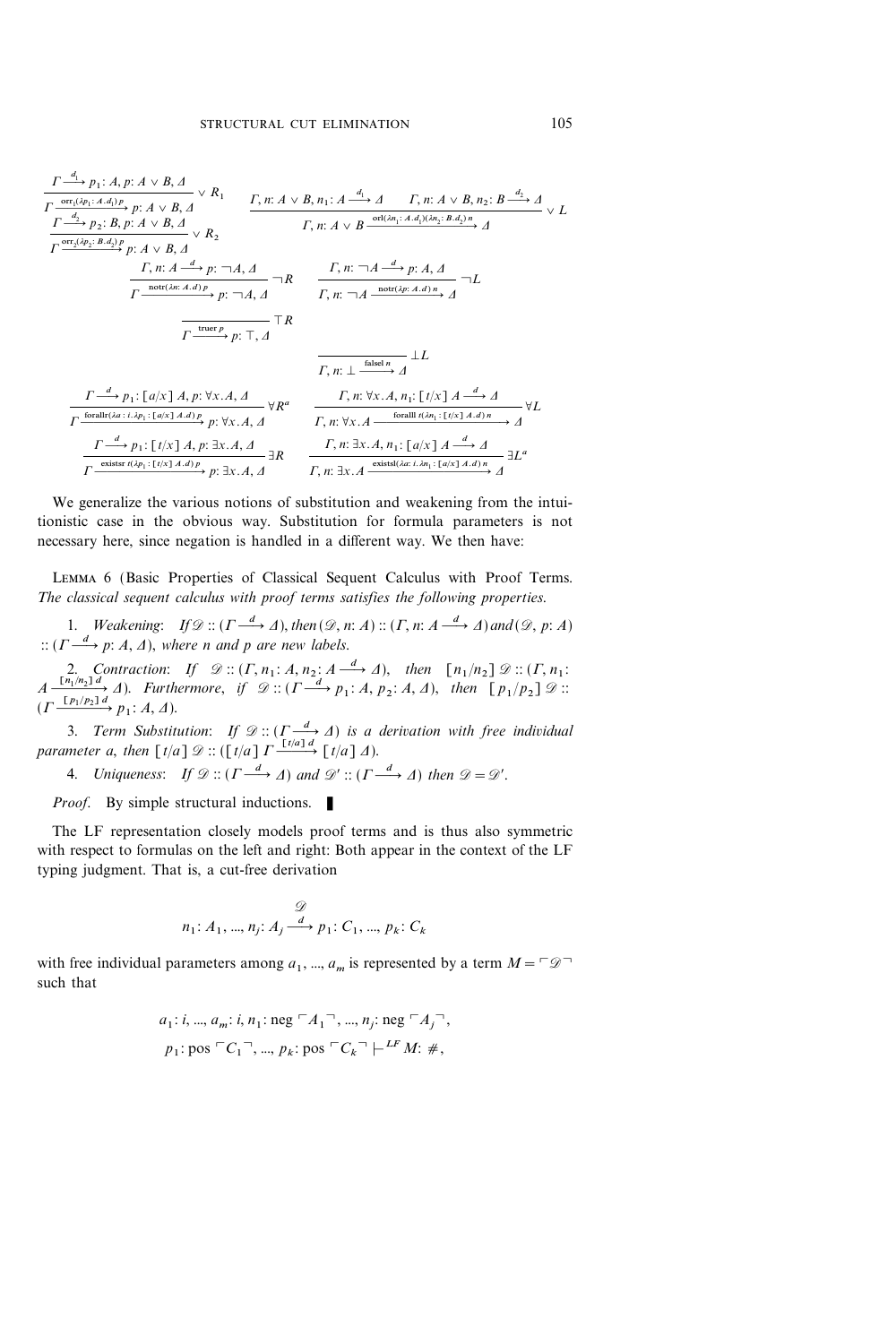where neg and pos are type families indexed by formulas, and  $#$  is a new type, the type of every valid proof term. If we interpreted a sequent calculus as a refutational calculus,  $#$  would represent a contradiction. Below we show the representation of cut-free sequent derivations as an LF signature in the concrete syntax of Elf.

```
#: type.neg: o>type.
pos: o>type.
axiom': (neg A -> pos A -> #).
                                                             andl1': (neg A \rightarrow #)(pos A \Rightarrow #)\Rightarrow (neg (A and B) \Rightarrow #).
andr':
                 \rightarrow (pos B\rightarrow #)
                 \Rightarrow (pos(A and B) \Rightarrow #).
                                                             and12':
                                                                              (neg B \rightarrow #)\Rightarrow (neg (A and B) \Rightarrow #).
impr':
                                                             imp1:
                                                                              (pos A \Rightarrow #)(neg A \rightarrow pos B \rightarrow \# )\Rightarrow (pos(A imp B) \Rightarrow #).
                                                                              \Rightarrow (neg B \Rightarrow #)
                                                                              \Rightarrow (neg(A imp B) \Rightarrow #).
\text{orr1'}:
                (pos A \rightarrow #)\Rightarrow (pos(A or B) \Rightarrow #).
                                                           \circrl':
                                                                              (neg A \rightarrow #)\Rightarrow (neg B \Rightarrow #)
\text{orr2'}:
                                                                              \Rightarrow (neg (A or B) \Rightarrow #).
                (pos B \Rightarrow #)\Rightarrow (pos(A or B) \Rightarrow #).
                                                                             (pos A \rightarrow #)notr':
                (neg A \Rightarrow #)notl':
                \Rightarrow (pos(not A) \Rightarrow #).
                                                                              \Rightarrow (neg (not A) \Rightarrow #).
truer': (pos(true) \rightarrow #).
                                                             falsel': (neg(false) \rightarrow #).
forallr': (\{a:i\} pos(A a) \rightarrow \# )foralll': {T: i} (neg(A T) \rightarrow #)\Rightarrow (neg (forall A) \Rightarrow #).
                \rightarrow (pos(forall A) \rightarrow #).
exists r': \{T : i\} (pos(A T) \rightarrow \#) existsl': (\{a : i\} neg(A a) \rightarrow \#)\rightarrow (pos(exists A) \rightarrow #).
                                                                              \Rightarrow (neg (exists A) \Rightarrow #).
```
The cut rule can be added in a similar style (see Appendix B.2). The representation is adequate and compositional; we skip the routine formulation of such a theorem.

We consider two examples of classical sequent derivations and their representation in Elf. The first is the law of excluded middle:

$$
\frac{A \rightarrow \neg(A), A, (A \lor \neg(A))}{\rightarrow \neg(A), A, (A \lor \neg(A))} \cdot R
$$
  
\n
$$
\frac{\rightarrow \neg(A), A, (A \lor \neg(A))}{\rightarrow A, (A \lor \neg(A))} \vee R_1
$$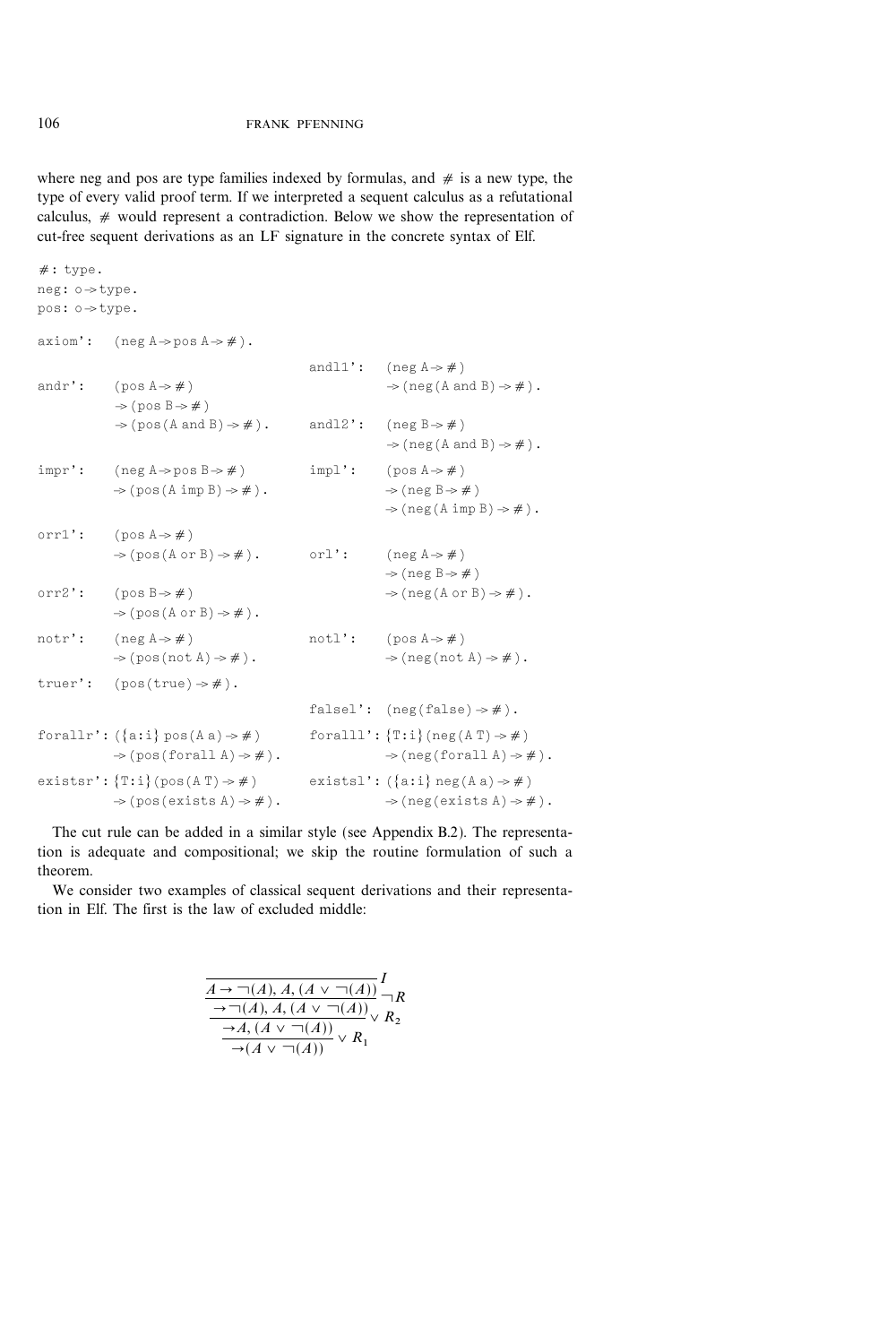Note how multiple conclusions are necessary so that both right rules for disjunction may be applied in succession. This derivation is represented by the term

```
([A:o][p:pos(A or not A)]
  orr1'([p1:pos A]
            orr2'([p2:pos(not A)]
                      notr'([n1:neg A] axiom' n1 p1)
                      p2)
            p)
 p)
:
\{A: \circ\} pos(A or not A) \Rightarrow \#.
```
The following example provides another illustration of the differences between intuitionistic and classical reasoning in the sequent calculus:

| $\frac{\neg((\forall x. Ax)), \overline{Aa} \rightarrow \neg(Aa), Aa, (\forall x. Ax), (\exists x. \neg(Ax))}{\neg((\forall x. Ax)) \rightarrow \neg(Aa), Aa, (\forall x. Ax), (\exists x. \neg(Ax))} \bigcap_{\exists p} R$                                                                                   |  |
|----------------------------------------------------------------------------------------------------------------------------------------------------------------------------------------------------------------------------------------------------------------------------------------------------------------|--|
| $\frac{\neg((\forall x.\overline{A}x))\rightarrow Aa,(\forall x.Ax),(\exists x.\neg(Ax))}{\neg((\forall x.Ax))\rightarrow(\forall x.Ax),(\exists x.\neg(Ax))}\forall R^a}$<br>$\frac{\neg((\forall x.Ax))\rightarrow(\forall x.Ax),(\exists x.\neg(Ax))}{\neg((\forall x.Ax))\rightarrow(\exists x.\neg(Ax))}$ |  |
|                                                                                                                                                                                                                                                                                                                |  |
|                                                                                                                                                                                                                                                                                                                |  |

It is represented by the term

```
([A:i \rightarrow o][n:neg(not(forall[x] Ax))][p:pos(exists[x] not (A x))]
  notl'([p1:pos(forall[x] A x)]
            forallr'([a:i][p2:pos(A a)]
                          existsr' a([p3:pos(not(A a))]
                                         notr'([n1:neg(A a)]
                                                   axiom' n1 p2)
                                       p3)
                         p)
           p1)
 n)
:
{A:i \Rightarrow o}neg(not(forall[x] A x))
 \rightarrowpos(exists[x] not(A x))
 \Rightarrow #.
```
The admissibility of the cut rule for the cut-free calculus is once again the central lemma for cut elimination. There are now more cases, since there may be side formulas on the right-hand sides of sequents. However, due to the symmetry of the rules, the proof is even more systematic than in the intuitionistic case. It also follows by three nested structural inductions.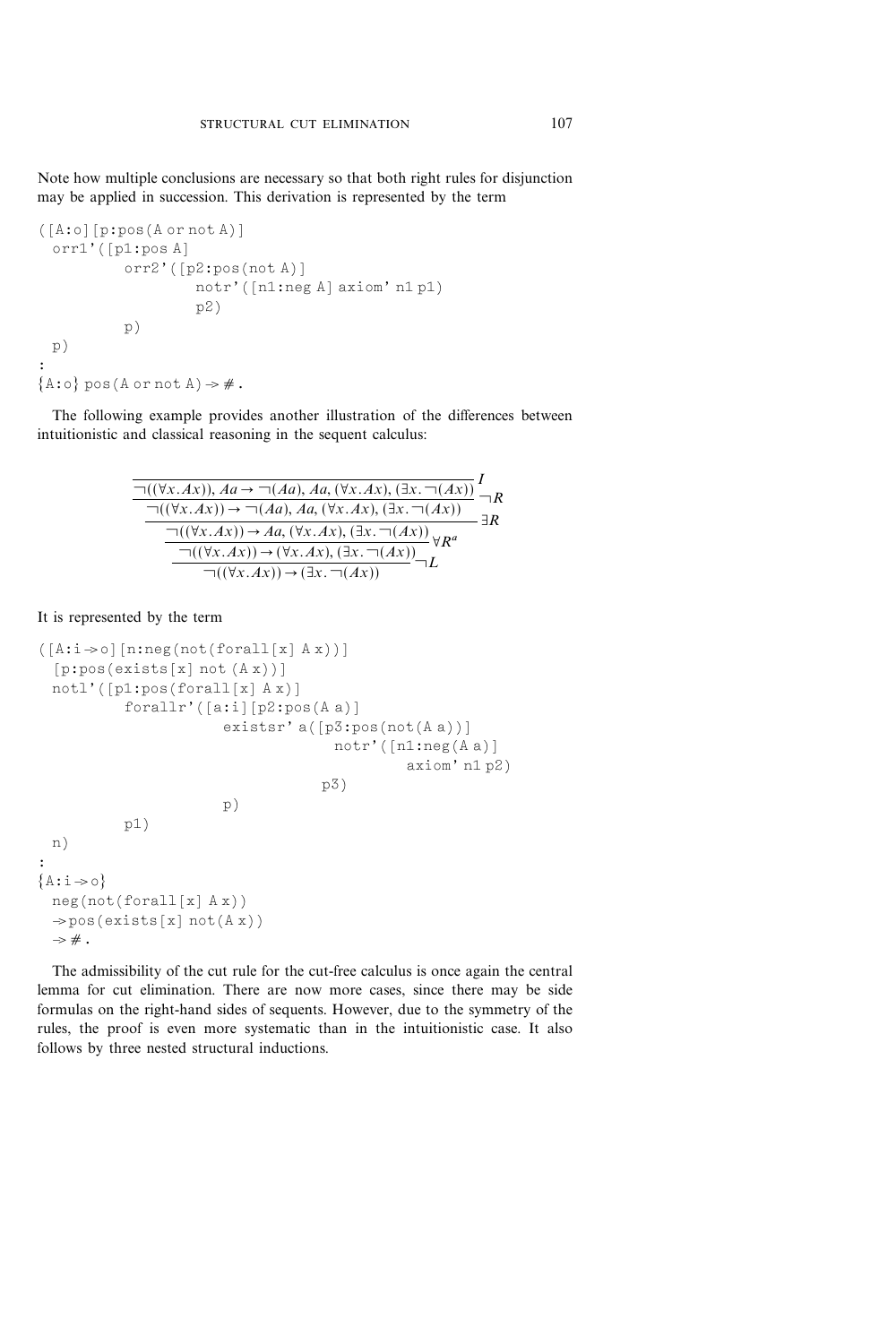THEOREM 7 (Classical Admissibility of Cut). Let  $\mathscr{D}$  ::  $(\Gamma \stackrel{d}{\longrightarrow} p: A, \Delta)$  and  $\mathscr{E}$  ::  $(\Gamma, n: A \stackrel{e}{\longrightarrow} A)$  be cut-free derivations in the classical sequent calculus  $G_3$ . Then there is a proof term f and a cut-free sequent derivation of  $\mathscr{F}$  ::  $(\Gamma \longrightarrow A)$ .

*Proof.* By nested structural induction on A, d, and e as in the intuitionistic case. See Appendix A.2 for the proof details.  $\blacksquare$ 

The notion of a *cross-cut* [ML68, Gal93, Her95] (without multiplicities) surfaces naturally in this proof: Since formulas are never discarded they must be eliminated explicitly from both premises of a cut in a "cross-cut" fashion before the essential cut reduction can take place. The implementation of the proof is by a type family

ca':{A:o}(pos  $A \rightarrow \#$ )  $\rightarrow$  (neg  $A \rightarrow \#$ )  $\rightarrow \# \rightarrow$ type

that implements the relation among A, the derivation  $\mathcal{D}$ , the derivation  $\mathcal{E}$ , and the resulting derivation  $\mathscr{F}$ .

We only show the representation of one case in the proof of admissibility here. The complete proof representation including an informal version of each case may be found in Appendix A.2. The first three appeals to the induction hypothesis below are cross-cuts:

```
caimp':
 ca' (A imp B)([p] impr'(D1 p) p)([n] impl'(E1 n)(E2 n) n) F
     \leftarrow ({p1:pos A} ca'(A imp B)([p] impr'(D1 p) p)([n] E1 n p1)(E1' p1))
     \leftarrow (\{n2:neg\ B\} ca'(A imp\ B)((p) impr'(D1 p) p)((n) E2 n n2)(E2'n2))\leftarrow ({n1:neg A}{p2:pos B}
           ca'(A imp B)([p] D1 p n1 p2)([n] impl'(E1 n)(E2 n) n)
           (D1' n1 p2))
     \leftarrow ({p2:pos B} ca' A([p1] E1' p1)([n1] D1' n1 p2)(F2 p2))
     \leftarrow ca' B([p2] F2 p2)([n2] E2' n2) F.
```
## 7. CONCLUSION

We have presented variants of Martin-Löf's and Herbelin's proofs of cut elimination [ML68, Her95] for intuitionistic and classical sequent calculi. The proof in the intuitionistic case is motivated by maintaining a close correspondence between proof search for natural deduction and sequent derivations. It is this proximity that permits a natural representation of the sequent calculus in LF. Furthermore, we show how the proof of cut elimination can be implemented in Elf, although the fact that this implementation models the informal argument is still partly an informal property, just like the adequacy of the LF encoding of derivations. The proof representation is extremely concise and much shorter than an informal proof of the same argument (if all the cases were given, of course). In the two appendices below we give the details of the proofs which were obtained via a program that translates the internal form of Elf declarations to LaTeX source. This "informalized" version of the proof representation can be inspected for correctness like ordinary informal mathematical proofs.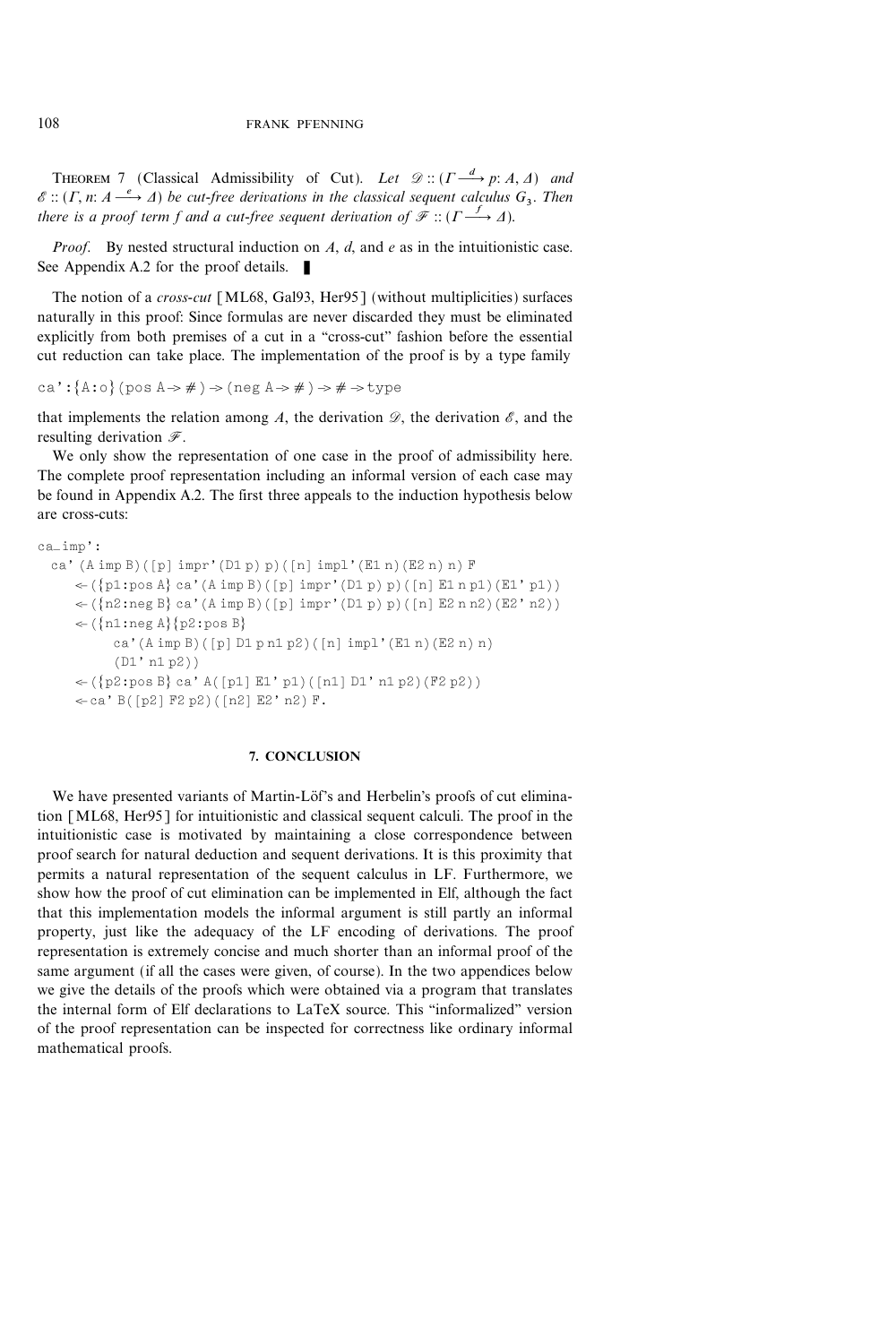Another analysis of cut elimination for a small propositional fragment of classical logic is given by Matthews [Mat94] in  $FS_0$ . His proof is traditional—sequents are represented as lists, and termination is proved by induction on a standard complexity measure. It has not yet been implemented, but it is clear from the sketched development that it would require much time and effort just to prove basic properties of sequent derivations, their lengths, etc. For the predicate calculus this overhead would be even higher, since a theory of binding would have to be developed first. Also related is Herbelin's development [Her95] who, after reprising Martin-Löf's proof, proceeds to assign proof terms to restricted sequent calculi which he then analyzes in depth. He shows that the restricted calculi  $(LJT)$  and  $LKT$ for intuitionistic and classical logics, respectively) correspond more strongly to natural deduction in both cases. He also presents an implementation of normalization in ML but gives no formal analysis of cut elimination or normalization in a theorem prover or logical framework.

Once the structural proof of admissibility has been found and implemented, it is natural to ask if it can also be encoded in stronger frameworks such as Coq  $[DFH+93]$  so that structural inductions are made explicit and the proof is fully formally verified. There are several aspects of our proof which make this difficult. The first is the use of higher-order abstract syntax, which is not available in a similarly straightforward fashion in other candidate environments. Thus one either has to try ideas from [DH94, DFH95] (which we have not attempted) or has to use an encoding such as de Bruijn indices and explicitly represent contexts. In either case one has to prove a number of auxiliary lemmas regarding substitutions which are not needed in our representation. The second difficulty arises from the non-deterministic nature of the cut elimination algorithm contained in the proof. Making it deterministic in the form of a primitive recursion (which would be required for a functional framework) would lead to an explosion in the number of cases that would have to be considered. It appears the only way to avoid at least some of this combinatorial explosion is to introduce termination measures after all, which requires a new sequence of lemmas regarding sizes of formulas and derivations. We conclude that a similarly elegant representation of cut elimination in other systems is a non-trivial challenge which, we hope, others will take up.

In future work we plan to verify mechanically that the given signatures indeed implement meta-theoretic proofs. The prototype implementation of the schemachecker sketched in [Roh94] currently accepts them, but the (meta-meta-)theoretical analysis of schema-checker itself is not yet complete. In other future work we plan to reexamine the connection between normalization and cut elimination (see, for example, [Zuc74, Her95]) in the same framework. Another direction is to study cut elimination in a formulation as a higher-order rewrite system along the lines of Nipkow [Nip91], but using dependent types. We first note that our system of rules is terminating (note that we cannot permute adjacent cuts!). Using the completeness of a critical pair criterion for the dependently typed pattern calculus [Vir95] we may be able to show that the intuitionistic system is confluent modulo Kleene's permutations of adjacent inference rules in the cut-free system. This would mean that our cut conversions do not identify intuitively unrelated sequent derivations.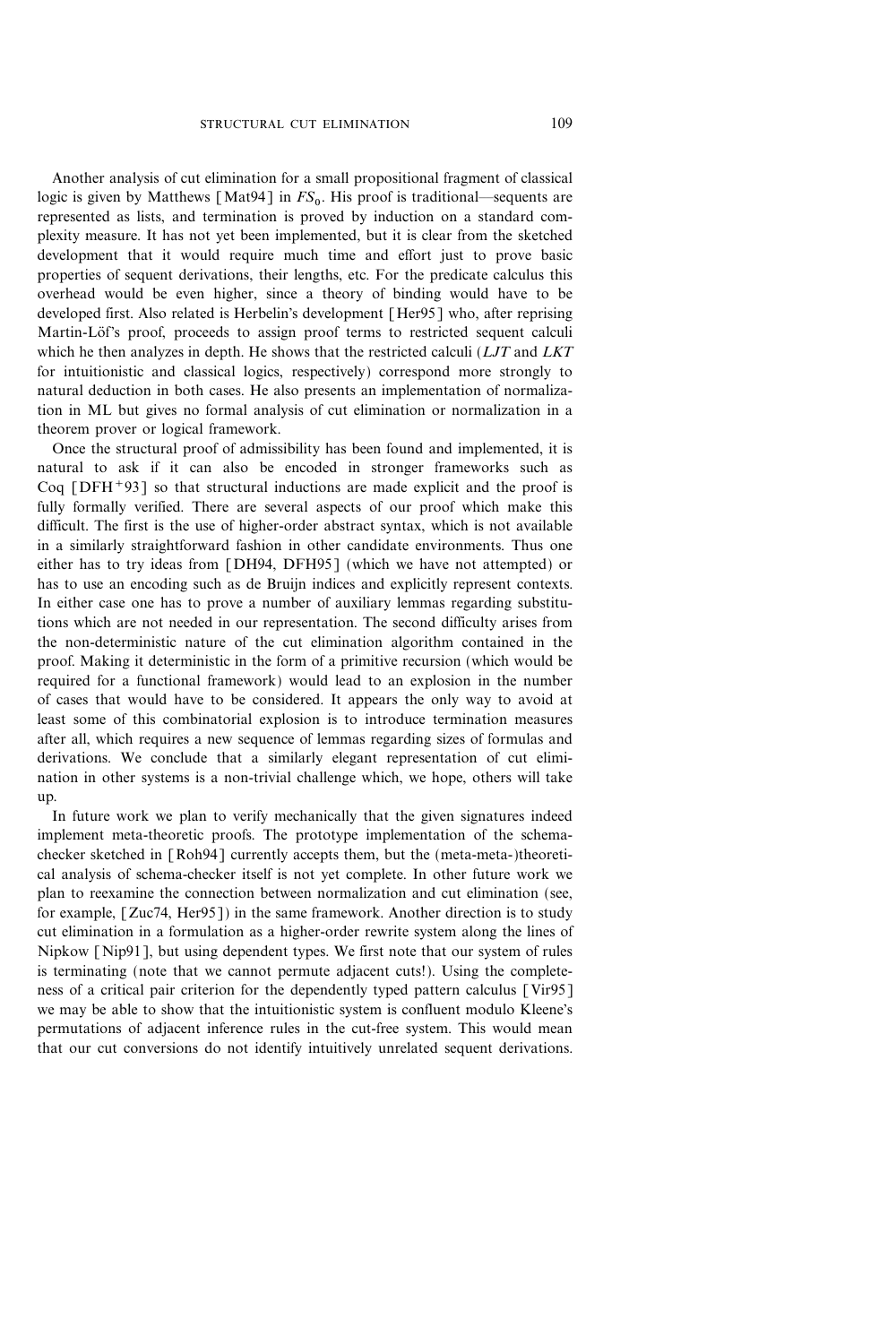Without further restriction, however, this method fails for the classical calculus since it is inherently too non-deterministic and simply not confluent. The critical case here is a cut between two initial sequents with the cut formula as a side formula.

Finally, we have applied the ideas in this paper to obtain similar structural cut elimination results for intuitionistic and classical linear logics. These are sketched in [Pfe95] and given in more detail in [Pfe94]. They will be the subject of a subsequent paper [Pfe].

## APPENDIX A. DETAILED ADMISSIBILITY PROOFS FOR CUT

In this appendix we give the details of the admissibility of cut for intuitionistic and classical sequent calculi. For each case in the two proofs we show the formalization as an Elf declaration, followed by an automatically generated informal rendering of the case. In order to make the informal proof cases more readable we omit explicit proof terms. This means that appeals to weakening and contraction lemmas are not visible (see the implicit contraction in the first case, for example). We apologize for the nonintuitive naming of variables. Variable names are chosen by Elf during type reconstruction and printing, and our naming heuristics are currently too simplistic.

Substitution for individual and propositional parameters arises in the admissibility proof for cut in a few cases. When a formula or derivation may depend on a variable x or parameter a we indicate this, for example, by writing  $Ax$ or  $\mathscr{D}a$ . Instead of  $\lceil t/x \rceil A$  or  $\lceil t/a \rceil \mathscr{D}$  we then write At or  $\mathscr{D}t$  for the result of a substitution  $t$  for  $x$  or  $a$ . This is more perspicuous and also closer to the Elf implementation and therefore much easier to generate.

#### A.1. Intuitionistic Calculus

A case in the proof of admissibility of cut in the intuitionistic sequent calculus is represented as a transformation

$$
\begin{array}{cc}\n\mathscr{D} & \mathscr{E} & \mathscr{F} \\
\Gamma \to A \otimes \Gamma, A \to C \Rightarrow \Gamma \to C\n\end{array}
$$

where  $\mathcal{F}$  may refer to derivations constructed by appeals to the induction hypothesis. These are given below the first line (which identifies the case under consideration) in an appropriate order. In all cases the decreasing structural component should be apparent; it would have been awkward to include this information, since proof terms have been omitted. In the remarks we loosely refer to the principal formula or side formula when properly speaking we mean the principal formula occurrence or side formula occurrence. We could be pedantic using labelled hypotheses, but only at a heavy cost in legibility.

The relation between  $\mathscr{D}, \mathscr{E},$  and  $\mathscr{F}$  is implemented as a type family

$$
ca: \{A: o\} \text{ conc } A \Rightarrow (\text{hyp } A \Rightarrow \text{conc } C) \Rightarrow \text{conc } C \Rightarrow \text{type.}
$$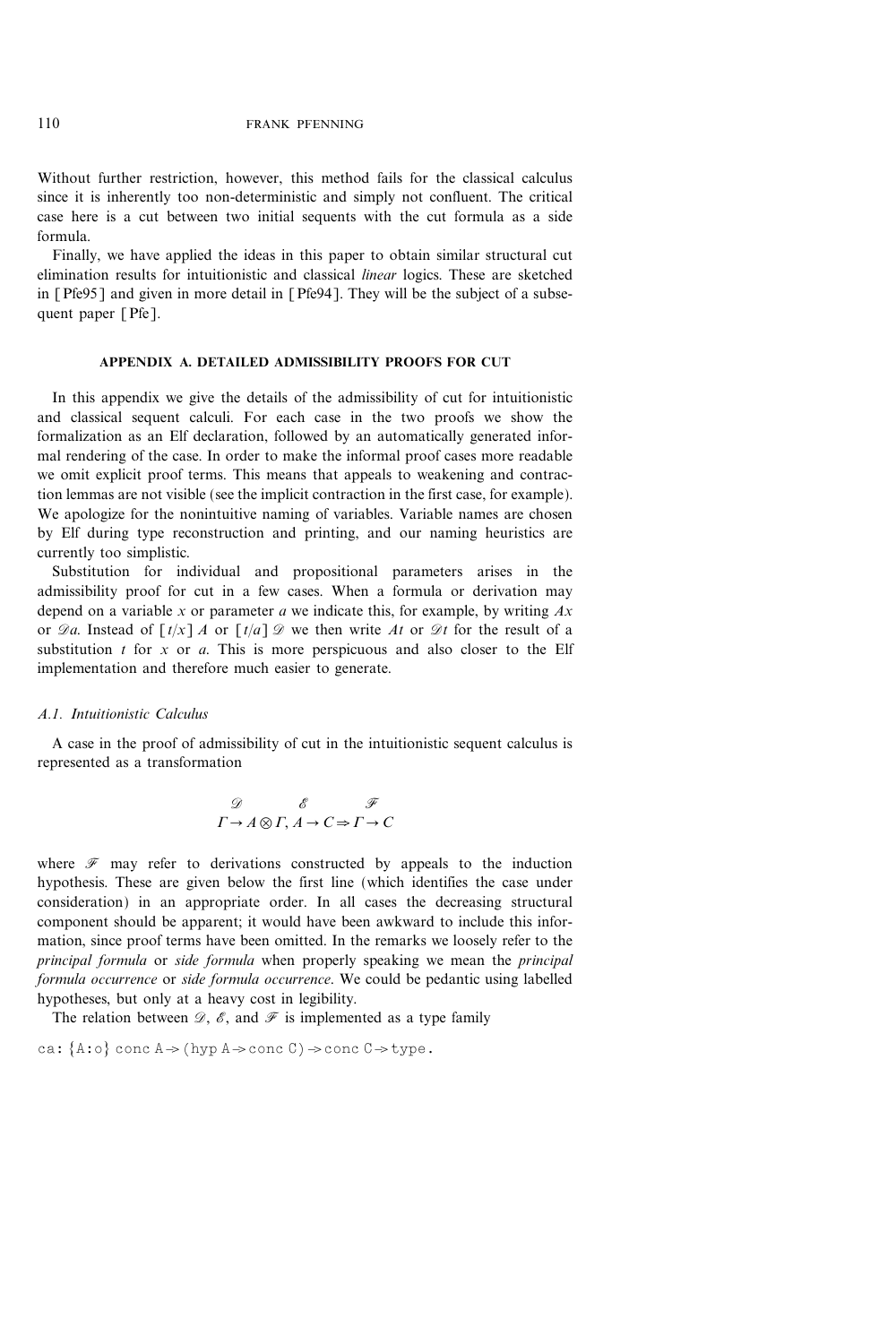The cases below are divided into the four classes mentioned in the proof of Theorem 5. In analogy to other published proofs we call them initial conversions (one of  $\mathscr D$  or  $\mathscr E$  is initial with the cut formula as a principal formula), essential *conversions* (cut formula is principal in  $\mathscr D$  and  $\mathscr E$ ), *left commutative conversions* (cut formula is side formula in  $\mathcal{D}$ ), and right commutative conversions (cut formula is side formula in  $\mathscr{E}$ ).

*Initial conversions.* These are the cases in the proof where either  $\mathscr D$  or  $\mathscr E$  is an initial sequent with principal formula being the cut formula  $A$ :

 $ca\_{axiom\_l:caA(axiom H) E(EH)}$ .

$$
\frac{N}{\Gamma, A_1 \to A_1} I_{\bigotimes \Gamma, A_1, A_1 \to A \Rightarrow \Gamma, A_1 \to A}
$$

ca\_axiom\_r: ca AD([h:hyp A] axiom h) D.

$$
\begin{array}{c}\nN \\
\Gamma \to A \otimes \overline{\Gamma, A \to A} \stackrel{N}{\to} \Gamma \to A\n\end{array}
$$

*Essential conversions.* These are the steps in the proof where the cut formula is the principal formula of the last inference in both  $\mathscr D$  and  $\mathscr E$ :

$$
\begin{aligned}\n\text{ca\_and1: } &\text{ca(A1 and A2)}(\text{andr D1 D2}) \\
&\quad \text{([h:hyp(A1 and A2)] and11(E1 h) h)} \mathbb{F} \\
&\quad \text{c= (\{h1:hyp A1\} \quad \text{ca(A1 and A2)}(\text{andr D1 D2}) \\
&\quad \text{([h:hyp(A1 and A2)] E1 h h1)(E1' h1))} \\
&\quad \text{c= ca A1 D1 E1' F.}\n\end{aligned}
$$

$$
\begin{array}{ccc}\nN & N_3 & N_4 \\
\frac{\Gamma \to A_1 & \Gamma \to A_2}{\Gamma \to (A_1 \land A_2)} \land R \underset{\otimes}{\otimes} \frac{\Gamma, (A_1 \land A_2), A_1 \to A}{\Gamma, (A_1 \land A_2) \to A} \land L_1 \underset{\Rightarrow}{\to} \Gamma \to A \\
N & N_3 \\
\frac{\Gamma, A_1 \to A_1 & \Gamma, A_1 \to A_2}{\Gamma, A_1 \to (A_1 \land A_2)} \land R \underset{\otimes}{\otimes} \Gamma, A_1, (A_1 \land A_2) \to A \Rightarrow \Gamma, A_1 \to A \\
N & N_1 & N_2 \\
\Gamma \to A_1 \otimes \Gamma, A_1 \to A \Rightarrow \Gamma \to A\n\end{array}
$$

$$
\text{ca} \_\text{and2:}\n \text{ca}(\text{A1 and A2}) (\text{and r D1 D2}) \\
 (\text{[h:hyp (A1 and A2)] and l2(E2 h) h}) \mathbf{F} \\
 \leftarrow (\{h2:hyp A2\} \text{ca}(\text{A1 and A2}) (\text{and r D1 D2}) \\
 (\text{[h:hyp(A1 and A2)] E2 h h2})(E2'h2)) \\
 \leftarrow \text{ca} \,\text{A2 D2 E2' F}.
$$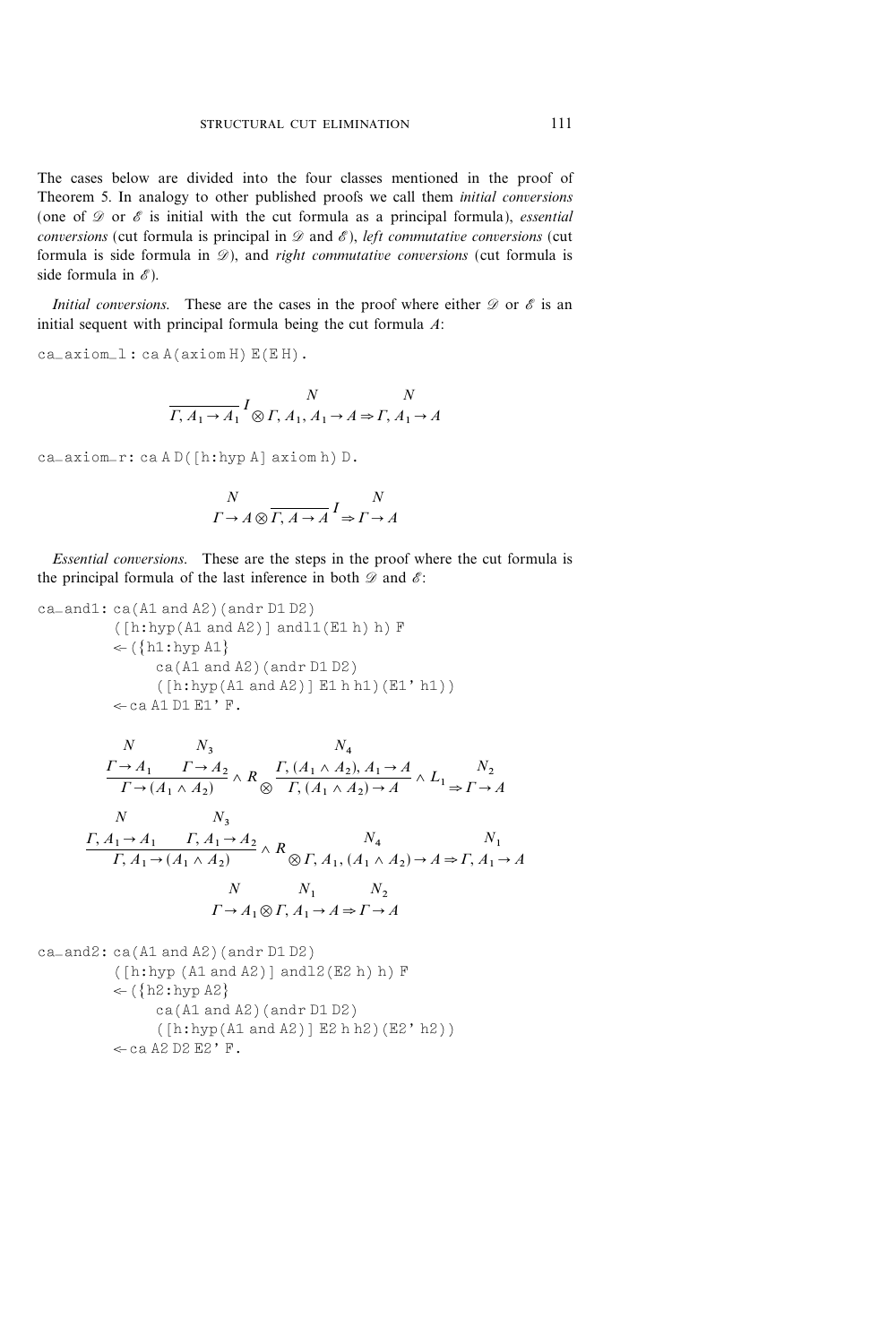$$
N_3 \t N_4
$$
  
\n
$$
\frac{\Gamma \to A_2 \quad \Gamma \to A_1}{\Gamma \to (A_2 \land A_1)} \land R \otimes \frac{\Gamma, (A_2 \land A_1), A_1 \to A}{\Gamma, (A_2 \land A_1) \to A} \land L_2 \Rightarrow \Gamma \to A
$$
  
\n
$$
N_3 \t N
$$
  
\n
$$
\frac{\Gamma, A_1 \to A_2 \quad \Gamma, A_1 \to A_1}{\Gamma, A_1 \to (A_2 \land A_1)} \land R \otimes \Gamma, A_1, (A_2 \land A_1) \to A \Rightarrow \Gamma, A_1 \to A
$$
  
\n
$$
N \t N_1 \t N_2
$$
  
\n
$$
\Gamma \to A_1 \otimes \Gamma, A_1 \to A \Rightarrow \Gamma \to A
$$

$$
\begin{aligned}\n\text{ca}\_\text{imp}: \text{ca}\(\text{Al}\ \text{imp}\ \text{A2}) \,(\text{imp}\ \text{D2}) \\
&\quad \text{(}[h: \text{hyp}\ (\text{Al}\ \text{imp}\ \text{A2})] \, \text{imp1}\ (\text{E1}\ \text{h}) \,(\text{E2}\ \text{h}) \, \text{h}) \, \text{F} \\
&\quad \text{-}\ \text{ca}\,(\text{Al}\ \text{imp}\ \text{A2}) \,(\text{impr}\ \text{D2}) \, \text{E1}\, \text{E1'} \\
&\quad \text{-}\ \text{(h2: \text{hyp}\ \text{A2})} \\
&\quad \text{(a}\,(\text{Al}\ \text{imp}\ \text{A2}) \,(\text{impr}\ \text{D2}) \\
&\quad \text{([h: \text{hyp}\,(\text{Al}\ \text{imp}\ \text{A2})] \, \text{E2}\ \text{h}\ \text{h2}) \,(\text{E2'}\ \text{h2})\n\end{aligned}
$$
\n
$$
\begin{aligned}\n&\quad \text{-}\ \text{ca}\ \text{Al}\ \text{E1'} \, \text{D2} \, \text{D2'} \\
&\quad \text{-}\ \text{ca}\ \text{Al}\ \text{E2'} \, \text{E2'} \, \text{F}.\n\end{aligned}
$$

$$
\frac{N_4}{\Gamma, A_2 \to A_1} \to R \underset{\otimes}{\otimes} \frac{\Gamma, (A_2 \to A_1) \to A_2}{\Gamma, (A_2 \to A_1) \to A} \frac{\Gamma, (A_2 \to A_1), A_1 \to A}{\Gamma, (A_2 \to A_1) \to A} \to L \underset{\Rightarrow \Gamma \to A}{\to} \frac{N_2}{\Gamma, A_2 \to A_2} \to \frac{N_2}{\Gamma, A_2 \to A_2} \to \frac{N_2}{\Gamma, A_2 \to A_2} \to \frac{N_2}{\Gamma, A_2 \to A_2} \to \frac{N_2}{\Gamma, A_2 \to A_2} \to \frac{N_2}{\Gamma, A_2 \to A_2} \to \frac{N_2}{\Gamma, A_2 \to A_2} \to \frac{N_2}{\Gamma, A_2 \to A_2} \to \frac{N_2}{\Gamma, A_2 \to A_2} \to \frac{N_2}{\Gamma, A_2 \to A_2} \to \frac{N_2}{\Gamma, A_2 \to A_2} \to \frac{N_2}{\Gamma, A_2 \to A_2} \to \frac{N_2}{\Gamma, A_2 \to A_2} \to \frac{N_2}{\Gamma, A_2 \to A_2} \to \frac{N_2}{\Gamma, A_2 \to A_2} \to \frac{N_2}{\Gamma, A_2 \to A_2} \to \frac{N_2}{\Gamma, A_2 \to A_2} \to \frac{N_2}{\Gamma, A_2 \to A_2} \to \frac{N_2}{\Gamma, A_2 \to A_2} \to \frac{N_2}{\Gamma, A_2 \to A_2} \to \frac{N_2}{\Gamma, A_2 \to A_2} \to \frac{N_2}{\Gamma, A_2 \to A_2} \to \frac{N_2}{\Gamma, A_2 \to A_2} \to \frac{N_2}{\Gamma, A_2 \to A_2} \to \frac{N_2}{\Gamma, A_2 \to A_2} \to \frac{N_2}{\Gamma, A_2 \to A_2} \to \frac{N_2}{\Gamma, A_2 \to A_2} \to \frac{N_2}{\Gamma, A_2 \to A_2} \to \frac{N_2}{\Gamma, A_2 \to A_2} \to \frac{N_2}{\Gamma, A_2 \to A_2} \to \frac{
$$

$$
\frac{N_4}{\Gamma \to (A_2 \to A_1)} \to R \frac{N_6}{\mathcal{N} \to (A_2 \to A_1)} \to R \otimes \Gamma, (A_2 \to A_1) \to A_2 \Rightarrow \Gamma \to A_2
$$

$$
\frac{N_4}{\Gamma, A_1, A_2 \to A_1} \to R \frac{N_5}{\sqrt{N_4 + (A_2 - A_1)}} \to R \otimes \Gamma, A_1, (A_2 - A_1) \to A \Rightarrow \Gamma, A_1 \to A
$$

$$
N_3 \t N_4 \t N
$$
  

$$
\Gamma \to A_2 \otimes \Gamma, A_2 \to A_1 \Rightarrow \Gamma \to A_1
$$

$$
\begin{array}{ccc}\nN & N_1 & N_2 \\
\Gamma \to A_1 \otimes \Gamma, A_1 \to A \Rightarrow \Gamma \to A\n\end{array}
$$

$$
\text{ca\_or1: } \text{ca(A1 or A2)}(\text{orr1 D1})\n([\text{h:hyp(A1 or A2)}] or \text{LELh})(\text{E2 h}) h) F\n\leq([\text{h1:hyp A1}]\n\text{ca(A1 or A2)}(\text{orr1 D1})\n([\text{h:hyp(A1 or A2)}] \text{ELh h1})(\text{EL'} h1))\n\leq \text{ca A1 D1 EL'} F.
$$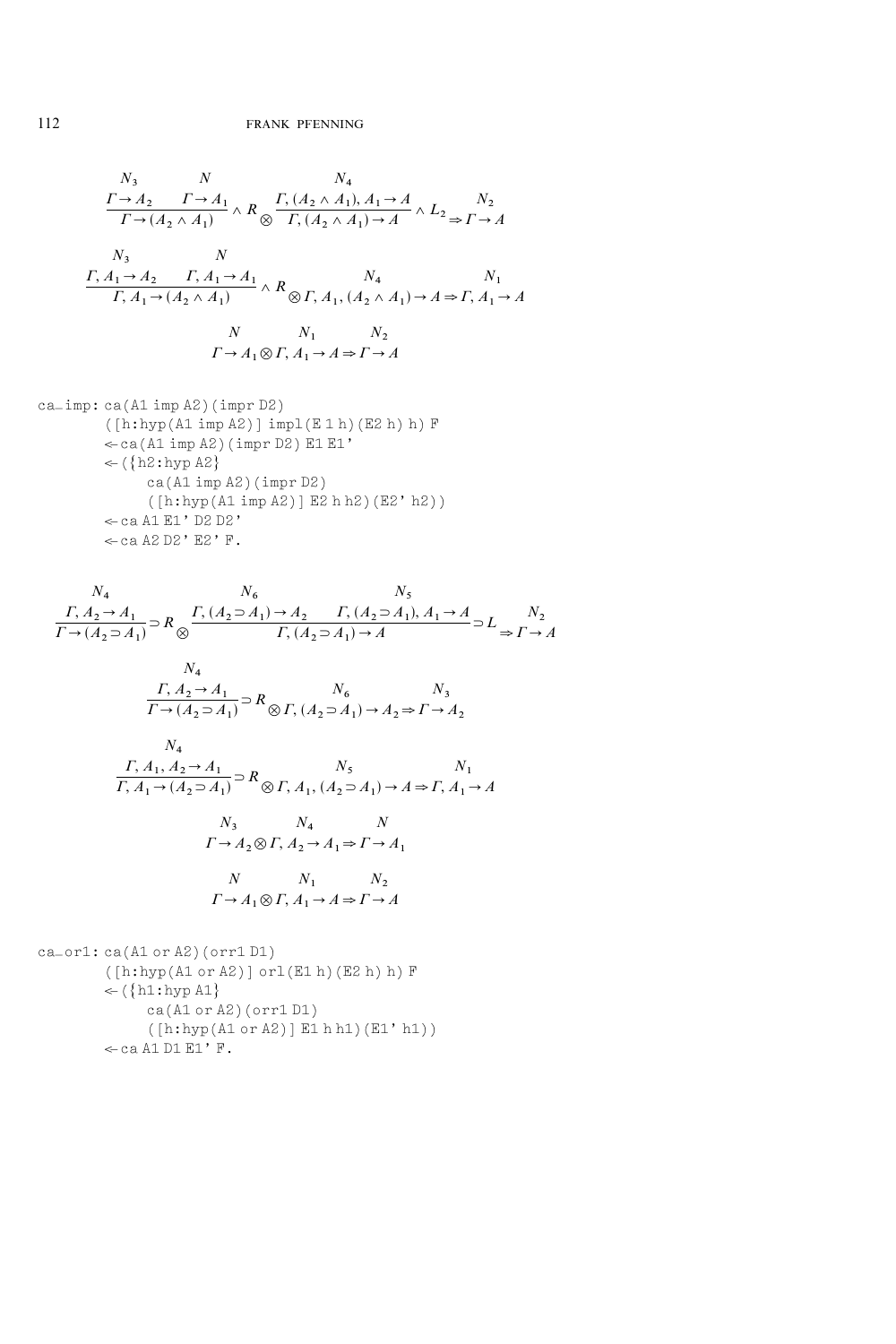$$
\begin{array}{ccc}\nN & N_3 & N_4 \\
\frac{\Gamma \rightarrow A_1}{\Gamma \rightarrow (A_1 \vee A_2)} \vee R_1 \otimes \frac{\Gamma, (A_1 \vee A_2), A_1 \rightarrow A \qquad \Gamma, (A_1 \vee A_2), A_2 \rightarrow A}{\Gamma, (A_1 \vee A_2) \rightarrow A} \vee L \Rightarrow \Gamma \rightarrow A \\
N & & & \\
\frac{\Gamma, A_1 \rightarrow A_1}{\Gamma, A_1 \rightarrow (A_1 \vee A_2)} \vee R_1 \otimes \Gamma, A_1, (A_1 \vee A_2) \rightarrow A \Rightarrow \Gamma, A_1 \rightarrow A \\
N & & & \\
\frac{N}{\Gamma \rightarrow A_1} \otimes \Gamma, A_1 \rightarrow A \Rightarrow \Gamma \rightarrow A \\
\frac{N}{\Gamma \rightarrow A_1} \otimes \Gamma, A_1 \rightarrow A \Rightarrow \Gamma \rightarrow A \\
\end{array}
$$
\n
$$
\begin{array}{ccc}\n\text{A} & & N_1 & N_2 \\
\Gamma \rightarrow A_1 \otimes \Gamma, A_1 \rightarrow A \Rightarrow \Gamma \rightarrow A \\
\text{A} & & & \\
\end{array}
$$

$$
ca_0rz: ca(AI 0r Rz) (0rrz Dz)
$$
  
\n([h:hyp(A1 or A2)] orl(El h) (E2 h) h)F  
\n
$$
\leftarrow (\{h2: hyp A2\}
$$
  
\n
$$
ca(AI 0r A2) (0rr2 D2)
$$
  
\n([h:hyp(A1 or A2)] E2 h h2) (E2' h2))  
\n
$$
\leftarrow ca A2 D2 E2' F.
$$

$$
\frac{N}{\Gamma \to A_1} \vee R_2 \otimes \frac{\Gamma, (A_2 \vee A_1), A_2 \to A \qquad \Gamma, (A_2 \vee A_1), A_1 \to A}{\Gamma, (A_2 \vee A_1) \to A} \vee L \xrightarrow[N \to A]{} N_2
$$

$$
\frac{\Gamma}{\Gamma, A_1 \to A_1} \vee R_2 \otimes \Gamma, A_1, (A_2 \vee A_1) \to A \Rightarrow \Gamma, A_1 \to A
$$
\n
$$
\frac{N_1}{\Gamma, A_1 \to (A_2 \vee A_1)} \vee R_2 \otimes \Gamma, A_1, (A_2 \vee A_1) \to A \Rightarrow \Gamma, A_1 \to A
$$

$$
\begin{array}{ccc}\nN & N_1 & N_2 \\
\Gamma \to A_1 \otimes \Gamma, A_1 \to A \Rightarrow \Gamma \to A\n\end{array}
$$

$$
\begin{aligned}\n\text{ca\_not: } & \text{ca}(\text{not A1}) \, (\text{not D1}) \\
& (\text{[h:hyp(not A1)] notl(El h) h)} (\text{F2 C}) \\
&\leftarrow \text{ca}(\text{not A1}) \, (\text{not r D1}) \, \text{E1 F1} \\
&\leftarrow (\{\text{p:o}\} \, \text{ca A1 F1} \, (\text{[h1:hyp A1] D1 p h1)} (\text{F2 p})).\n\end{aligned}
$$

$$
N_1 p_1 \t N_3
$$
  
\n
$$
\frac{\Gamma, A \to p_1}{\Gamma \to \neg(A)} \neg R^{p_1} \underbrace{\sum_{\Gamma, \neg(A) \to A} \neg L} \neg L \xrightarrow{N_2 A_1} \neg L_{\Rightarrow \Gamma \to A_1}
$$
  
\n
$$
\frac{N_1 p_1}{\Gamma \to \neg(A)} \neg R^{p_1} \otimes \Gamma, \neg(A) \to A \Rightarrow \Gamma \to A
$$
  
\n
$$
N \qquad N_1 p \qquad N_2 p
$$
  
\n
$$
\Gamma \to A \otimes \Gamma, A \to p \Rightarrow \Gamma \to p
$$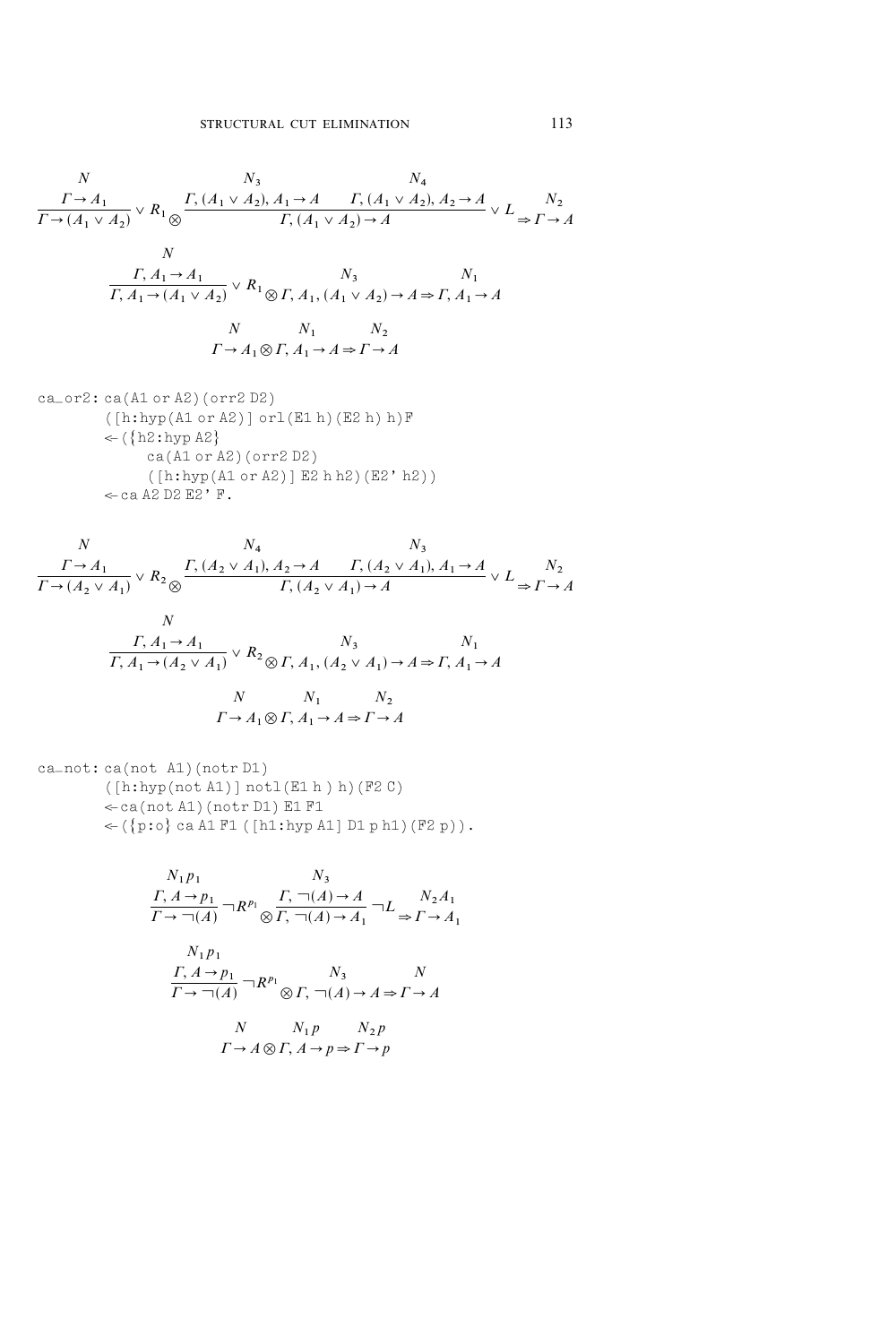$$
c\mathbf{a}\text{-}forall: ca (forall A1) (forall rD1)
$$
\n
$$
([h:hyp(forall A1)] forall T (E1 h) h) F
$$
\n
$$
\leftarrow ({h2:hyp(A1 T)})
$$
\n
$$
(a forall A1) (forall rD1)
$$
\n
$$
([h:hyp(forall A1)] E1 h h2) (E1' h2))
$$
\n
$$
\leftarrow ca(A1 T) (D1 T) E1' F.
$$
\n
$$
Na
$$
\n
$$
N_3
$$
\n
$$
\frac{\Gamma \rightarrow A_1 a}{\Gamma \rightarrow (\forall x.A_1 x)} \forall R^a \otimes \frac{\Gamma, (\forall x.A_1 x), A_1 t \rightarrow A}{\Gamma, (\forall x.A_1 x) \rightarrow A} \forall L \Rightarrow \Gamma \rightarrow A
$$
\n
$$
Na
$$
\n
$$
\frac{\Gamma, A_1 t \rightarrow A_1 a}{\Gamma, A_1 t \rightarrow (\forall x.A_1 x)} \forall R^a \otimes \Gamma, A_1 t, (\forall x.A_1 x) \rightarrow A \Rightarrow \Gamma, A_1 t \rightarrow A
$$
\n
$$
N_1
$$
\n
$$
N_2
$$
\n
$$
\Gamma \rightarrow A_1 t \otimes \Gamma, A_1 t \rightarrow A \Rightarrow \Gamma \rightarrow A
$$
\n
$$
c\mathbf{a}\text{-}exists: ca (exists A1) (exists R1 h) h) F
$$
\n
$$
\leftarrow ({a:1}) {h1:hyp(A1 a)}\n
$$
ca (exists A1) (exists R1 h) h) (E1' a h1))
$$
\n
$$
\leftarrow ca(A1 T) D1 (E1' T) F.
$$
\n
$$
N
$$
\n
$$
N_3 a_2
$$
\n
$$
\frac{\Gamma \rightarrow A_1 t}{\Gamma \rightarrow (3x.A_1 x)} \exists R \otimes \frac{\Gamma, (3x.A_1 x), A_1 a_2 \rightarrow A}{\Gamma, (3x.A_1 x) \rightarrow A} \exists L^a \Rightarrow \Gamma \rightarrow A
$$
\n
$$
N
$$
\n
$$
\frac{\Gamma, A_1 a \rightarrow A_1 t}{\Gamma, A_1 a \rightarrow (3x.A_1 x)} \exists R \otimes \Gamma, A_1 a, (3x.A_1 x) \rightarrow A \Rightarrow \Gamma, A_1 a \rightarrow A
$$
\n<math display="block</math>
$$

Left commutative conversions. In these cases the cut formula is a side formula in the deduction  $\mathcal{D}$  ::  $(\Gamma \rightarrow A)$ . Note that the deduction  $\mathcal{D}$  must end in a left rule, since otherwise  $A$  would be its principal formula:

cal\_andl1: ca A(andl1 D1 H) E(andl1 D1' H)  $\leftarrow \{\text{h1:hyp B1}\}$  ca  $A(D1 h1) E(D1' h1)$ .

$$
N
$$
\n
$$
\frac{\Gamma_1(A \wedge A_3), A \rightarrow A_2}{\Gamma_1(A \wedge A_3) \rightarrow A_2} \wedge L_1 \otimes \Gamma_1(A \wedge A_3), A_2 \rightarrow A_1 \Rightarrow \frac{\Gamma_1(A \wedge A_3), A \rightarrow A_1}{\Gamma_1(A \wedge A_3) \rightarrow A_1} \wedge L_1
$$
\n
$$
N
$$
\n
$$
\frac{N}{\Gamma_1(A \wedge A_3), A \rightarrow A_2 \otimes \Gamma_1(A \wedge A_3), A_1 A_2 \rightarrow A_1 \Rightarrow \Gamma_1(A \wedge A_3), A \rightarrow A_1}
$$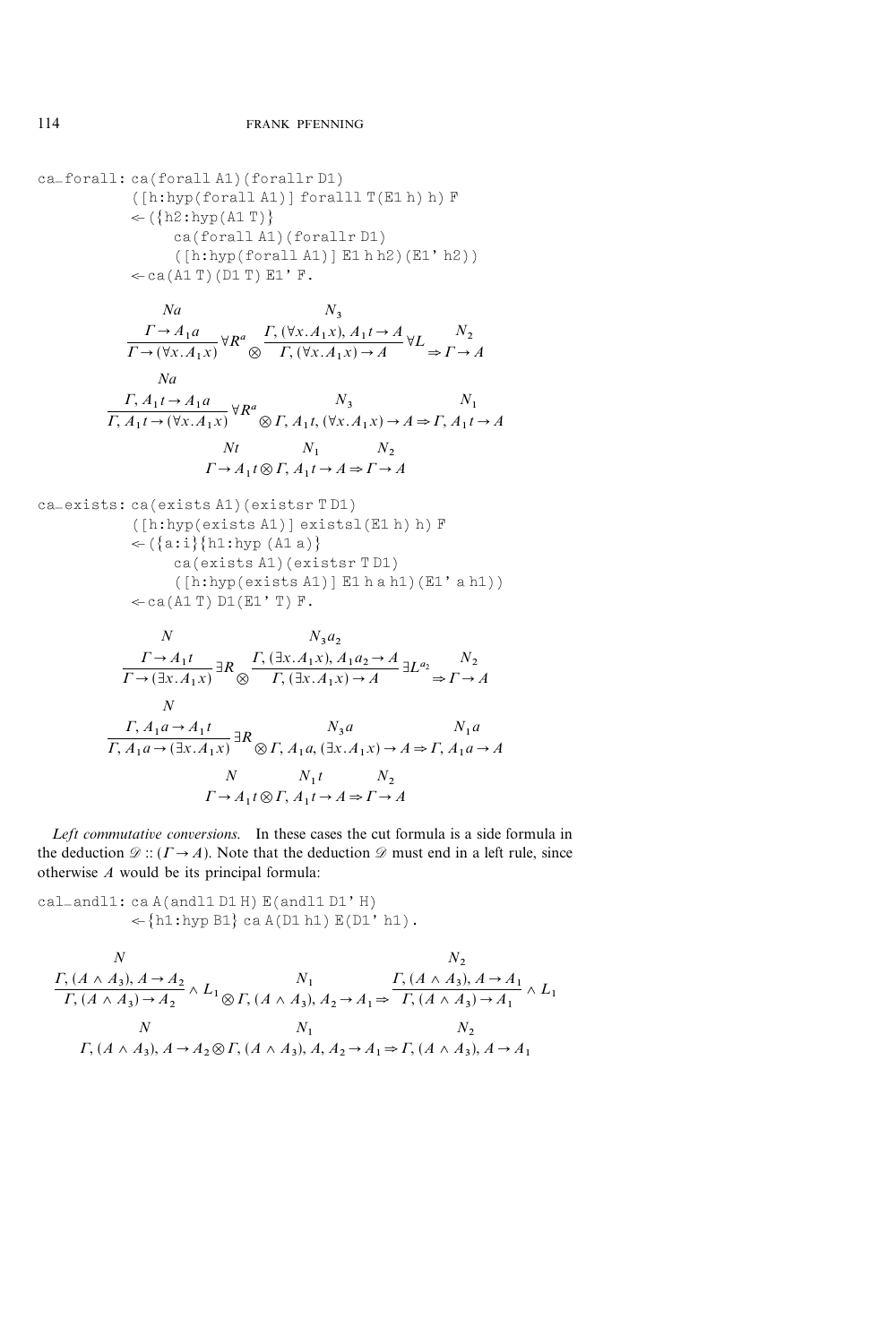$$
cal_and12: ca A(and12 D2 H) E(and12 D2' H)
$$
  

$$
\leftarrow \{h2: hyp B2\} ca A(D2 h2) E(D2' h2).
$$

$$
N
$$
\n
$$
I, (A_3 \wedge A), A \rightarrow A_2
$$
\n
$$
I, (A_3 \wedge A) \rightarrow A_2
$$
\n
$$
N
$$
\n
$$
N
$$
\n
$$
N
$$
\n
$$
N
$$
\n
$$
N
$$
\n
$$
N
$$
\n
$$
N
$$
\n
$$
N
$$
\n
$$
N
$$
\n
$$
N
$$
\n
$$
N
$$
\n
$$
N
$$
\n
$$
N
$$
\n
$$
N
$$
\n
$$
N
$$
\n
$$
N
$$
\n
$$
N
$$
\n
$$
N
$$
\n
$$
N
$$
\n
$$
N
$$
\n
$$
N
$$
\n
$$
N
$$
\n
$$
N
$$
\n
$$
N
$$
\n
$$
N
$$
\n
$$
N
$$
\n
$$
N
$$
\n
$$
N
$$
\n
$$
N
$$
\n
$$
N
$$
\n
$$
N
$$
\n
$$
N
$$
\n
$$
N
$$
\n
$$
N
$$
\n
$$
N
$$
\n
$$
N
$$
\n
$$
N
$$
\n
$$
N
$$
\n
$$
N
$$
\n
$$
N
$$
\n
$$
N
$$
\n
$$
N
$$
\n
$$
N
$$
\n
$$
N
$$
\n
$$
N
$$
\n
$$
N
$$
\n
$$
N
$$
\n
$$
N
$$
\n
$$
N
$$
\n
$$
N
$$
\n
$$
N
$$
\n
$$
N
$$
\n
$$
N
$$
\n
$$
N
$$
\n
$$
N
$$
\n
$$
N
$$
\n
$$
N
$$
\n
$$
N
$$
\n
$$
N
$$
\n
$$
N
$$
\n
$$
N
$$
\n
$$
N
$$
\n
$$
N
$$
\n
$$
N
$$

cal\_impl: ca A(impl D1 D2 H) E(impl D1 D2' H)  $\leftarrow (\{h2: hyp B2\} ca A(D2 h2) E(D2' h2)).$ 

$$
N_3
$$
  
\n
$$
\frac{N_1}{\Gamma, (A_3 \supseteq A) \to A_3} \frac{N}{\Gamma, (A_3 \supseteq A), A \to A_2} \supseteq L_{\bigotimes \Gamma, (A_3 \supseteq A), A_2 \to A_1}
$$
  
\n
$$
N_3
$$
  
\n
$$
\frac{\Gamma, (A_3 \supseteq A) \to A_3}{\Gamma, (A_3 \supseteq A) \to A_1} \frac{N_2}{\Gamma, (A_3 \supseteq A), A \to A_1} \supseteq L
$$
  
\n
$$
N
$$
  
\n
$$
\frac{N_1}{\Gamma, (A_3 \supseteq A) \to A_1} \frac{N_2}{\Gamma, (A_3 \supseteq A), A_3 \to A_1 \Rightarrow \Gamma, (A_3 \supseteq A), A \to A_1}
$$

cal\_orl: ca A(orl D1 D2 H) E(orl D1'D2'H)  $\leftarrow (\text{h1:hyp B1} ca A(D1 h1) E(D1' h1))$  $\leftarrow (\{h2: hyp B2\}$  ca A(D2 h2) E(D2' h2)).

$$
N_{3} N_{1}
$$
\n
$$
\frac{N_{3}}{\Gamma_{1}(A_{3} \vee A), A_{3} \to A_{2}} \frac{N_{1}}{\Gamma_{1}(A_{3} \vee A), A \to A_{2}} \vee L_{\bigotimes \Gamma_{1}(A_{3} \vee A), A_{2} \to A_{1}}
$$
\n
$$
N_{4} N_{2}
$$
\n
$$
\Rightarrow \frac{\Gamma_{1}(A_{3} \vee A), A_{3} \to A_{1}}{\Gamma_{1}(A_{3} \vee A) \to A_{1}} \vee L
$$
\n
$$
N_{3} N_{1} N_{4}
$$
\n
$$
N_{1} N_{4}
$$
\n
$$
N_{1} N_{4}
$$
\n
$$
N_{1} N_{4}
$$
\n
$$
N_{1} N_{4}
$$
\n
$$
N_{1} N_{4}
$$
\n
$$
N_{1} N_{4}
$$
\n
$$
N_{1} N_{2}
$$
\n
$$
N_{1} N_{2}
$$
\n
$$
N_{1} N_{2}
$$
\n
$$
N_{1} N_{2}
$$
\n
$$
N_{1} N_{2}
$$
\n
$$
N_{1} N_{2}
$$
\n
$$
N_{1} N_{2}
$$
\n
$$
N_{1} N_{2}
$$
\n
$$
N_{1} N_{2}
$$
\n
$$
N_{1} N_{2}
$$

cal\_notl: ca A(notl D1 H) E(notl D1 H).

$$
\begin{array}{c}\nN \\
\frac{\Gamma, \; \neg(A_2) \to A_2}{\Gamma, \; \neg(A_2) \to A_1} \neg L \\
\bigotimes \Gamma, \; \neg(A_2), A_1 \to A \Rightarrow \overline{\Gamma, \; \neg(A_2) \to A} \\
\end{array} \neg L
$$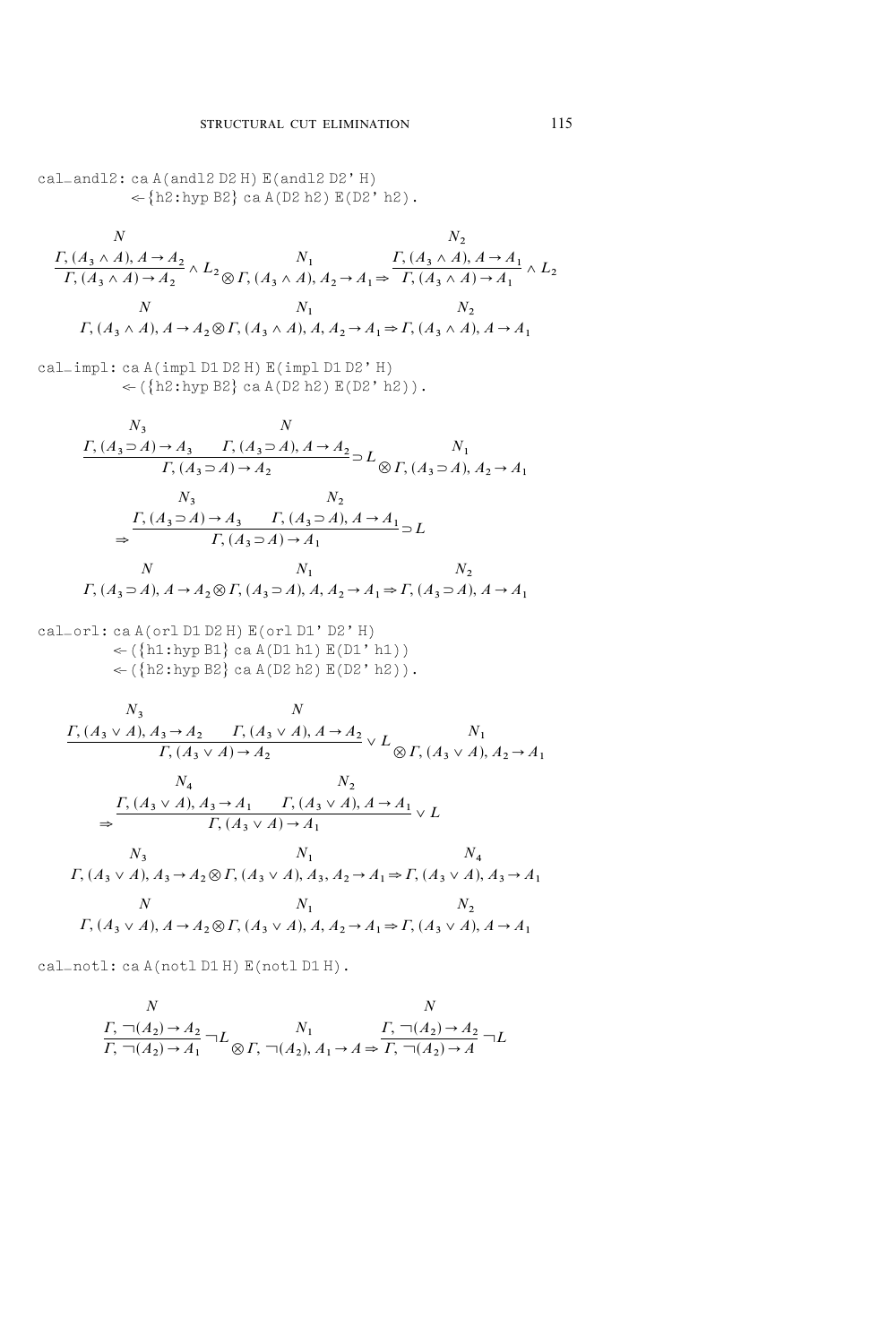cal\_falsel: ca A(falsel H) E(falsel H).

$$
\overline{\Gamma, \perp \to A_1}^{\perp L} \perp L \otimes \Gamma, \perp, A_1 \to A \Rightarrow \overline{\Gamma, \perp \to A}^{\perp L}
$$

cal\_foralll: ca A(foralll TD1 H) E(foralll TD1'H)  $\leftarrow (\lbrace h \rbrace ca A(D1 h) E(D1'h)).$ 

 $\overline{N}$  $\frac{\Gamma_{1}(\forall x.Ax), At \rightarrow A_{2}}{\Gamma_{1}(\forall x.Ax) \rightarrow A_{2}} \forall L \frac{N_{1}}{\otimes \Gamma_{1}(\forall x.Ax), A_{2} \rightarrow A_{1} \Rightarrow \frac{\Gamma_{1}(\forall x.Ax), At \rightarrow A_{1}}{\Gamma_{1}(\forall x.Ax) \rightarrow A_{1}} \forall L$ N<br>  $N_1$ <br>  $N_2$ <br>  $\Gamma$ ,  $(\forall x.Ax)$ ,  $At \rightarrow A_2 \otimes \Gamma$ ,  $(\forall x.Ax)$ ,  $At$ ,  $A_2 \rightarrow A_1 \Rightarrow \Gamma$ ,  $(\forall x.Ax)$ ,  $At \rightarrow A_1$ 

cal\_existsl: ca A(existsl D1H) E(existsl D1'H)  $\leftarrow (\{a:i\}\{h: hyp (B1 a)\}\)$  $caA(D1ah)E(D1'ah)).$ 

$$
Na_1
$$
\n
$$
N_1
$$
\n
$$
N_2 a_1
$$
\n
$$
T, (\exists x. Ax), Aa_1 \to A_2
$$
\n
$$
\exists L^{a_1} \otimes T, (\exists x. Ax), A_2 \to A_1 \Rightarrow \overline{T, (\exists x. Ax), Aa_1 \to A_1}
$$
\n
$$
Na
$$
\n
$$
N_1
$$
\n
$$
N_2 a
$$
\n
$$
T, (\exists x. Ax), Aa \to A_2 \otimes T, (\exists x. Ax), Aa, A_2 \to A_1 \Rightarrow T, (\exists x. Ax), Aa \to A_1
$$

Right commutative conversions. In these cases, the formula A in  $\mathscr{E}$  ::  $(\Gamma, A \rightarrow C)$ is a side formula of the last inference in  $\mathscr E$ . These cases are not necessarily exclusive with the left commutative conversions above. There are three classes of subcases: The last inference in  $\mathscr E$  may be an axiom, a left rule, or a right rule:

car\_axiom: ca AD([h:hyp A] axiom H1)(axiom H1).

$$
\frac{N}{\Gamma, A \to A_1 \otimes \overline{\Gamma, A, A_1 \to A}} I \to \overline{\Gamma, A \to A}^{\Gamma}
$$

 $car\_andr: ca A D([h:hyp A] and r(El h)(E2 h))(andr E1' E2')$  $\leftarrow$  ca A D E1 E1'  $\leftarrow$  ca ADE2E2'.

$$
N_3 \t N_1 \t N_4 \t N_2
$$
  
\n
$$
\Gamma \rightarrow A_1 \otimes \frac{\Gamma, A_1 \rightarrow A_2 \quad \Gamma, A_1 \rightarrow A}{\Gamma, A_1 \rightarrow (A_2 \wedge A)} \wedge R \Rightarrow \frac{\Gamma \rightarrow A_2 \quad \Gamma \rightarrow A}{\Gamma \rightarrow (A_2 \wedge A)} \wedge R
$$
  
\n
$$
N \t N_3 \t N_4
$$
  
\n
$$
\Gamma \rightarrow A_1 \otimes \Gamma, A_1 \rightarrow A_2 \Rightarrow \Gamma \rightarrow A_2
$$
  
\n
$$
N \t N_1 \t N_2
$$
  
\n
$$
\Gamma \rightarrow A_1 \otimes \Gamma, A_1 \rightarrow A \Rightarrow \Gamma \rightarrow A
$$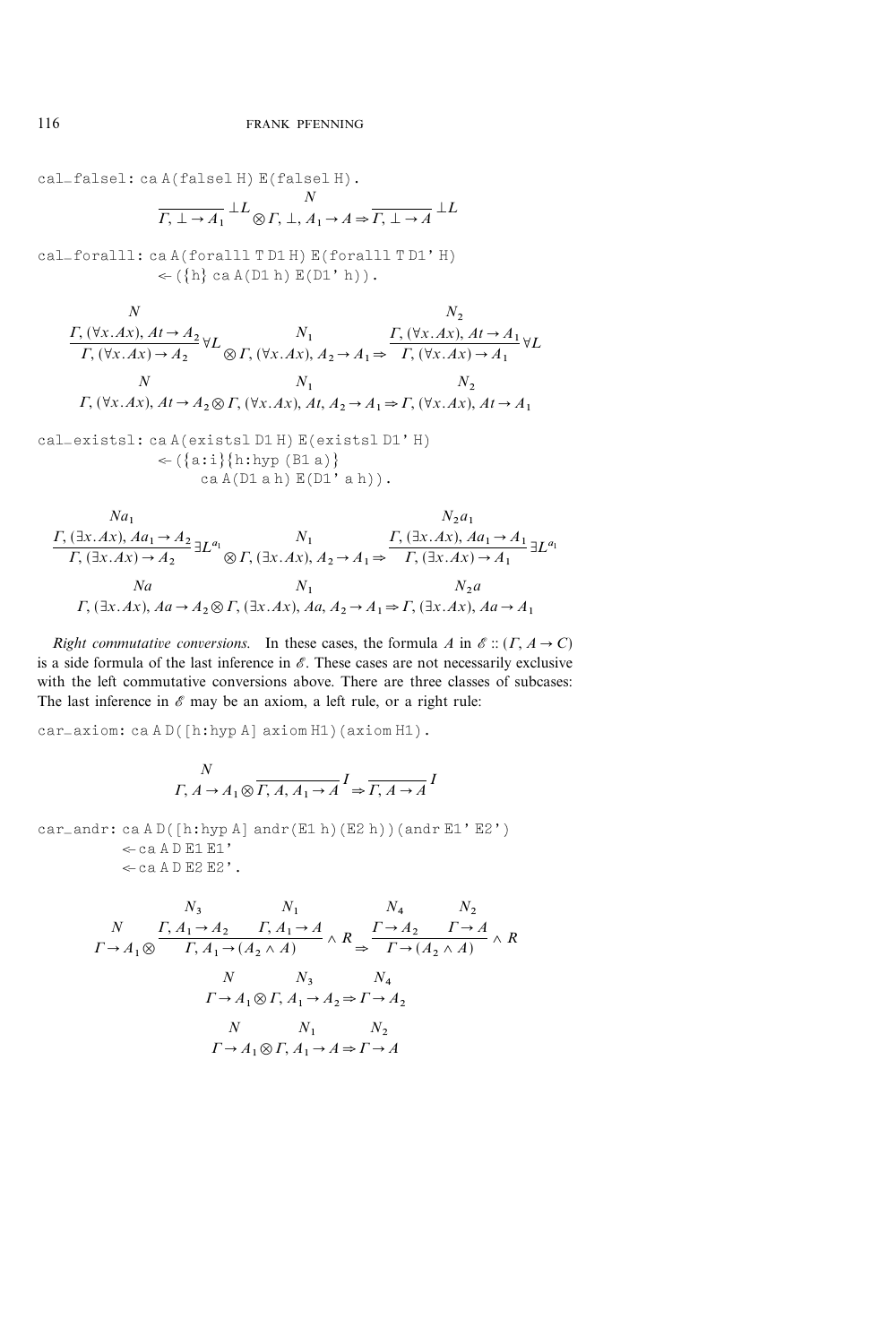car\_andl1: ca AD([h:hyp A] andl1(E1 h) H)(andl1 E1'H)  $\leftarrow$  ({h1:hyp B1} ca AD([h:hyp A] E1 h h1)(E1' h1)).

$$
N_1
$$
  
\n
$$
N_2
$$
  
\n
$$
N_1
$$
  
\n
$$
N_2
$$
  
\n
$$
T_1(A \wedge A_3) \rightarrow A_2 \otimes T_1(A \wedge A_3), A_2 \rightarrow A_1 \wedge L_1 \Rightarrow T_1(A \wedge A_3), A \rightarrow A_1 \wedge L_1
$$
  
\n
$$
N_1
$$
  
\n
$$
N_2
$$
  
\n
$$
T_1(A \wedge A_3) \rightarrow A_2 \otimes T_1(A \wedge A_3), A_3 \rightarrow A_1 \Rightarrow T_1(A \wedge A_3), A \rightarrow A_1
$$
  
\n
$$
N_2
$$
  
\n
$$
T_1(A \wedge A_3), A \rightarrow A_2 \otimes T_1(A \wedge A_3), A_1 \rightarrow A_1 \Rightarrow T_1(A \wedge A_3), A \rightarrow A_1
$$

car\_andl2: ca AD([h:hyp A] andl2(E2 h) H)(andl2 E2'H)  $\leftarrow$  ({h2:hyp B2} ca AD([h:hyp A] E2 h h2)(E2' h2)).

$$
N_1
$$
  
\n
$$
N_2
$$
  
\n
$$
N_1
$$
  
\n
$$
N_2
$$
  
\n
$$
T, (A_3 \wedge A) \rightarrow A_2 \otimes T, (A_3 \wedge A), A_2 \rightarrow A_1
$$
  
\n
$$
N
$$
  
\n
$$
N_1
$$
  
\n
$$
N_2
$$
  
\n
$$
N_1
$$
  
\n
$$
N_2
$$
  
\n
$$
T, (A_3 \wedge A) \rightarrow A_1 \wedge L_2
$$
  
\n
$$
N_1
$$
  
\n
$$
N_2
$$
  
\n
$$
T, (A_3 \wedge A), A \rightarrow A_2 \otimes T, (A_3 \wedge A), A_2 \rightarrow A_1 \Rightarrow T, (A_3 \wedge A), A \rightarrow A_1
$$

 $car\_impr: ca \land D([h:hyp A] \text{impr}(E2 h)) (impr E2')$  $\leftarrow$  ({h1:hyp B1} ca AD([h:hyp A] E2 h h1)(E2' h1)).

$$
N_1 \t N_2
$$
  
\n
$$
\Gamma \to A_2 \otimes \overline{\Gamma, A_2, A \to A_1} \to R \xrightarrow{\Gamma, A \to A_1} \overline{\Gamma \to (A \to A_1)} \to R
$$
  
\n
$$
N \t N_1 \t N_2
$$
  
\n
$$
\Gamma, A \to A_2 \otimes \Gamma, A, A_2 \to A_1 \Rightarrow \Gamma, A \to A_1
$$

car\_impl: ca AD([h:hyp A] impl(E1 h)(E2 h) H)(impl E1'E2'H)  $\leftarrow$ ca A D E1 E1'  $\leftarrow$  ({h2:hyp B2} ca AD([h:hyp A] E2 h h2)(E2' h2)).

$$
N_3 \t N_1
$$
\n
$$
N_1
$$
\n
$$
N_1
$$
\n
$$
T, (A_3 \supset A) \to A_2 \otimes \frac{\Gamma, (A_3 \supset A), A_2 \to A_3 \quad \Gamma, (A_3 \supset A), A_2, A \to A_1}{\Gamma, (A_3 \supset A), A_2 \to A_1} \supset L
$$
\n
$$
\Rightarrow \frac{\Gamma, (A_3 \supset A) \to A_3 \quad \Gamma, (A_3 \supset A), A \to A_1}{\Gamma, (A_3 \supset A) \to A_1} \supset L
$$
\n
$$
N_1
$$
\n
$$
N_2
$$
\n
$$
N_1
$$
\n
$$
N_2
$$
\n
$$
N_1
$$
\n
$$
N_2
$$
\n
$$
N_1
$$
\n
$$
N_2
$$
\n
$$
N_1
$$
\n
$$
N_2
$$
\n
$$
N_1
$$
\n
$$
N_2
$$
\n
$$
N_1
$$
\n
$$
N_2
$$
\n
$$
N_1
$$
\n
$$
N_2
$$
\n
$$
N_1
$$
\n
$$
N_2
$$
\n
$$
N_1
$$
\n
$$
N_2
$$
\n
$$
N_1
$$
\n
$$
N_2
$$
\n
$$
N_1
$$
\n
$$
N_2
$$
\n
$$
N_1
$$
\n
$$
N_2
$$
\n
$$
N_1
$$
\n
$$
N_2
$$
\n
$$
N_1
$$
\n
$$
N_2
$$
\n
$$
N_1
$$
\n
$$
N_2
$$
\n
$$
N_1
$$
\n
$$
N_2
$$
\n
$$
N_1
$$
\n
$$
N_2
$$
\n
$$
N_1
$$
\n
$$
N_2
$$
\n
$$
N_1
$$
\n
$$
N_2
$$
\n
$$
N_1
$$
\n
$$
N_2
$$
\n<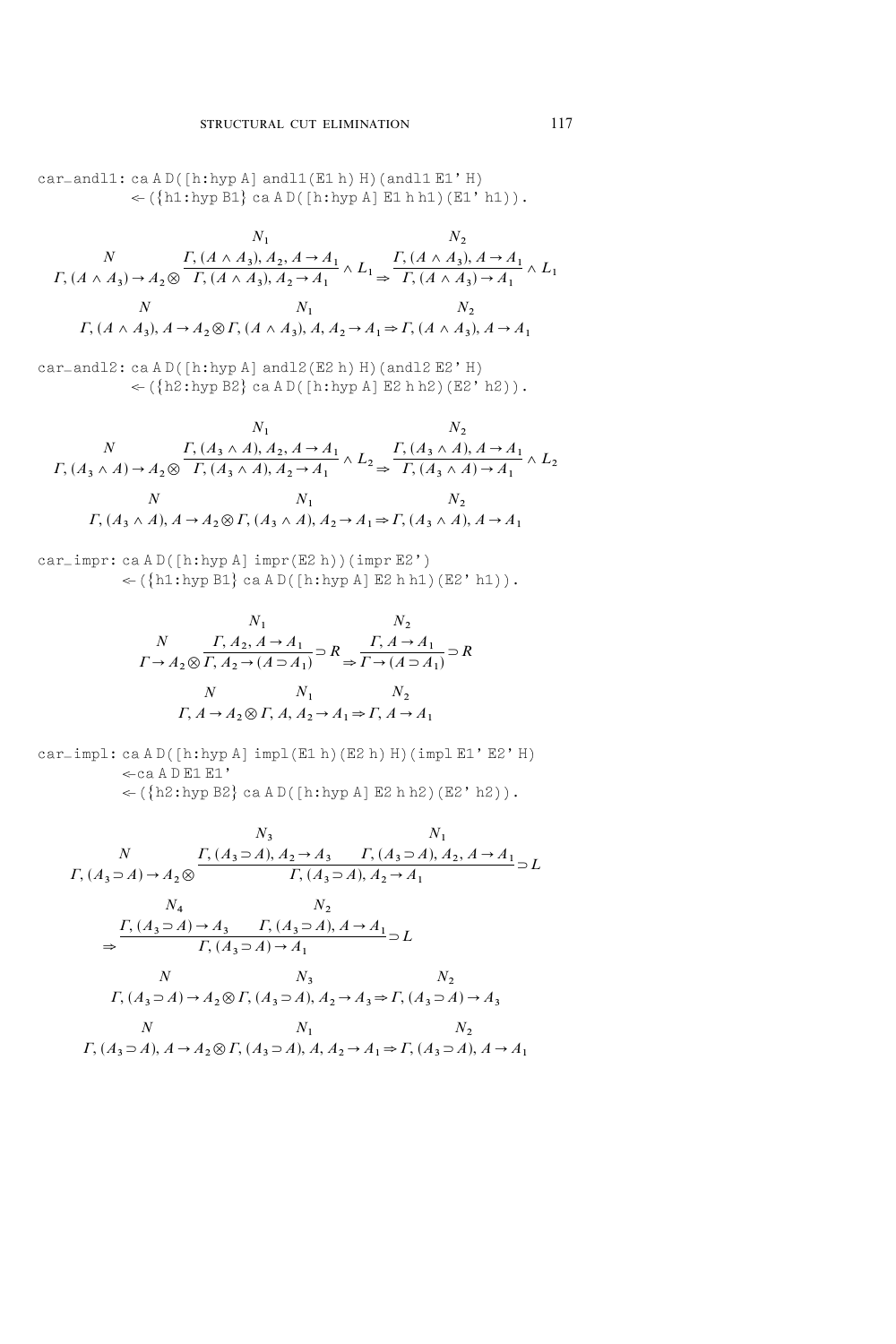$car_{\text{corr1: caAD([h:hyp A] orr1(E1 h))(orr1 E1')}}$  $\leftarrow$ ca A D E1 E1'.

$$
\begin{array}{ccc}\nN_1 & N_2 \\
N & \overline{I}, A_1 \to A \\
\hline\nT \to A_1 \otimes \overline{I}, A_1 \to (A \lor A_2)} \lor R_1 \to \overline{I \to (A \lor A_2)} \lor R_1 \\
& N & N_1 & N_2 \\
& \overline{I \to A_1 \otimes I}, A_1 \to A \to \overline{I \to A}\n\end{array}
$$

car\_orr2: ca AD([h:hyp A] orr2(E2 h))(orr2 E2')  $\leftarrow$ ca ADE2E2'.

$$
\begin{array}{ccc}\nN_1 & N_2 \\
N & \Gamma, A_1 \rightarrow A \\
\Gamma \rightarrow A_1 \otimes \overline{\Gamma}, A_1 \rightarrow (A_2 \vee A) & N_2 \Rightarrow \overline{\Gamma \rightarrow (A_2 \vee A)} \vee R_2 \\
N & N_1 & N_2 \\
\Gamma \rightarrow A_1 \otimes \Gamma, A_1 \rightarrow A \Rightarrow \Gamma \rightarrow A\n\end{array}
$$

$$
car_{-}or1: ca \land D([h:hyp A] or l(EL h) (E2 h) H) (or l E1' E2' H)
$$
  

$$
\leftarrow (\{h1:hyp B1\} ca \land D([h:hyp A] E1 h h1) (E1' h1))
$$

$$
\leftarrow (\{h2:hyp B2\} ca \land D([h:hyp A] E2 h h2) (E2' h2)).
$$

$$
N_{3}
$$
  
\n
$$
N_{1}
$$
  
\n
$$
N_{1}
$$
  
\n
$$
N_{1}
$$
  
\n
$$
N_{1}
$$
  
\n
$$
N_{1}
$$
  
\n
$$
N_{1}
$$
  
\n
$$
N_{2}
$$
  
\n
$$
N_{3}
$$
  
\n
$$
N_{4}
$$
  
\n
$$
N_{2}
$$
  
\n
$$
N_{4}
$$
  
\n
$$
N_{2}
$$
  
\n
$$
N_{1}
$$
  
\n
$$
N_{2}
$$
  
\n
$$
N_{1}
$$
  
\n
$$
N_{2}
$$
  
\n
$$
N_{1}
$$
  
\n
$$
N_{2}
$$
  
\n
$$
N_{1}
$$
  
\n
$$
N_{2}
$$
  
\n
$$
N_{3}
$$
  
\n
$$
N_{4}
$$
  
\n
$$
N_{1}
$$
  
\n
$$
N_{2}
$$
  
\n
$$
N_{3}
$$
  
\n
$$
N_{4}
$$
  
\n
$$
N_{1}
$$
  
\n
$$
N_{2}
$$
  
\n
$$
N_{1}
$$
  
\n
$$
N_{2}
$$
  
\n
$$
N_{1}
$$
  
\n
$$
N_{2}
$$
  
\n
$$
N_{1}
$$
  
\n
$$
N_{2}
$$
  
\n
$$
N_{1}
$$
  
\n
$$
N_{2}
$$
  
\n
$$
N_{1}
$$
  
\n
$$
N_{2}
$$
  
\n
$$
N_{1}
$$
  
\n
$$
N_{2}
$$
  
\n
$$
N_{1}
$$
  
\n
$$
N_{2}
$$
  
\n
$$
N_{1}
$$
  
\n
$$
N_{2}
$$
  
\n
$$
N_{1}
$$
  
\n
$$
N_{2}
$$
  
\n
$$
N_{1}
$$
  
\n
$$
N_{2}
$$
  
\n
$$
N_{1}
$$
  
\n
$$
N_{2}
$$
  
\n

 $\langle \{p : o\} \{h1 : hyp B1\}$  ca AD([h:hyp A] E1 h p h1)  $(E1'ph1)).$ 

$$
N_1 p_1
$$
  
\n
$$
N_2 p_1
$$
  
\n
$$
\Gamma \rightarrow A_1 \otimes \overline{\Gamma}, A_1 \rightarrow \neg(A) \rightarrow R^{p_1}
$$
  
\n
$$
N
$$
  
\n
$$
N_1 p
$$
  
\n
$$
N_2 p_1
$$
  
\n
$$
\Gamma \rightarrow A_1 \otimes \overline{\Gamma}, A_1 \rightarrow \neg(A) \rightarrow R^{p_1}
$$
  
\n
$$
N_1 p
$$
  
\n
$$
N_2 p
$$
  
\n
$$
\Gamma, A \rightarrow A_1 \otimes \Gamma, A, A_1 \rightarrow p \Rightarrow \Gamma, A \rightarrow p
$$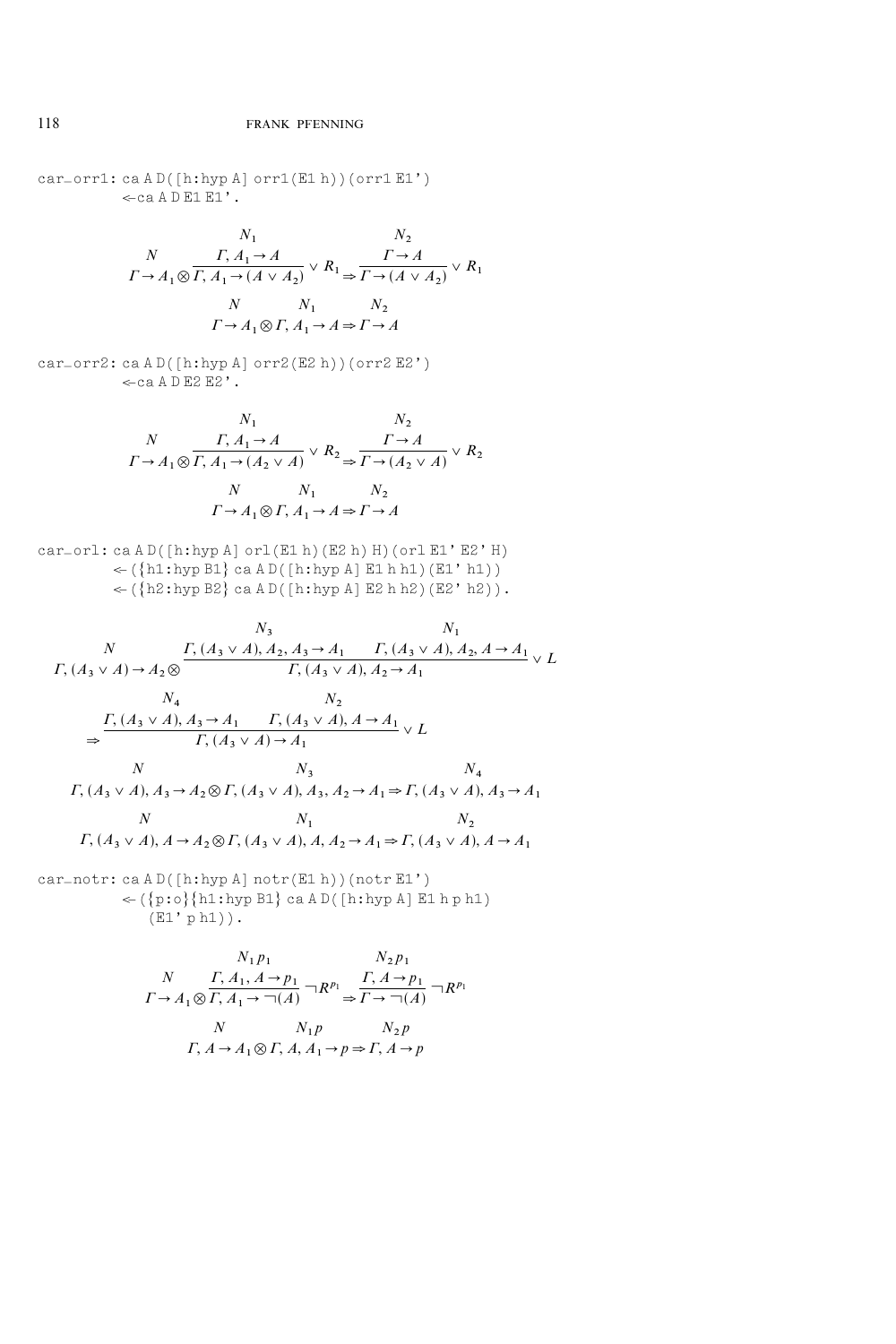car\_notl: ca AD([h:hyp A] notl(E1 h) H)(notl E1'H)  $\leftarrow$ ca ADE1E1'.

$$
N_1
$$
  
\n
$$
N_2
$$
  
\n
$$
N_1
$$
  
\n
$$
N_2
$$
  
\n
$$
T, \neg(A) \to A_1 \otimes \overline{\Gamma}, \neg(A), A_1 \to A_2
$$
  
\n
$$
N
$$
  
\n
$$
N_1
$$
  
\n
$$
N_2
$$
  
\n
$$
N_1
$$
  
\n
$$
N_2
$$
  
\n
$$
T, \neg(A) \to A_2
$$
  
\n
$$
N_1
$$
  
\n
$$
N_2
$$
  
\n
$$
T, \neg(A) \to A_2
$$
  
\n
$$
N_1
$$
  
\n
$$
N_2
$$
  
\n
$$
T, \neg(A) \to A_2
$$

car\_truer: ca AD([h:hyp A] truer)(truer).

$$
\frac{N}{\Gamma \to A \otimes \Gamma, A \to \top} \top R \xrightarrow[\Gamma \to \Gamma \to \top]{} \top R
$$

car\_falsel: ca AD([h:hyp A] falsel H)(falsel H).

$$
\frac{N}{\Gamma, \perp \to A_1 \otimes \overline{\Gamma, \perp, A_1 \to A}} \perp L \xrightarrow[\Gamma, \perp \to A]{} \perp L
$$

car\_forallr: ca AD([h:hyp A] forallr(E1 h))(forallr E1')  $\leftarrow$  ({a:i} ca A D([h:hyp A] E1 h a) (E1'a)).

$$
N_1 a_1
$$
  
\n
$$
N_2 a_1
$$
  
\n
$$
\Gamma \to A_1 \otimes \overline{\Gamma, A_1 \to (\forall x. Ax)} \forall R^{a_1} \to \overline{\Gamma \to A a_1} \forall R^{a_2}
$$
  
\n
$$
N
$$
  
\n
$$
N_1 a
$$
  
\n
$$
\Gamma \to A_1 \otimes \Gamma, A_1 \to A a \to \overline{\Gamma \to A a}
$$
  
\n
$$
N_2 a_1
$$
  
\n
$$
N_2 a_2
$$
  
\n
$$
\Gamma \to A_1 \otimes \Gamma, A_1 \to A a \to \overline{\Gamma \to A a}
$$

car\_foralll: ca AD([h:hyp A] foralll T(E1 h) H) (foralll TE1'H)  $\leftarrow (\{h1\} \text{ ca } \text{AD}(\text{[h:hyp A] E1 h h1})(E1' h1)).$ 

$$
N_1
$$
  
\n
$$
N_2
$$
  
\n
$$
N_1
$$
  
\n
$$
N_2
$$
  
\n
$$
N_1
$$
  
\n
$$
N_2
$$
  
\n
$$
T, (\forall x. Ax), A_2, At \to A_1
$$
  
\n
$$
T_1
$$
  
\n
$$
T_2
$$
  
\n
$$
T_3
$$
  
\n
$$
T_4
$$
  
\n
$$
T_5
$$
  
\n
$$
T_5
$$
  
\n
$$
T_6
$$
  
\n
$$
T_7
$$
  
\n
$$
N_1
$$
  
\n
$$
N_2
$$
  
\n
$$
T_3
$$
  
\n
$$
T_4
$$
  
\n
$$
T_5
$$
  
\n
$$
N_1
$$
  
\n
$$
N_2
$$
  
\n
$$
T_5
$$
  
\n
$$
T_6
$$
  
\n
$$
N_1
$$
  
\n
$$
N_2
$$
  
\n
$$
T_5
$$
  
\n
$$
T_6
$$
  
\n
$$
N_2
$$
  
\n
$$
T_5
$$
  
\n
$$
N_2
$$
  
\n
$$
T_3
$$
  
\n
$$
T_4
$$
  
\n
$$
T_5
$$
  
\n
$$
T_6
$$
  
\n
$$
T_7
$$
  
\n
$$
T_8
$$
  
\n
$$
T_7
$$
  
\n
$$
T_8
$$
  
\n
$$
T_9
$$
  
\n
$$
T_9
$$
  
\n
$$
T_1
$$
  
\n
$$
T_2
$$
  
\n
$$
T_3
$$
  
\n
$$
T_4
$$
  
\n
$$
T_5
$$
  
\n
$$
T_7
$$
  
\n
$$
T_8
$$
  
\n
$$
T_9
$$
  
\n
$$
T_1
$$
  
\n

car\_existsr: ca AD([h:hyp A] existsr T(E1 h))(existsr TE1')  $\leftarrow$ ca ADE1E1'.

$$
\begin{array}{ccc}\nN_1 & N_2 \\
N & \Gamma, A_1 \to At \\
\Gamma \to A_1 \otimes \overline{\Gamma, A_1 \to (\exists x. Ax)} \exists R \\
N & N_1 & N_2 \\
\Gamma \to A_1 \otimes \Gamma, A_1 \to At \Rightarrow \Gamma \to At\n\end{array} \exists R
$$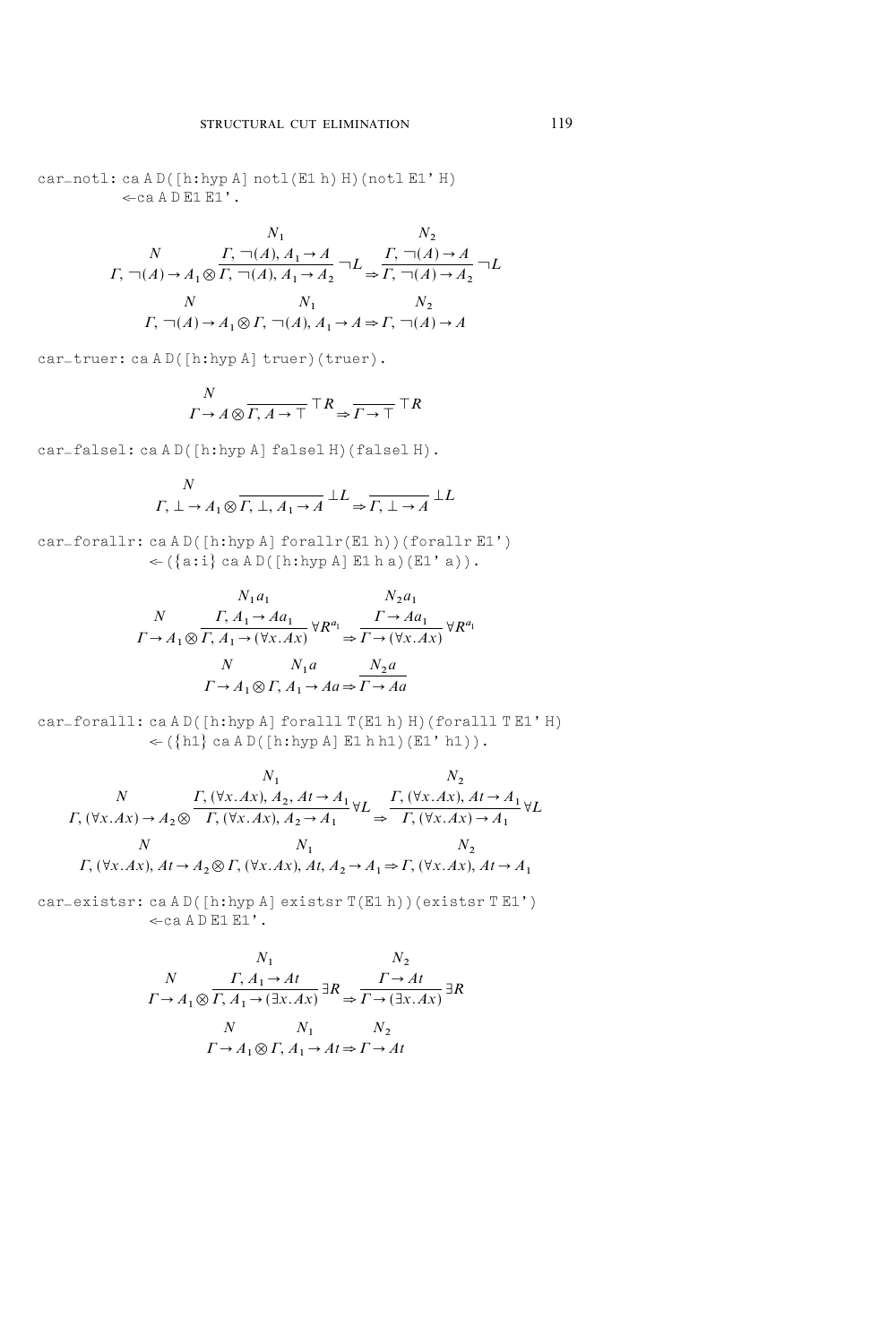$$
car\text{-exists: } \text{caA D}([h: hyp A] \text{ exists1 (E1 h) H}(\text{exists E1' H})
$$

$$
\leftarrow (\{a: i\} \{h1: hyp (B1 a)\}
$$

$$
\text{caA D}([h: hyp A] E1 h a h1) (E1' a h1)).
$$

$$
N_{1}a_{1}
$$
\n
$$
N_{2}a_{1}
$$
\n
$$
N_{1}a_{1} \longrightarrow K_{2}a_{1}
$$
\n
$$
T_{2}a_{1} \longrightarrow T_{1} \oplus K_{2}a_{1}
$$
\n
$$
T_{3}a_{1} \longrightarrow A_{2} \otimes T_{1} \oplus K_{2}a_{1}
$$
\n
$$
N_{1}a \longrightarrow N_{1}a
$$
\n
$$
N_{2}a
$$
\n
$$
T_{1}a \longrightarrow N_{2}a
$$
\n
$$
T_{2}a
$$
\n
$$
T_{2}a
$$
\n
$$
T_{3}a \longrightarrow A_{2} \otimes T_{1} \oplus K_{2}a
$$
\n
$$
T_{2}a
$$
\n
$$
T_{3}a \longrightarrow A_{1} \Rightarrow T_{1}a
$$
\n
$$
N_{2}a
$$
\n
$$
T_{3}a \longrightarrow A_{1}a
$$
\n
$$
N_{1}a
$$
\n
$$
N_{2}a
$$
\n
$$
T_{3}a \longrightarrow A_{1}a
$$
\n
$$
N_{1}a
$$
\n
$$
N_{2}a
$$
\n
$$
T_{3}a \longrightarrow A_{1}a
$$
\n
$$
N_{1}a
$$
\n
$$
N_{2}a
$$

## A.2. Classical Calculus

We list the cases using the same conventions as for the intuitionistic calculus above. A transformation now has the form

$$
\begin{array}{cc}\n\mathscr{D} & \mathscr{E} & \mathscr{F} \\
\Gamma \to A, \, \varDelta \otimes \Gamma, \, A \to \varDelta \Rightarrow \Gamma \to \varDelta\n\end{array}
$$

where  $\mathcal F$  may refer to derivations constructed by appeals to the induction hypothesis. This relation is implemented by a type family

ca': {A:o} (pos A  $\Rightarrow$  #)  $\Rightarrow$  (neg A  $\Rightarrow$  #)  $\Rightarrow$  #  $\Rightarrow$  type.

*Initial conversions.* Here either  $\mathscr D$  or  $\mathscr E$  is initial with the cut formula A as the principal formula. Note that appeals to contraction are implicit since we omit proof terms in this presentation. Recall that contraction does not change the structure of the derivation (only the proof term by substituting one formula label for another):

ca\_axiom'l: ca' A([p] axiom' Np) E(EN).

$$
\frac{N}{\Gamma, A \to A, \Delta} I_{\bigotimes \Gamma, A, A \to \Delta \Rightarrow \Gamma, A \to \Delta}
$$

ca\_axiom'r: ca'  $AD([n]$  axiom' n P  $(D P)$ .

$$
\begin{array}{c}\nN \\
\Gamma \to A, A, \Delta \otimes \overline{\Gamma, A \to A, \Delta} \, I \to \Gamma \to A, \Delta\n\end{array}
$$

*Essential conversions.* Here the cut formula  $\vec{A}$  is the principal formula of the last inference in both  $\mathscr D$  and  $\mathscr E$ :

$$
\begin{aligned}\n\text{ca-and1':} \\
\text{ca'}(\text{A and B})([\text{p}] \text{ and } \text{r'}(\text{D1 p})(\text{D2 p}) p)([\text{n}] \text{ and } \text{11'}(\text{E1 n}) n) \mathbb{F} \\
&\leftarrow (\{\text{p1:pos A}\} \text{ca'}(\text{A and B})([\text{p}] \text{D1 p p1}) \\
&\quad \text{(n]} \text{ and } \text{11'}(\text{E1 n}) n)(\text{D1'} p1)) \\
&\leftarrow (\{\text{n1:neg A}\} \text{ca'}(\text{A and B})([\text{p}] \text{ and } \text{r'}(\text{D1 p})(\text{D2 p}) p) \\
&\quad \text{(n]} \text{E1 n n1)}(\text{E1'} n1)) \\
&\leftarrow \text{ca'}(\text{A}([\text{p1}] \text{D1'} p1)([\text{n1}] \text{E1'} n1) \mathbb{F}.\n\end{aligned}
$$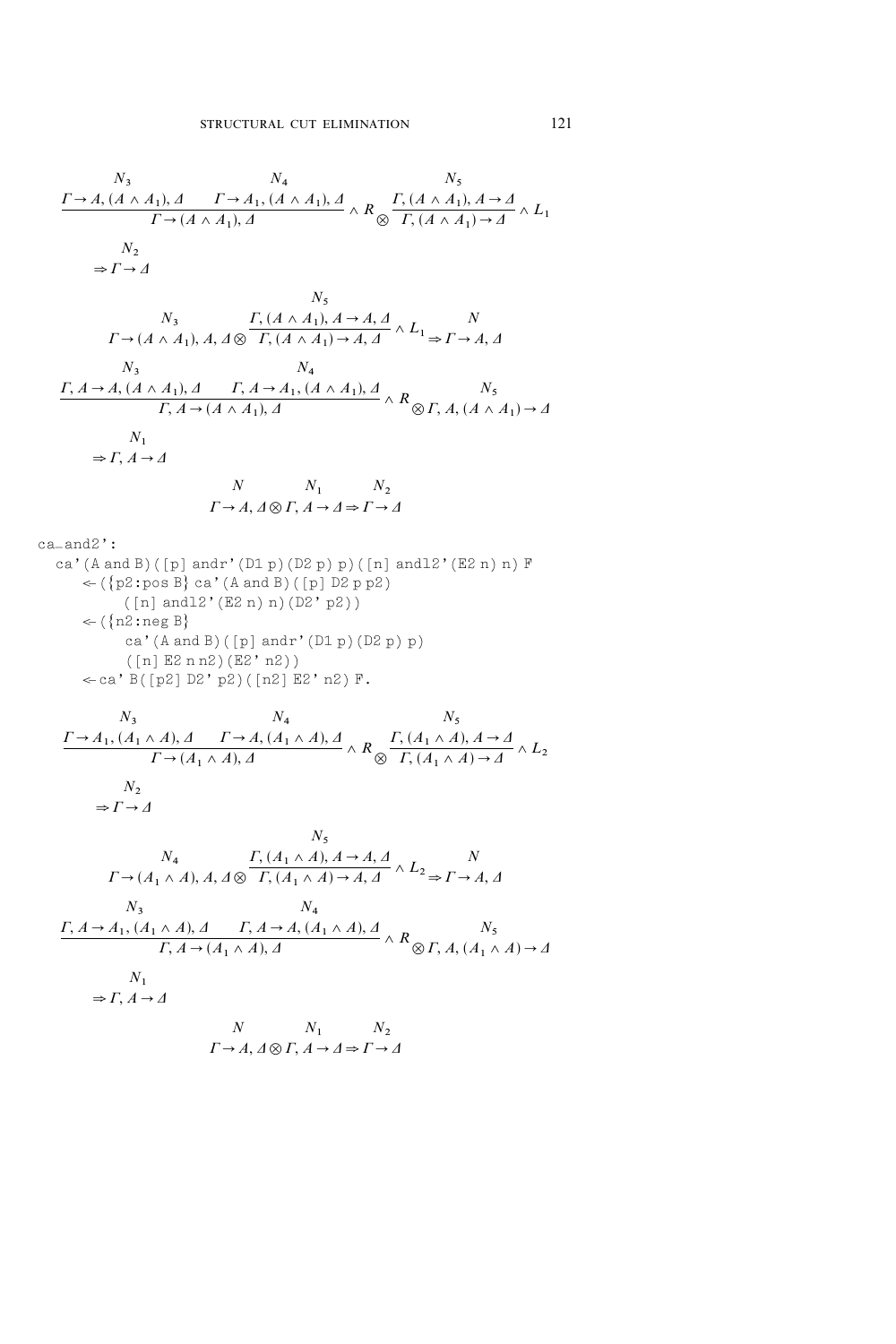$$
ca\_{imp'':\nca'(A\_{imp}B)([p]\_{impr'}(D1\,p)\,p)([n]1\_{p}D'(E1\,n)(E2\,n)\,n) F\n\leftarrow ({p1:pos A} ca'(A\_{imp}B)([p]1\_{mp}P'(D1\,p)\,p)\n ([n] E1\,np1)(E1'\,p1))\n\leftarrow ({n2:neg B} ca'(A\,imp B)([p]1\_{mp}P'(D1\,p)\,p)\n ([n] E2\,nn2)(E2'\,n2))\n\leftarrow ({n1:neg A} p2:pos B\n ca'(A\,imp B)([p]D1\,p\,n1\,p2)([n]1\_{mp}P'(E1\,n)(E2\,n)\,n)\n (D1'\,n1\,p2))\n\leftarrow ({p2:pos B} ca'A([p1] E1'\,p1)([n1] D1'\,n1\,p2)(F2\,p2))\n\leftarrow ca'B([p2] F2\,p2)([n2] E2'\,n2) F.
$$

$$
N_{5} \t N_{6} \t N_{7}
$$
\n
$$
\frac{\Gamma, A_{1} \rightarrow A, (A_{1} \supseteq A), A \rightarrow A}{\Gamma \rightarrow (A_{1} \supseteq A), A} = R_{\bigotimes} \frac{\Gamma, (A_{1} \supseteq A) \rightarrow A_{1}, \Gamma, (A_{1} \supseteq A), A \rightarrow A}{\Gamma, (A_{1} \supseteq A) \rightarrow A} = L
$$
\n
$$
N_{2}
$$
\n
$$
\Rightarrow \Gamma \rightarrow A
$$
\n
$$
N_{5}
$$
\n
$$
\frac{\Gamma, A_{1} \rightarrow A, (A_{1} \supseteq A), A_{1}, A \rightarrow A \otimes \Gamma, (A_{1} \supseteq A) \rightarrow A_{1}, A \Rightarrow \Gamma \rightarrow A_{1}, A \times A_{1} \wedge A_{1} \wedge A_{1} \wedge A_{1} \wedge A_{1} \wedge A_{1} \wedge A_{1} \wedge A_{1} \wedge A_{1} \wedge A_{1} \wedge A_{1} \wedge A_{1} \wedge A_{1} \wedge A_{1} \wedge A_{1} \wedge A_{1} \wedge A_{1} \wedge A_{1} \wedge A_{1} \wedge A_{1} \wedge A_{1} \wedge A_{1} \wedge A_{1} \wedge A_{1} \wedge A_{1} \wedge A_{1} \wedge A_{1} \wedge A_{1} \wedge A_{1} \wedge A_{1} \wedge A_{1} \wedge A_{1} \wedge A_{1} \wedge A_{1} \wedge A_{1} \wedge A_{1} \wedge A_{1} \wedge A_{1} \wedge A_{1} \wedge A_{1} \wedge A_{1} \wedge A_{1} \wedge A_{1} \wedge A_{1} \wedge A_{1} \wedge A_{1} \wedge A_{1} \wedge A_{1} \wedge A_{1} \wedge A_{1} \wedge A_{1} \wedge A_{1} \wedge A_{1} \wedge A_{1} \wedge A_{1} \wedge A_{1} \wedge A_{1} \wedge A_{1} \wedge A_{1} \wedge A_{1} \wedge A_{1} \wedge A_{1} \wedge A_{1} \wedge A_{1} \wedge A_{1} \wedge A_{1} \wedge A_{1} \wedge A_{1} \wedge A_{1} \wedge A_{1} \wedge A_{1} \wedge A_{1
$$

$$
ca'(A \text{ or } B) ([p] \text{ or } 1'(D1 p) p) ([n] \text{ or } 1'(E1 n) (E2 n) n) F
$$
  

$$
\leftarrow (\{n1 \text{ .} \text{neg } A\} ca'(A \text{ or } B) ([p] \text{ or } 1'(D1 p) p)
$$
  

$$
([n] E1 n n 1) (E1' n 1))
$$
  

$$
\leftarrow (\{p1 \text{ .} \text{pos } A\} ca'(A \text{ or } B) ([p] D1 p p 1)
$$
  

$$
([n] \text{ or } 1'(E1 n) (E2 n) n) (D1' p 1))
$$
  

$$
\leftarrow ca' A D1' E1' F.
$$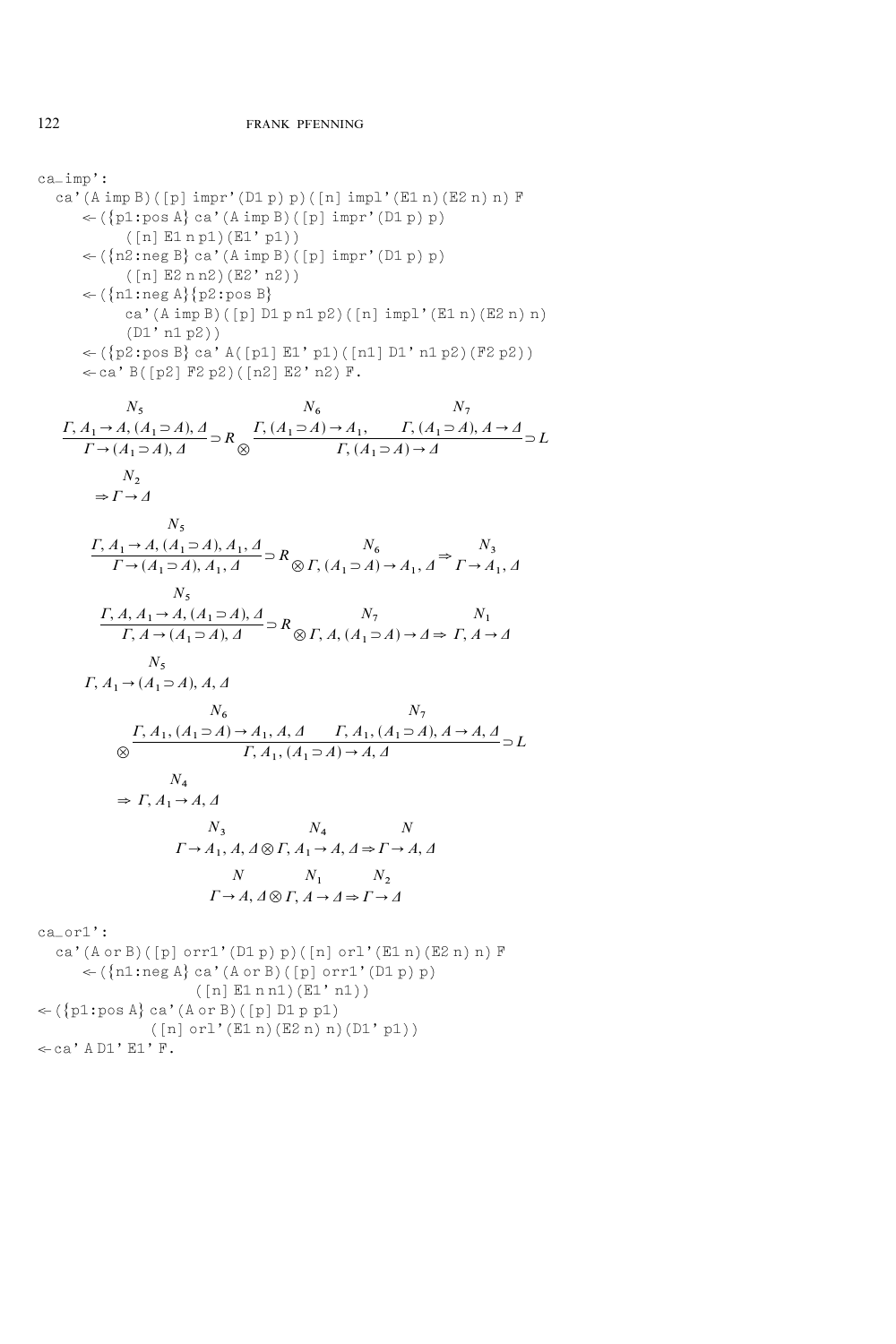$$
N_{3} \t N_{4} \t N_{5}
$$
\n
$$
\frac{\Gamma \rightarrow A, (A \vee A_{1}), \Delta}{\Gamma \rightarrow (A \vee A_{1}), A} \vee R_{1} \otimes \frac{\Gamma, (A \vee A_{1}), A \rightarrow A}{\Gamma, (A \vee A_{1}) \rightarrow A} \cdot \frac{\Gamma, (A \vee A_{1}), A_{1} \rightarrow A}{\Gamma, A \rightarrow A} \vee L
$$
\n
$$
N_{2}
$$
\n
$$
\Rightarrow \Gamma \rightarrow A
$$
\n
$$
N_{3}
$$
\n
$$
\frac{\Gamma, A \rightarrow A, (A \vee A_{1}), \Delta}{\Gamma, A \rightarrow (A \vee A_{1}), A} \vee R_{1} \otimes \Gamma, A, (A \vee A_{1}) \rightarrow A \Rightarrow \Gamma, A \rightarrow A
$$
\n
$$
N_{3} \t N_{3} \t N_{3} \t N_{3} \t N_{3} \t N_{3} \t N_{3} \t N_{3} \t N_{3} \t N_{3} \t N_{3} \t N_{3} \t N_{3} \t N_{3} \t N_{3} \t N_{3} \t N_{3} \t N_{3} \t N_{3} \t N_{3} \t N_{3} \t N_{3} \t N_{3} \t N_{3} \t N_{3} \t N_{3} \t N_{3} \t N_{3} \t N_{3} \t N_{3} \t N_{3} \t N_{3} \t N_{3} \t N_{3} \t N_{3} \t N_{3} \t N_{3} \t N_{3} \t N_{3} \t N_{3} \t N_{3} \t N_{3} \t N_{3} \t N_{3} \t N_{3} \t N_{3} \t N_{3} \t N_{3} \t N_{3} \t N_{3} \t N_{3} \t N_{3} \t N_{3} \t N_{3} \t N_{3} \t N_{3} \t N_{3} \t N_{3} \t N_{3} \t N_{3} \t N_{3} \t N_{3} \t N_{3} \t N_{3} \t N_{3} \t N_{3} \t N_{3} \t N_{3} \t N_{3} \t N_{3} \t N_{3} \t N_{3} \t N_{3} \t N_{3} \t N_{3} \t N_{3} \t N_{3} \t N_{3} \t N_{3} \t N_{3} \t N_{3
$$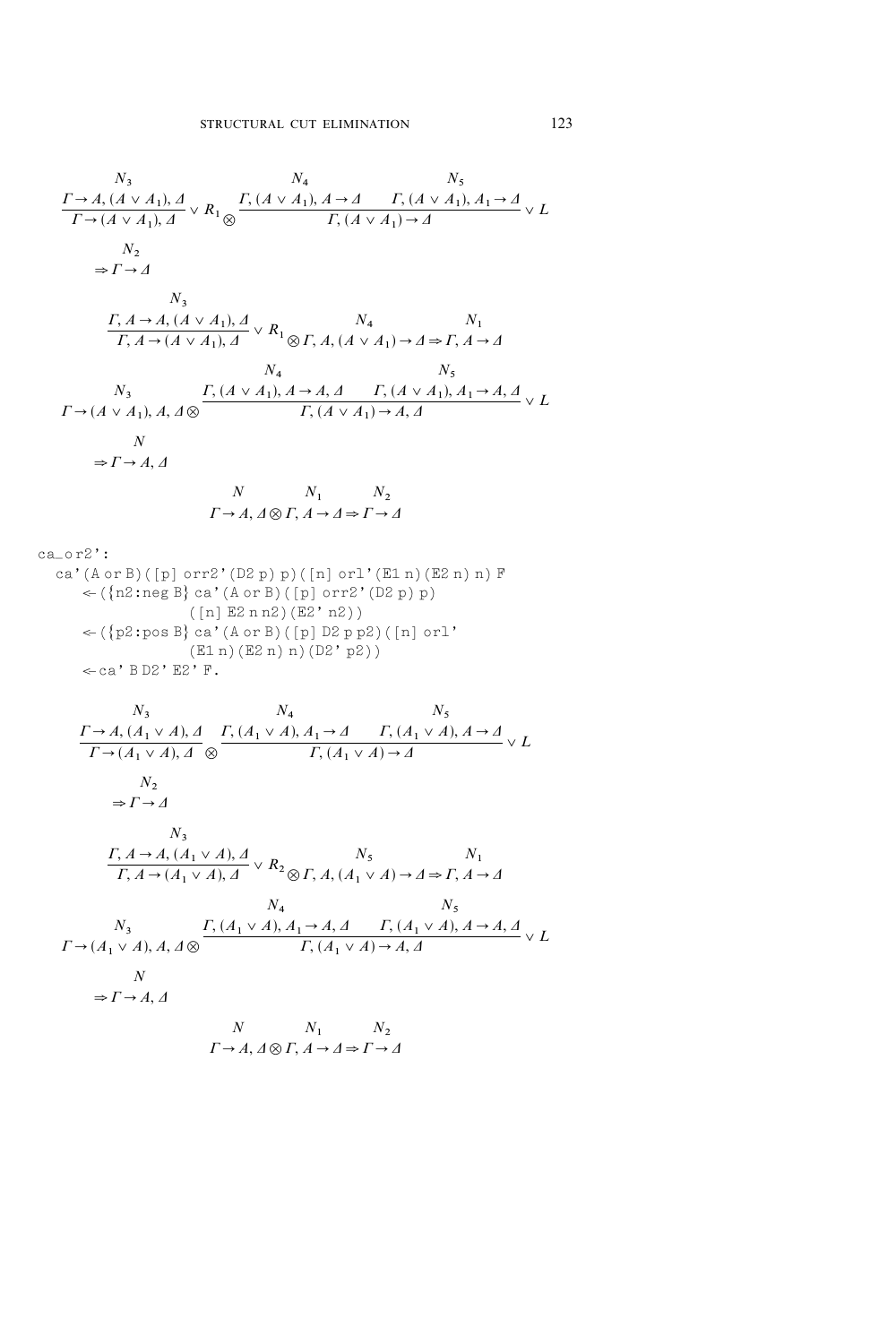ca\_not': ca'(not A)([p] notr'(D1 p)p)([n] notl'(E1 n) n) F  $\leftarrow$  ({p1:pos A} ca'(not A)([p] notr'(D1 p) p)([n] E1 n p1)  $(E1'p1))$  $\leftarrow$  ({n1:neg A} ca'(not A)([p] D1 p n1)([n] notl'(E1 n) n)  $(D1' n1))$  $\leftarrow$  ca' AE1' D1' F.

$$
\frac{N_3}{\Gamma \to \neg(A), \Delta} \neg R \bigotimes \frac{\Gamma, \neg(A) \to A, \Delta}{\Gamma, \neg(A) \to \Delta} \neg L \xrightarrow[N_2]{N_4} N_2
$$
  

$$
N_3
$$

$$
\frac{\Gamma, A \to \neg(A), A, \Delta}{\Gamma \to \neg(A), A, \Delta} \neg R \bigotimes \Gamma, \neg(A) \to A, \Delta \Rightarrow \Gamma \to A, \Delta
$$

$$
N_4
$$
  
\n
$$
N_3
$$
\n
$$
\Gamma, A \to \neg(A), A \otimes \overline{\Gamma, A}, \neg(A) \to A, A \to I
$$
\n
$$
N
$$
\n
$$
N
$$
\n
$$
N_1
$$
\n
$$
N_2
$$
\n
$$
\Gamma \to A, A \otimes \Gamma, A \to A \Rightarrow \Gamma \to A
$$

$$
\begin{array}{ll}\n\texttt{ca-forall'}: \\
\texttt{ca'}(\texttt{forall A})([p] for all r' (D1 p) p)([n] for all l' T(E1 n) n) F \\
&\quad\quad \leftarrow (\{n1\} \texttt{ca'}(\texttt{forall A})([p] for all r' (D1 p) p) \\
&\quad\quad \left(\texttt{[n] E1 n n1)}(\texttt{E1'} n1)\right) \\
&\quad\quad \leftarrow (\{p1\} \texttt{ca'}(\texttt{forall A})([p] D1 p T p1)([n] for all l' T(E1 n) n) \\
&\quad\quad \left(\texttt{D1'} p1)\right) \\
&\quad\quad \leftarrow \texttt{ca'}(\texttt{A T}) D1' \texttt{E1'} F.\n\end{array}
$$

$$
N_3 a \t N_4
$$
  
\n
$$
\frac{\Gamma \to Aa, (\forall x.Ax), \Delta}{\Gamma \to (\forall x.Ax), \Delta} \forall R^a \otimes \frac{\Gamma, (\forall x.Ax), At \to \Delta}{\Gamma, (\forall x.Ax) \to \Delta} \forall L \Rightarrow \Gamma \to \Delta
$$
  
\n
$$
N_3 a
$$
  
\n
$$
\frac{\Gamma, At \to Aa, (\forall x.Ax), \Delta}{\Gamma, At \to (\forall x.Ax), \Delta} \forall R^a \otimes \Gamma, At, (\forall x.Ax) \to \Delta \Rightarrow \Gamma, At \to \Delta
$$
  
\n
$$
N_4
$$
  
\n
$$
N_3 t \qquad \frac{\Gamma, (\forall x.Ax), At \to At, \Delta}{\Gamma, (\forall x.Ax) \to At, \Delta} \forall L \Rightarrow \Gamma \to At, \Delta
$$
  
\n
$$
N \qquad N_1 \qquad N_2
$$
  
\n
$$
\Gamma \to At, \Delta \otimes \Gamma, At \to \Delta \Rightarrow \Gamma \to \Delta
$$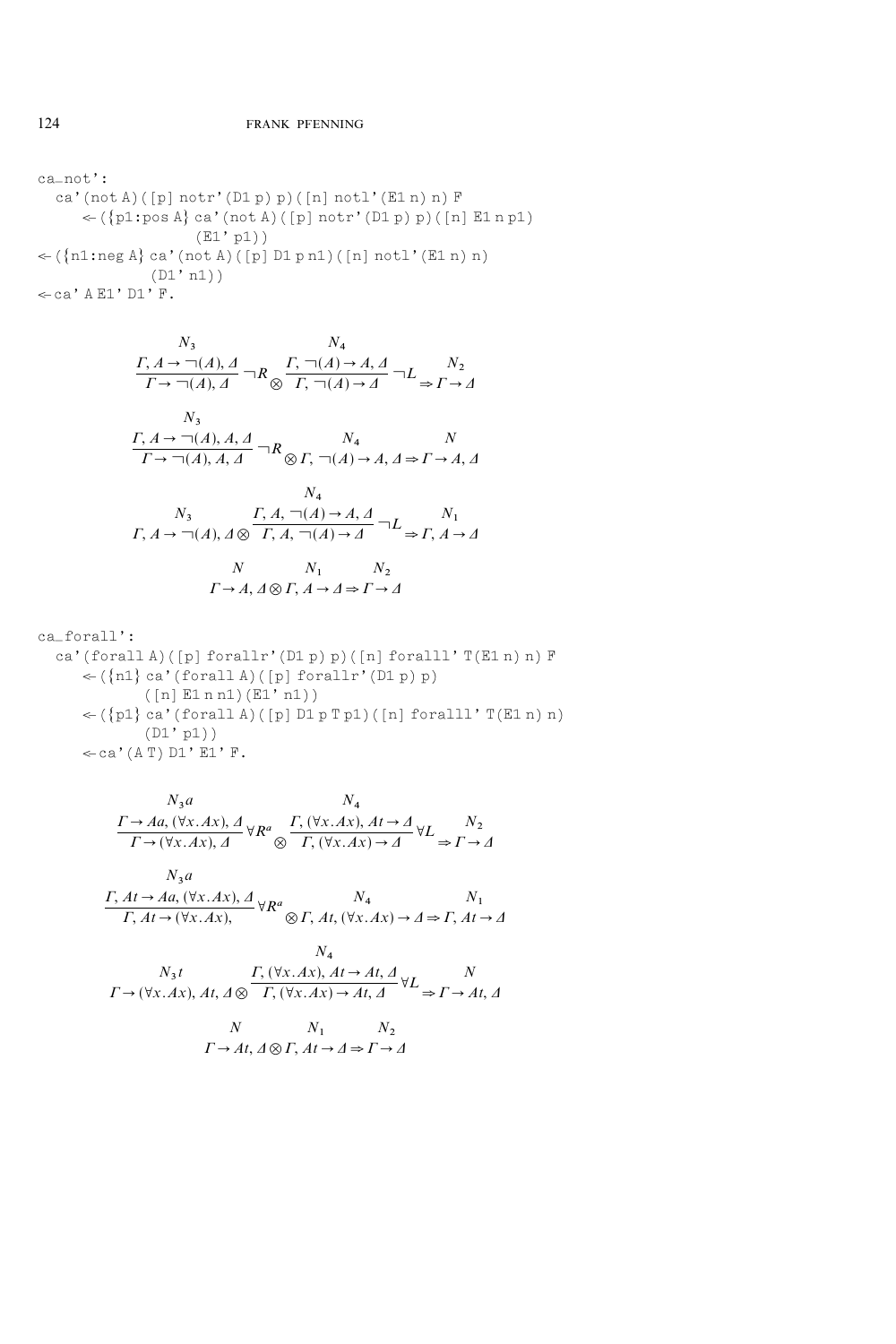$$
\begin{aligned}\n\text{ca-exists'}: \\
&\text{ca'}(\text{exists A})([p] \text{ exists } r^T(D1 p) p)([n] \text{ exists } l^T(E1 n) n) \to \\
&\lt; (\{n1\} \text{ca'}(\text{exists A})([p] \text{ exists } r^T(D1 p) p) \\
&\quad \quad ([n] \text{ E1 n T n1)}(E1' n1)) \\
&\lt; (\{p1\} \text{ca'}(\text{exists A})([p] D1 p p1)([n] \text{ exists } l^T(E1 n) n) \\
&\quad \quad (D1' p1)) \\
&\lt; \text{ca'}(A T) D1' E1' F.\n\end{aligned}
$$
\n
$$
N, \qquad N, d
$$

$$
\frac{\Gamma \to At, (\exists x. Ax), \Delta}{\Gamma \to (\exists x. Ax), \Delta} \exists R \bigotimes \frac{\Gamma, (\exists x. Ax), Aa \to \Delta}{\Gamma, (\exists x. Ax) \to \Delta} \exists L^a \xrightarrow{} \Gamma \to \Delta
$$
\n
$$
\frac{N_3}{N_3}
$$
\n
$$
\frac{\Gamma, At \to At, (\exists x. Ax), \Delta}{\Gamma, At \to (\exists x. Ax), \Delta} \exists R \bigotimes \Gamma, At, (\exists x. Ax) \to \Delta \Rightarrow \Gamma, At \to \Delta
$$
\n
$$
\frac{N_4 a}{N_4 a}
$$
\n
$$
\frac{N_3}{\Gamma \to (\exists x. Ax), At, \Delta \bigotimes \frac{\Gamma, (\exists x. Ax), Aa \to At, \Delta}{\Gamma, (\exists x. Ax) \to At, \Delta} \exists L^a \xrightarrow{} \Gamma \to At, \Delta
$$
\n
$$
\frac{N}{N_1} \qquad \frac{N_2}{N_2}
$$
\n
$$
\Gamma \to At, \Delta \bigotimes \Gamma, At \to \Delta \Rightarrow \Gamma \to \Delta
$$

Right commutative conversions. Here the cut formula is a side formula of the last inference in  $\mathscr{E}$ :

car\_axiom': ca' AD([n] axiom' NP)(axiom' NP):

$$
\begin{aligned}\nN & I, A_1 \rightarrow A, A_1, \Delta \otimes \overline{\Gamma, A_1, A \rightarrow A_1, \Delta}^I \Rightarrow \overline{\Gamma, A_1 \rightarrow A_1, \Delta}^I\n\end{aligned}
$$

car\_andr': ca' AD([n] andr' (E1 n) (E2 n) P) (andr' F1 F2 P)  $\leftarrow$  ({p1:pos B1} ca' A D([n] E1 n p1)(F1 p1))  $\leftarrow$  ({p2:pos B2} ca' AD([n] E2 n p2)(F2 p2)).

$$
N_3
$$
  
\n
$$
N_1
$$
  
\n
$$
\Gamma \rightarrow A_1, (A_2 \wedge A), \Delta \otimes \frac{\Gamma, A_1 \rightarrow A_2, (A_2 \wedge A), \Delta \Gamma, A_1 \rightarrow A, (A_2 \wedge A), \Delta}{\Gamma, A_1 \rightarrow (A_2 \wedge A), \Delta} \wedge R
$$
  
\n
$$
\Rightarrow \frac{\Gamma \rightarrow A_2, (A_2 \wedge A), \Delta \Gamma \rightarrow A, (A_2 \wedge A), \Delta}{\Gamma \rightarrow (A_2 \wedge A), \Delta} \wedge R
$$
  
\n
$$
N
$$
  
\n
$$
\Gamma \rightarrow A_1, A_2, (A_2 \wedge A), \Delta \otimes \Gamma, A_1 \rightarrow A_2, (A_2 \wedge A), \Delta \Rightarrow \Gamma \rightarrow A_2, (A_2 \wedge A), \Delta
$$
  
\n
$$
N
$$
  
\n
$$
\Gamma \rightarrow A_1, A, (A_2 \wedge A), \Delta \otimes \Gamma, A_1 \rightarrow A, (A_2 \wedge A), \Delta \Rightarrow \Gamma \rightarrow A, (A_2 \wedge A), \Delta
$$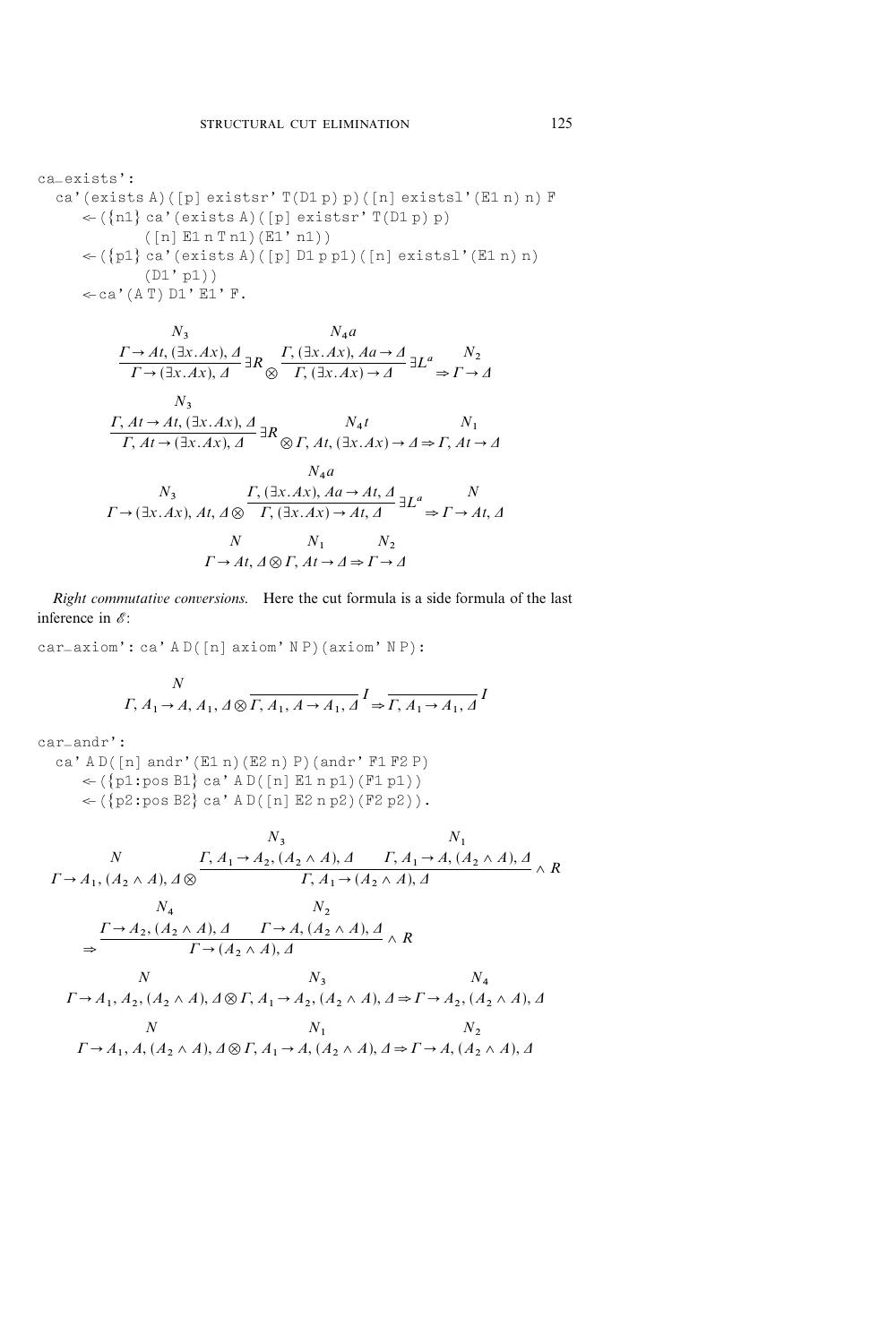car\_andl1': ca' AD([n] and<br>11' (E1 n) N) (and<br>11' F1 N)  $\leftarrow$  ({n1:neg B1} ca' AD([n] E1 n n1)(F1 n1)).

$$
N_1
$$
  
\n
$$
N_2
$$
  
\n
$$
\Gamma, (A \wedge A_2) \rightarrow A_1, \Delta \otimes \overline{\Gamma, (A \wedge A_2), A_1 \rightarrow A} \wedge L_1 \Rightarrow \overline{\Gamma, (A \wedge A_2), A \rightarrow A} \wedge L_1
$$
  
\n
$$
N
$$
  
\n
$$
N_1
$$
  
\n
$$
N_2
$$
  
\n
$$
N_1
$$
  
\n
$$
N_2
$$
  
\n
$$
\Gamma, (A \wedge A_2), A \rightarrow A_1, \Delta \otimes \Gamma, (A \wedge A_2), A, A_1 \rightarrow A \Rightarrow \Gamma, (A \wedge A_2), A \rightarrow A
$$

car\_andl2': ca' AD( $[n]$  and 12' (E2n) N)(and 12' F2N)  $\leftarrow$  ({n2:neg B2} ca' AD([n] E2 n n2)(F2 n2)).

$$
N_1
$$
\n
$$
N_2
$$
\n
$$
I, (A_2 \wedge A) \rightarrow A_1, \Delta \otimes I, (A_2 \wedge A), A_1 \rightarrow A \wedge L_2 \Rightarrow \frac{\Gamma, (A_2 \wedge A), A \rightarrow A}{\Gamma, (A_2 \wedge A) \rightarrow A} \wedge L_2
$$
\n
$$
N
$$
\n
$$
N
$$
\n
$$
I, (A_2 \wedge A), A \rightarrow A_1, \Delta \otimes I, (A_2 \wedge A), A, A_1 \rightarrow A \Rightarrow I, (A_2 \wedge A), A \rightarrow A
$$
\n
$$
N_2
$$

$$
car\_impr':\nca' AD([n] impr'(E1 n) P)(impr' F1 P)\n~([n1:neg B1]\{p2:pos B2\}\nca' AD([n] E1 n n1 p2)(F1 n1 p2)).
$$

$$
N_{1}
$$
\n
$$
N_{1}
$$
\n
$$
\Gamma \to A_{2}, (A \supset A_{1}), \Delta \otimes T, A_{2} \to (A \supset A_{1}), \Delta \to R
$$
\n
$$
N_{2}
$$
\n
$$
\Rightarrow \frac{\Gamma, A \to A_{1}, (A \supset A_{1}), \Delta}{\Gamma \to (A \supset A_{1}), \Delta} \supset R
$$
\n
$$
N_{1}
$$
\n
$$
\Gamma, A \to A_{2}, A_{1}, (A \supset A_{1}), \Delta \otimes \Gamma, A, A_{2} \to A_{1}, (A \supset A_{1}), \Delta
$$
\n
$$
N_{2}
$$
\n
$$
\Rightarrow \Gamma, A \to A_{1}, (A \supset A_{1}), \Delta
$$

$$
car\_impl':\nca' AD([n] impl'(E1 n) (E2 n) N)(impl' F1 F2 N)\n\leftarrow (\{p1:pos B1\} ca' AD([n] E1 n p1) (F1 p1))\n\leftarrow (\{n2:neg B2\} ca' AD([n] E2 n n2) (F2 n2)).
$$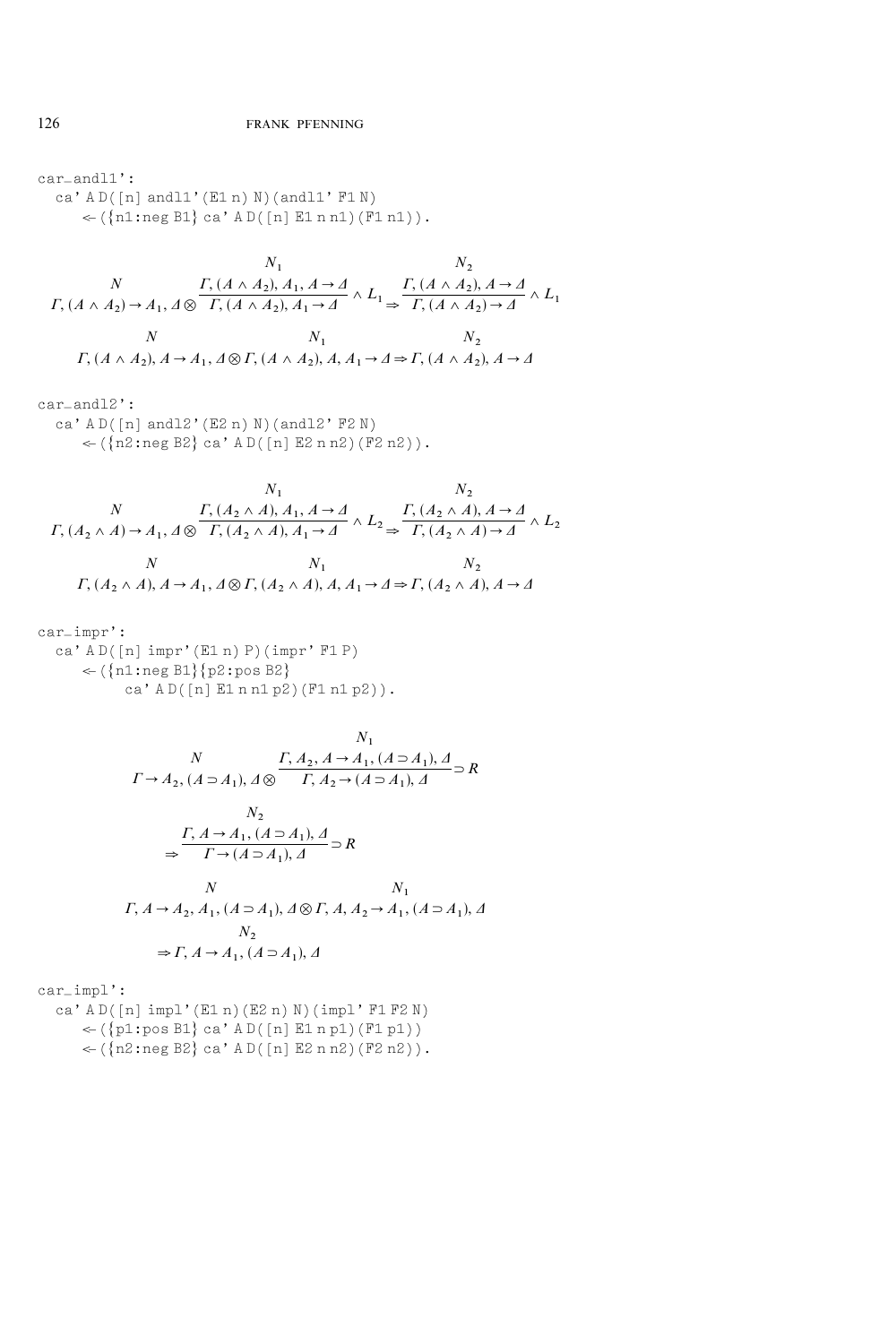$$
N_{3}
$$
\n
$$
N_{1}
$$
\n
$$
N_{1}
$$
\n
$$
N_{1}
$$
\n
$$
N_{1}
$$
\n
$$
T_{1}(A_{2} \supset A) \to A_{1}, A \otimes
$$
\n
$$
T_{1}(A_{2} \supset A), A_{1} \to A_{2}, A \quad T_{1}(A_{2} \supset A), A_{1} \to A \to A_{2}
$$
\n
$$
= \frac{\sum_{i=1}^{n} (A_{2} \supset A) \to A_{2}, A \quad T_{1}(A_{2} \supset A), A \to A_{2}}{\sum_{i=1}^{n} (A_{2} \supset A) \to A_{2}}
$$
\n
$$
= \frac{\sum_{i=1}^{n} (A_{2} \supset A) \to A_{1}}{\sum_{i=1}^{n} (A_{2} \supset A) \to A_{2}}
$$
\n
$$
= \frac{\sum_{i=1}^{n} (A_{2} \supset A) \to A_{1}}{\sum_{i=1}^{n} (A_{2} \supset A) \to A_{1}} \to A_{2}, A \Rightarrow T_{1}(A_{2} \supset A) \to A_{2}, A \to A_{1}
$$
\n
$$
= \frac{\sum_{i=1}^{n} (A_{2} \supset A) \to A_{1}}{\sum_{i=1}^{n} (A_{2} \supset A) \to A_{1}} \to A \circ A_{1}, A \otimes T_{1}(A_{2} \supset A), A \to A \to A_{1}
$$
\n
$$
= \frac{\sum_{i=1}^{n} (A_{2} \supset A) \to A_{2}}{\sum_{i=1}^{n} (A_{2} \supset A) \to A_{2}} \to A_{2}
$$
\n
$$
= \frac{\sum_{i=1}^{n} (A_{2} \supset A) \to A_{2}}{\sum_{i=1}^{n} (A_{2} \supset A) \to A_{2}}
$$
\n
$$
= \frac{\sum_{i=1}^{n} (A_{2} \supset A) \to A_{2}}{\sum_{i=1}^{n} (A_{2} \supset A) \to A_{2}}
$$
\n
$$
= \frac{\sum_{i=1}^{n} (A_{2} \supset A) \to A_{2}}{\sum_{i=1}^{n} (A_{2} \supset A) \to A
$$

$$
\begin{aligned}\nN & \xrightarrow{\Gamma} A_1 \rightarrow A, (A \vee A_2), \Delta \\
\downarrow \xrightarrow{\Gamma} A_1, (A \wedge A_2), \Delta \otimes \overline{\Gamma}, A_1 \rightarrow (A \vee A_2), \Delta \\
N & \xrightarrow{\Gamma} \xrightarrow{\Gamma} (A \vee A_2), \Delta\n\end{aligned} \vee R_1 \xrightarrow{\Gamma} \overline{\Gamma} \rightarrow (A \vee A_2), \Delta \vee R_1
$$
\n
$$
\begin{aligned}\nN & \xrightarrow{\Gamma} \\
N_1 & \xrightarrow{\Gamma} \\
N_2 & \xrightarrow{\Gamma} \xrightarrow{\Gamma} A_1, A, (A \vee A_2), \Delta \otimes \Gamma, A_1 \rightarrow A, (A \vee A_2), \Delta \Rightarrow \Gamma \rightarrow A, (A \vee A_2), \Delta\n\end{aligned}
$$

$$
\mathtt{car\_orr2'}:
$$

ca' AD( $[n]$  orr $2'$  $(E2 n) P$ )(orr $2'$  $F2 P$ )  $\leftarrow$  ({p2:pos B2} ca' AD([n] E2 n p2)(F2 p2)).

$$
N_1
$$
  
\n
$$
N_2
$$
  
\n
$$
\Gamma \rightarrow A_1, (A_2 \vee A), \Delta \otimes T, A_1 \rightarrow (A_2 \vee A), \Delta
$$
  
\n
$$
N
$$
  
\n
$$
N
$$
  
\n
$$
N
$$
  
\n
$$
N_1
$$
  
\n
$$
N_2
$$
  
\n
$$
T \rightarrow A_1, A, (A_2 \vee A), \Delta \otimes T, A_1 \rightarrow (A_2 \vee A), \Delta
$$
  
\n
$$
N_1
$$
  
\n
$$
N_2
$$
  
\n
$$
T \rightarrow A_1, A, (A_2 \vee A), \Delta \otimes T, A_1 \rightarrow A, (A_2 \vee A), \Delta \Rightarrow T \rightarrow A, (A_2 \vee A), \Delta
$$

$$
car_{or1}':\nca' AD([n] or1' (E1 n) (E2 n) N) (or1' F1 F2 N)\n
$$
\leftarrow (\{n1:neg B1\} ca' AD([n] E1 n n1) (F1 n1))\n
$$
\leftarrow (\{n2:neg B2\} ca' AD([n] E2 n n2) (F2 n2)).
$$
$$
$$

$$
N_3
$$
  
\n
$$
N_1
$$
  
\n
$$
\Gamma, (A_2 \vee A) \rightarrow A_1, \Delta \otimes \frac{\Gamma, (A_2 \vee A), A_1, A_2 \rightarrow \Delta \quad \Gamma, (A_2 \vee A), A_1, A \rightarrow \Delta}{\Gamma, (A_2 \vee A), A_1 \rightarrow \Delta} \vee L
$$
  
\n
$$
\Rightarrow \frac{\Gamma, (A_2 \vee A), A_2 \rightarrow \Delta \quad \Gamma, (A_2 \vee A), A \rightarrow \Delta}{\Gamma, (A_2 \vee A) \rightarrow \Delta} \vee L
$$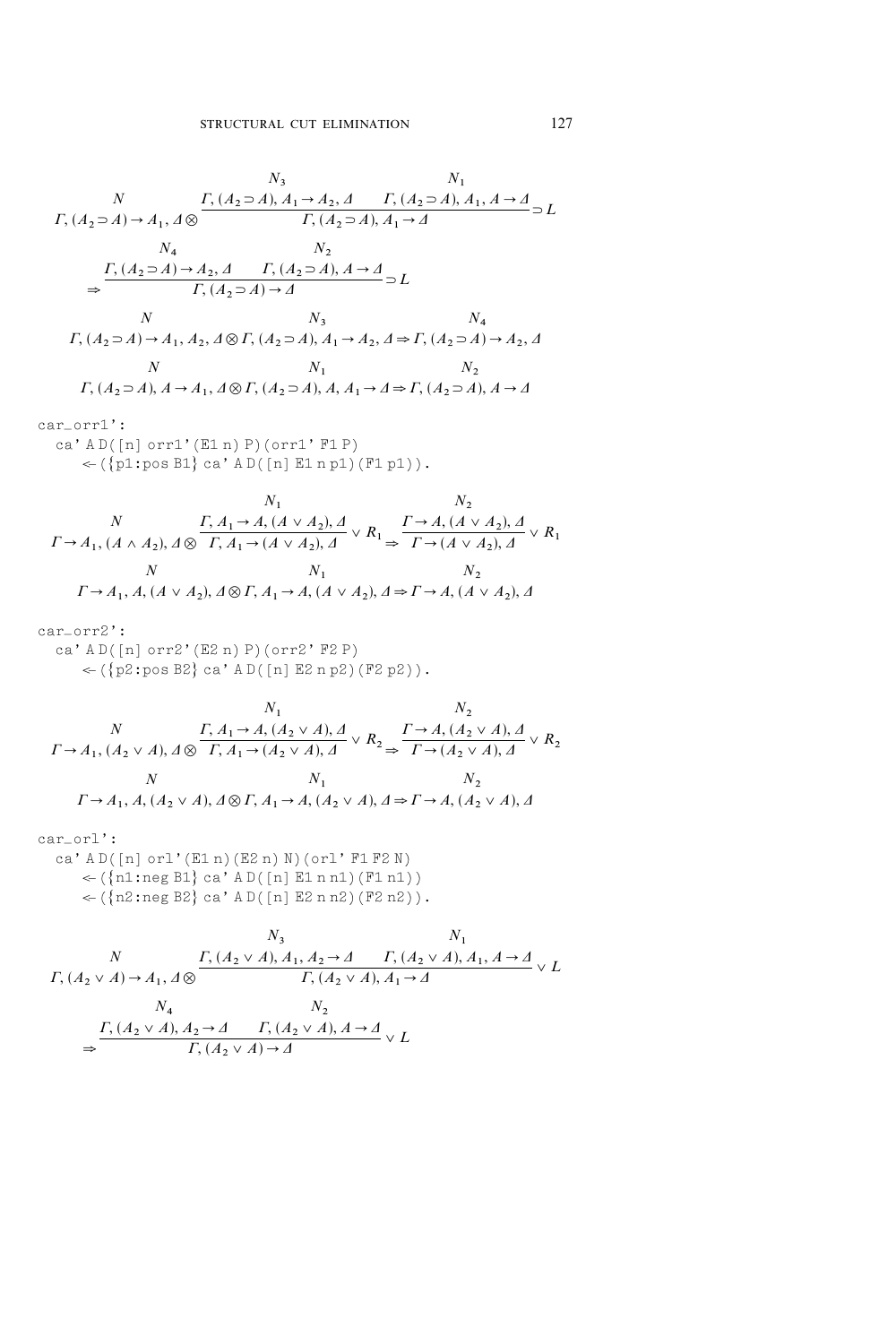$$
N
$$
  
\n
$$
N_1
$$
  
\n
$$
N_4
$$
  
\n
$$
T, (A_2 \vee A), A_2 \rightarrow A_1, \Delta \otimes \Gamma, (A_2 \vee A), A_2, A_1 \rightarrow A \Rightarrow \Gamma, (A_2 \vee A), A_2 \rightarrow A
$$
  
\n
$$
N
$$
  
\n
$$
N_1
$$
  
\n
$$
N_2
$$
  
\n
$$
T, (A_2 \vee A), A \rightarrow A_1, \Delta \otimes \Gamma, (A_2 \vee A), A, A_1 \rightarrow A \Rightarrow \Gamma, (A_2 \vee A), A \rightarrow A
$$

car\_notr':

ca' AD( $[n]$ notr' (E1n) P)(notr' F1P)  $\leftarrow (\{n1:neg\ B1\} ca' AD([n] E1 nn1) (F1 n1)).$ 

$$
N_1
$$
  
\n
$$
N_2
$$
  
\n
$$
\Gamma \to A_1, \ \neg(A), \ \mathcal{A} \otimes \overline{T, \ A_1 \to \neg(A), \ \mathcal{A}} \ \neg R \xrightarrow{r, \ \mathcal{A} \to \neg(A), \ \mathcal{A}} \neg R
$$
  
\n
$$
N
$$
  
\n
$$
N
$$
  
\n
$$
N_1
$$
  
\n
$$
N_2
$$
  
\n
$$
T, \ \mathcal{A} \to \mathcal{A}_1, \ \neg(A), \ \mathcal{A} \otimes T, \ \mathcal{A}, \ \mathcal{A}_1 \to \neg(A), \ \mathcal{A} \Rightarrow T, \ \mathcal{A} \to \neg(A), \ \mathcal{A}
$$

car\_notl': ca' AD( $[n]$ notl' $(E1 n)$ N) $(not1'$ F1N)  $\leftarrow (\text{p1:pos B1} \text{ ca'} \text{ A D([n] E1 n p1) (F1 p1))}.$ 

$$
N_1
$$
  
\n
$$
N_2
$$
  
\n
$$
N_1
$$
  
\n
$$
N_2
$$
  
\n
$$
T, \neg(A) \rightarrow A_1, \varDelta \otimes T, \neg(A), A_1 \rightarrow \varDelta \qquad \neg L \Rightarrow \overline{\Gamma, \neg(A) \rightarrow \varDelta} \neg L
$$
  
\n
$$
N
$$
  
\n
$$
N_1
$$
  
\n
$$
N_2
$$
  
\n
$$
N_1
$$
  
\n
$$
N_2
$$
  
\n
$$
T, \neg(A) \rightarrow A_1, \varDelta \otimes T, \neg(A), A_1 \rightarrow \varDelta, \varDelta \Rightarrow T, \neg(A) \rightarrow \varDelta, \varDelta
$$
  
\n
$$
T_1
$$
  
\n
$$
N_2
$$
  
\n
$$
T_3
$$
  
\n
$$
N_1
$$
  
\n
$$
N_2
$$
  
\n
$$
T_3
$$
  
\n
$$
T_4
$$
  
\n
$$
T_5
$$
  
\n
$$
T_6
$$
  
\n
$$
T_7
$$
  
\n
$$
T_8
$$
  
\n
$$
T_9
$$
  
\n
$$
T_1
$$
  
\n
$$
T_2
$$
  
\n
$$
T_3
$$
  
\n
$$
T_4
$$
  
\n
$$
T_5
$$
  
\n
$$
T_6
$$
  
\n
$$
T_7
$$
  
\n
$$
T_8
$$
  
\n
$$
T_9
$$
  
\n
$$
T_9
$$
  
\n
$$
T_1
$$
  
\n
$$
T_2
$$
  
\n
$$
T_3
$$
  
\n
$$
T_4
$$
  
\n
$$
T_5
$$
  
\n
$$
T_6
$$
  
\n
$$
T_7
$$
  
\n
$$
T_8
$$
  
\n
$$
T_9
$$
  
\n
$$
T_9
$$
  
\n
$$
T_9
$$
  
\n<

car\_truer': ca' AD([n] truer' P)(truer' P).

$$
\frac{N}{\Gamma \to A, \top, \Delta \otimes \Gamma, A \to \top, \Delta} \top R \Rightarrow \frac{}{\Gamma \to \top, \Delta} \top R
$$

car\_falsel': ca' AD([n] falsel' N)(falsel' N).

$$
\frac{N}{\Gamma, \perp \to A, \, \Delta \otimes \Gamma, \, \perp, \, A \to \Delta} \perp L \xrightarrow[\text{I}, \, \perp \to \Delta]{} \perp L
$$

$$
car_{for allr'}:\nca' AD([n] for allr'(E1 n) P)(for allr' F1 P)\n~(a:i){p1:pos(B1 a)}\nca' AD([n] E1 n ap1)(F1 ap1)).
$$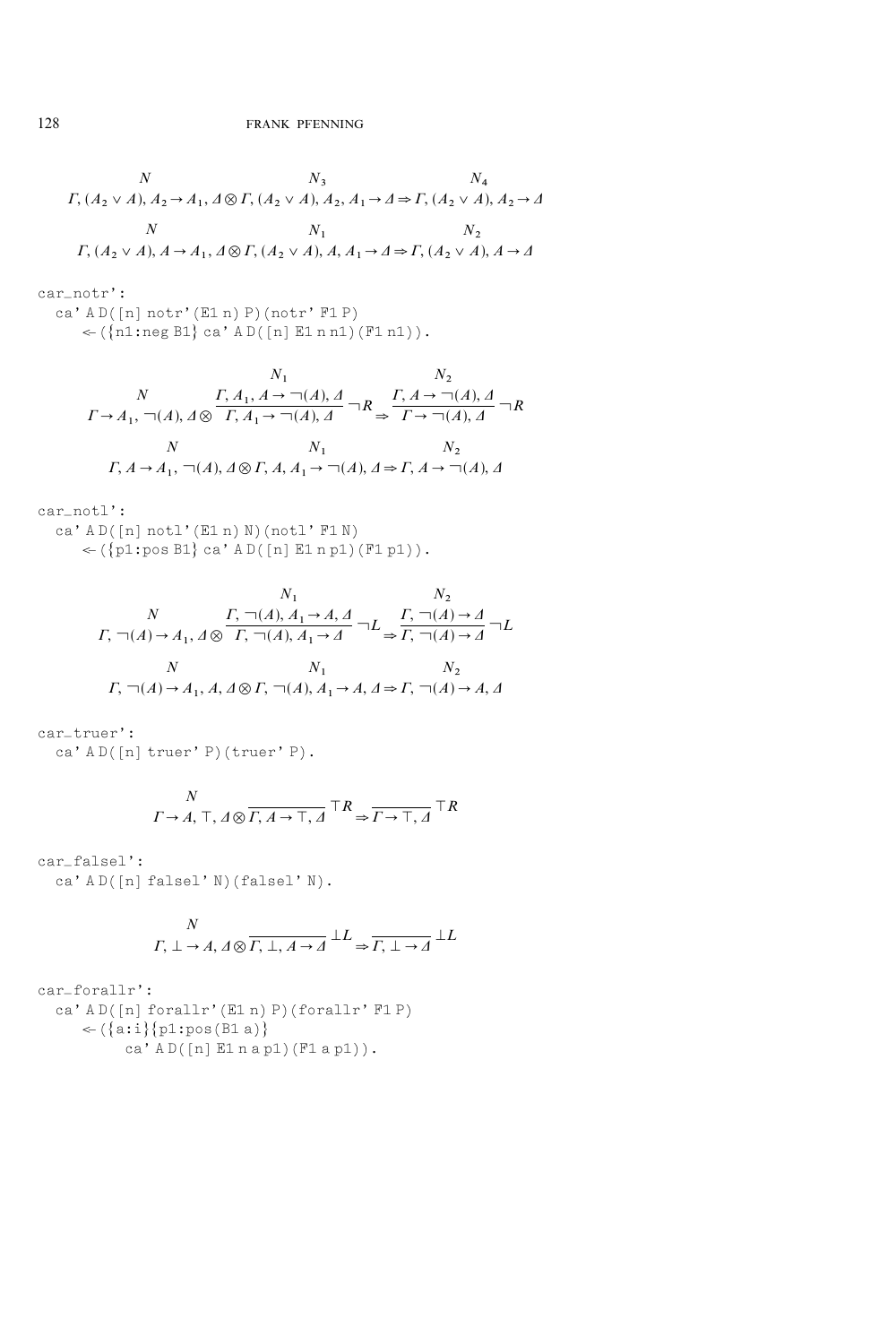$\mathbf{r}$ 

$$
N_{1}a_{1}
$$
\n
$$
\Gamma \rightarrow A_{1}, Aa, (\forall x.Ax), A \otimes T, A_{1} \rightarrow ( \forall x.Ax), A \forall R^{a_{1}}
$$
\n
$$
N_{2}a_{1}
$$
\n
$$
\Rightarrow \frac{\Gamma \rightarrow Aa_{1}, (\forall x.Ax), A}{\Gamma \rightarrow ( \forall x.Ax), A} \forall R^{a_{1}}
$$
\n
$$
\Rightarrow \frac{\Gamma \rightarrow Aa_{1}, (\forall x.Ax), A}{\Gamma \rightarrow ( \forall x.Ax), A} \forall R^{a_{1}}
$$
\n
$$
N_{1}a
$$
\n
$$
N_{2}a
$$
\n
$$
\Gamma \rightarrow A_{1}, Aa, (\forall x.Ax), A \otimes \Gamma, A_{1} \rightarrow Aa, (\forall x.Ax), A \Rightarrow \Gamma \rightarrow Aa, (\forall x.Ax), A \Rightarrow \Gamma \rightarrow Aa
$$

$$
car_{for all1':ca' AD([n] for all1' T (E1n) N) (for all1' T F1 N) ~({n1} ca' AD([n] E1 n n1) (F1 n1)).
$$

$$
N_1
$$
  
\n
$$
N_2
$$
  
\n
$$
N_1
$$
  
\n
$$
N_2
$$
  
\n
$$
N_1
$$
  
\n
$$
N_2
$$
  
\n
$$
T, (\forall x. Ax) \to A_1, A \otimes T, (\forall x. Ax), A_1 \to A \qquad \forall L \Rightarrow T, (\forall x. Ax) \to A \qquad \forall L
$$
  
\n
$$
N
$$
  
\n
$$
N_1
$$
  
\n
$$
N_2
$$
  
\n
$$
T, (\forall x. Ax) \to A \qquad \forall L \Rightarrow T, (\forall x. Ax) \to A
$$
  
\n
$$
N_2
$$
  
\n
$$
T, (\forall x. Ax) \to A \to A_1, A \otimes T, (\forall x. Ax), At, A_1 \to A \Rightarrow T, (\forall x. Ax), At \to A
$$

car\_existsr': ca' AD([n] existsr' T(E1 n) P)(existsr' TF1 P)  $\leftarrow (\text{pl} \cdot \text{ca'} \land D \mid \text{ln} \cdot E1 \text{ n p1}) \cdot (F1 \text{ p1})$ .

$$
N_1
$$
  
\n
$$
N_2
$$
  
\n
$$
\Gamma \rightarrow A_1, (\exists x. Ax), A \otimes T, A_1 \rightarrow (\exists x. Ax), A
$$
  
\n
$$
T_1 \rightarrow A_2, (\exists x. Ax), A \otimes T_2, A_1 \rightarrow (\exists x. Ax), A
$$
  
\n
$$
N_1
$$
  
\n
$$
N_2
$$
  
\n
$$
N_1
$$
  
\n
$$
N_2
$$
  
\n
$$
T_1 \rightarrow (\exists x. Ax), A \otimes T_2, A_1 \rightarrow A_2, (\exists x. Ax), A \Rightarrow T_1 \rightarrow A_2, (\exists x. Ax), A
$$

$$
\text{car}_{\text{exists}'}:
$$
\n
$$
\text{ca'} \text{AD}([\text{n}] \text{ exists1'} (\text{E1 n}) \text{N}) (\text{exists'} \text{F1 N})
$$
\n
$$
\leftarrow (\{a : i\} {\text{nl}: \text{neg(B1 a)}} \text{ca'} \text{AD}([\text{n}] \text{E1 n an1}) (\text{F1 a n1})).
$$

 $\begin{array}{c} N_1a_1\\ N_2a_1\\ \hline\\ \Gamma,(\exists x.Ax)\rightarrow A_1,\,A\otimes\overbrace{\quad\quad\quad}\, \Gamma,(\exists x.Ax),\,A_1\rightarrow A}^{N_1a_1} \exists L^{a_1}\rightarrow\overbrace{\quad\quad\quad}\, \Gamma,(\exists x.Ax),\,Aa_1\rightarrow A}^{N_2a_1} \exists L^{a_1}\\ \end{array}$ 

 $N_1a$  $N_2$ a  $\Gamma$ ,  $(\exists x.Ax)$ ,  $Aa \rightarrow A_1$ ,  $\Delta \otimes \Gamma$ ,  $(\exists x.Ax)$ ,  $Aa$ ,  $A_1 \rightarrow \Delta \Rightarrow \Gamma$ ,  $(\exists x.Ax)$ ,  $Aa \rightarrow \Delta$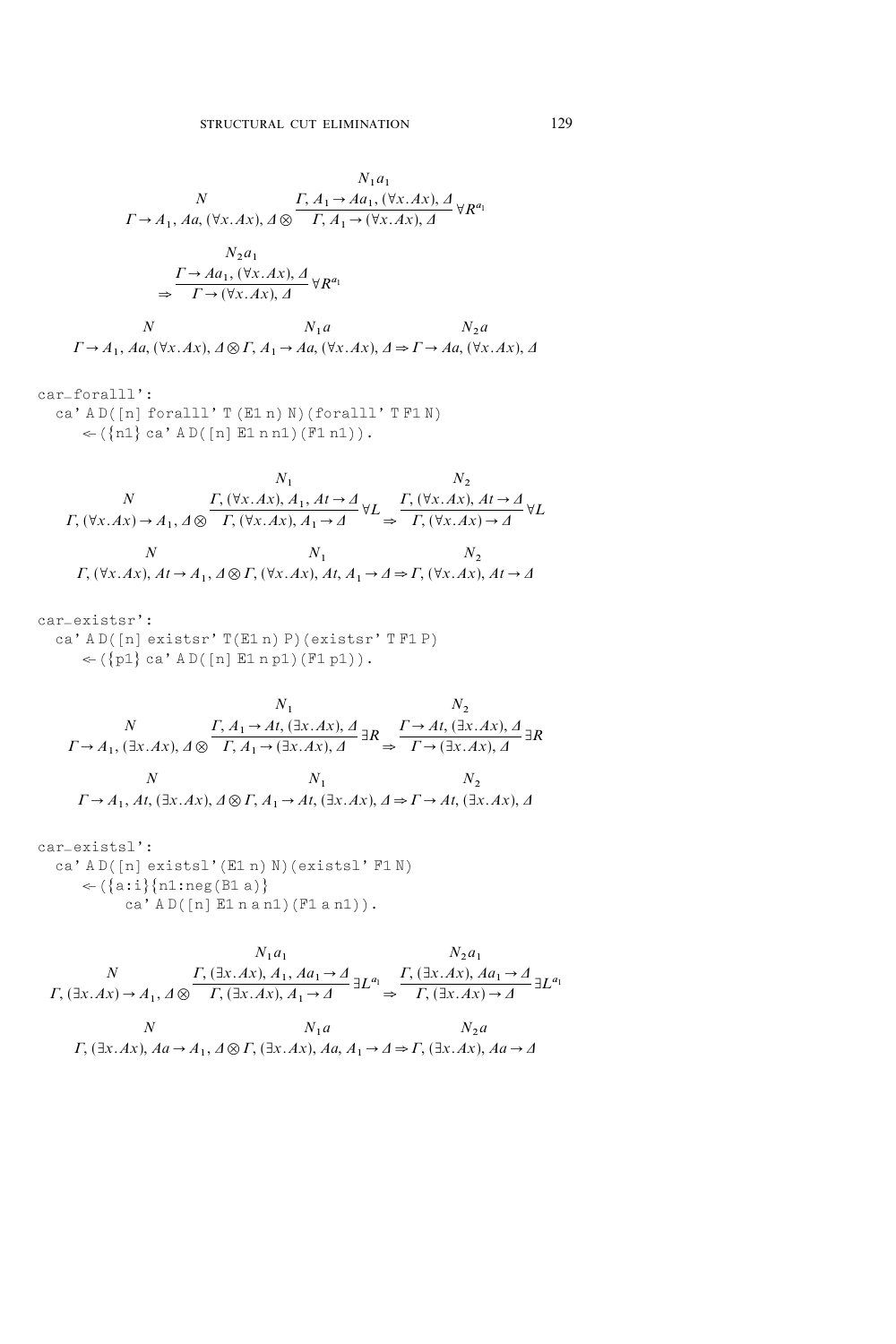Left commutative conversions. Here the cut formula  $A$  is a side formula of the last inference in  $\mathcal{D}$ :

cal\_axiom': ca' A([p] axiom' NP) E(axiom' NP).

$$
\frac{N}{\Gamma, A_1 \to A, A_1, \Delta \otimes \overline{\Gamma, A_1, A \to A_1, \Delta}} I \Rightarrow \overline{\Gamma, A_1 \to A_1, \Delta} I
$$

 $cal$ -andr': ca' A([p] andr' (D1 p) (D2 p) P) E(andr' F1 F2 P)  $\leftarrow$  ({p1:pos B1} ca' A([p] D1 p p1) E(F1 p1))  $\leftarrow$  ({p2:pos B2} ca' A([p] D2 p p2) E(F2 p2)).

 $\frac{\Gamma \rightarrow A_2, A_1, (A_2 \wedge A), \Delta \qquad \Gamma \rightarrow A, A_1, (A_2 \wedge A), \Delta}{\Gamma \rightarrow A_1, (A_2 \wedge A), \Delta} \wedge R \otimes \Gamma, A_1 \rightarrow (A_2 \wedge A), \Delta$  $\Rightarrow \frac{\Gamma \rightarrow A_2, (A_2 \wedge A), \Delta \qquad \Gamma \rightarrow A, (A_2 \wedge A), \Delta}{\Gamma \rightarrow (A_2 \wedge A), \Delta} \wedge R$  $N_{A}$  $\Gamma \to A_1, A_2, (A_2 \wedge A), \Delta \otimes \Gamma, A_1 \to A_2, (A_2 \wedge A), \Delta \Rightarrow \Gamma \to A_2, (A_2 \wedge A), \Delta$  $\Gamma \rightarrow A_1, A, (A_2 \wedge A), \Delta \otimes \Gamma, A_1 \rightarrow A, (A_2 \wedge A), \Delta \Rightarrow \Gamma \rightarrow A, (A_2 \wedge A), \Delta$ 

cal\_andl1': ca'  $A([p] and 11'(D1 p) N) E(and 11' F1 N)$  $\leftarrow$  ({n1:neg B1} ca' A([p] D1 p n1) E(F1 n1)).

$$
N
$$
\n
$$
I, (A \wedge A_2), A \rightarrow A_1, A
$$
\n
$$
I, (A \wedge A_2) \rightarrow A_1, A
$$
\n
$$
N
$$
\n
$$
N
$$
\n
$$
N
$$
\n
$$
N
$$
\n
$$
N
$$
\n
$$
N
$$
\n
$$
N
$$
\n
$$
N
$$
\n
$$
N
$$
\n
$$
N
$$
\n
$$
N
$$
\n
$$
N
$$
\n
$$
N
$$
\n
$$
N
$$
\n
$$
N
$$
\n
$$
N
$$
\n
$$
N
$$
\n
$$
N
$$
\n
$$
N
$$
\n
$$
N
$$
\n
$$
N
$$
\n
$$
N
$$
\n
$$
N
$$
\n
$$
N
$$
\n
$$
N
$$
\n
$$
N
$$
\n
$$
N
$$
\n
$$
N
$$
\n
$$
N
$$
\n
$$
N
$$
\n
$$
N
$$
\n
$$
N
$$
\n
$$
N
$$
\n
$$
N
$$
\n
$$
N
$$
\n
$$
N
$$
\n
$$
N
$$
\n
$$
N
$$
\n
$$
N
$$
\n
$$
N
$$
\n
$$
N
$$
\n
$$
N
$$
\n
$$
N
$$
\n
$$
N
$$
\n
$$
N
$$
\n
$$
N
$$
\n
$$
N
$$
\n
$$
N
$$
\n
$$
N
$$
\n
$$
N
$$
\n
$$
N
$$
\n
$$
N
$$
\n
$$
N
$$
\n
$$
N
$$
\n
$$
N
$$
\n
$$
N
$$
\n
$$
N
$$
\n
$$
N
$$
\n
$$
N
$$
\n
$$
N
$$
\n
$$
N
$$
\n
$$
N
$$
\n
$$
N
$$
\n<math display="</math>

cal\_andl2':

ca'  $A([p] \text{ and } 12'(D2 p) N) E(\text{ and } 12' F2 N)$  $\leftarrow (\{n2:neg B2\} ca' A([p] D2 p n2) E(F2 n2)).$ 

$$
N_1
$$
\n
$$
N_2
$$
\n
$$
I, (A_2 \wedge A), A \rightarrow A_1, \Delta \wedge L_2 \otimes \Gamma, (A_2 \wedge A), A_1 \rightarrow \Delta \Rightarrow \frac{\Gamma, (A_2 \wedge A), A \rightarrow \Delta}{\Gamma, (A_2 \wedge A) \rightarrow} \wedge L_2
$$
\n
$$
N
$$
\n
$$
N
$$
\n
$$
N
$$
\n
$$
N_1
$$
\n
$$
N_2
$$
\n
$$
I, (A_2 \wedge A), A \rightarrow A_1, \Delta \otimes \Gamma, (A_2 \wedge A), A, A_1 \rightarrow \Delta \Rightarrow \Gamma, (A_2 \wedge A), A \rightarrow \Delta
$$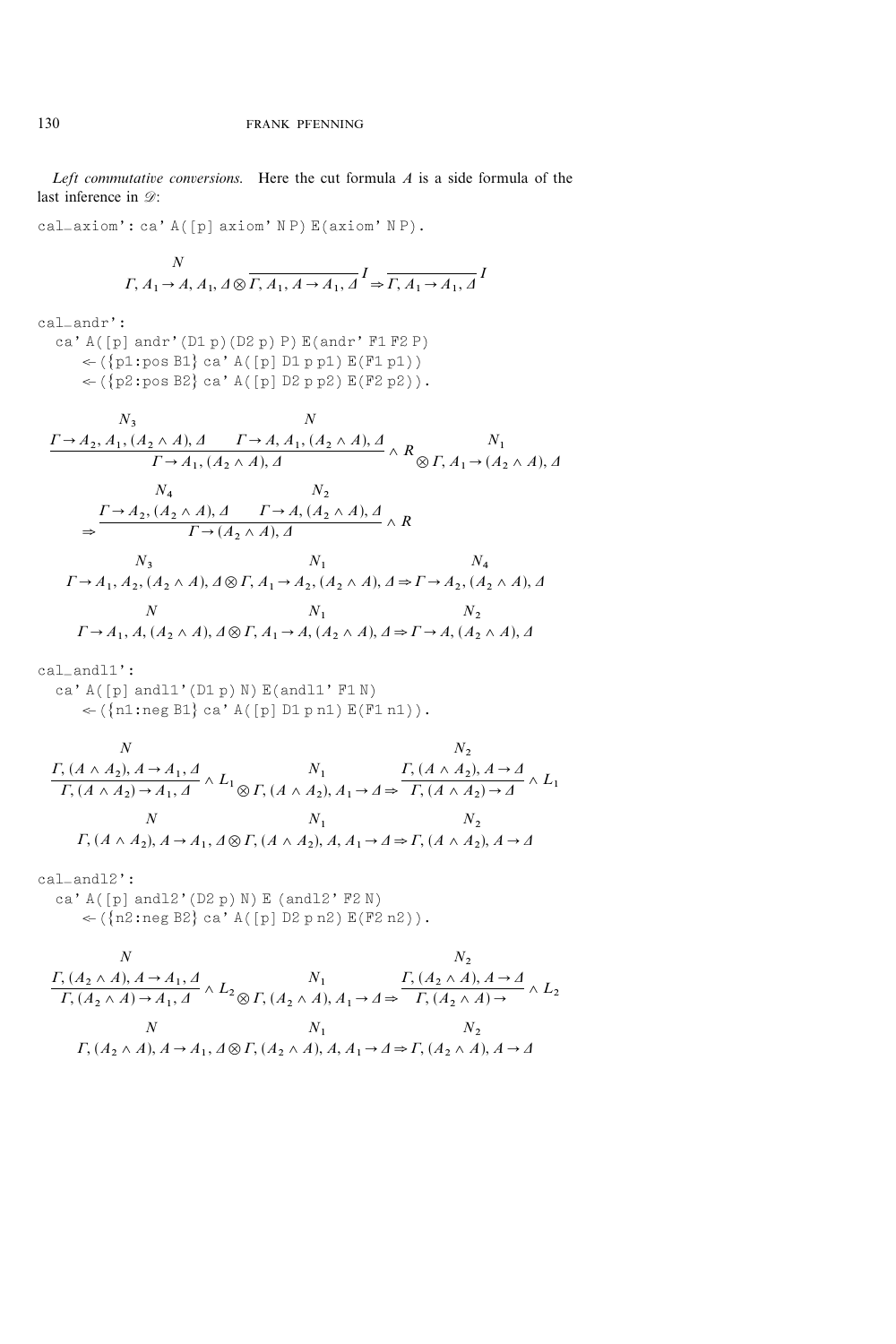$$
\begin{aligned}\n\text{cal-impr'}: \\
\text{ca'} A([p] impr'(D1 p) P) E(impr' F1 P) \\
&\lt;\quad \{ \text{nl:neg B1} \{ \text{p2:pos B2} \} \\
\text{ca'} A([p] D1 p n1 p2) E(F1 n1 p2)).\n\end{aligned}
$$

$$
\frac{N}{\Gamma, A \to A_1, A_2, (A \supseteq A_1), A} \to R \frac{N_1}{\sqrt{\Gamma \to A_2, (A \supseteq A_1), A}} \to R \otimes \Gamma, A_2 \to (A \supseteq A_1), A
$$
\n
$$
\frac{N_2}{\Rightarrow \Gamma \to (A \supseteq A_1), A} \to R
$$

N<br>  $N_1$ <br>  $N_2$ <br>  $T, A \rightarrow A_2, A_1, (A \supset A_1), A \otimes T, A, A_2 \rightarrow A_1, (A \supset A_1), A \Rightarrow T, A \rightarrow A_1, (A \supset A_1), A$ 

$$
\text{calimpl'}: \text{ca1} \text{impl'} \text{cl} \text{impl'} \text{[D1 p)} \text{([D2 p) N)} \text{E} \text{(\text{impl'} F1 F2 N)} \text{[C1 p1]} \text{[D2 p]} \text{[D1 p]} \text{[C2 p]} \text{[D1 p]} \text{[C2 p]} \text{[C1 p]} \text{[D2 p]} \text{[C2 p]} \text{[C2 p]} \text{[C2 p]} \text{[C2 p]} \text{[C2 p]} \text{[C2 p]} \text{[C2 p]} \text{[C2 p]} \text{[C2 p]} \text{[C2 p]} \text{[C2 p]} \text{[C2 p]} \text{[C2 p]} \text{[C2 p]} \text{[C2 p]} \text{[C2 p]} \text{[C2 p]} \text{[C2 p]} \text{[C2 p]} \text{[C2 p]} \text{[C2 p]} \text{[C2 p]} \text{[C2 p]} \text{[C2 p]} \text{[C2 p]} \text{[C2 p]} \text{[C2 p]} \text{[C2 p]} \text{[C2 p]} \text{[C2 p]} \text{[C2 p]} \text{[C2 p]} \text{[C2 p]} \text{[C2 p]} \text{[C2 p]} \text{[C2 p]} \text{[C2 p]} \text{[C2 p]} \text{[C2 p]} \text{[C2 p]} \text{[C2 p]} \text{[C2 p]} \text{[C2 p]} \text{[C2 p]} \text{[C2 p]} \text{[C2 p]} \text{[C2 p]} \text{[C2 p]} \text{[C2 p]} \text{[C2 p]} \text{[C2 p]} \text{[C2 p]} \text{[C2 p]} \text{[C2 p]} \text{[C2 p]} \text{[C2 p]} \text{[C2 p]} \text{[C2 p]} \text{[C2 p]} \text{[C2 p]} \text{[C2 p]} \text{[C2 p]} \text{[C2 p]} \text{[C2 p]} \text{[C2 p]} \text{[C2 p]} \text{[C2 p]} \text{[C2 p]} \text{[C2 p]} \text{[C2 p]} \text{[C2 p]} \text{[C2 p]} \text{[C2 p]} \text{[C2 p]} \text{[C2 p]} \text{[C2 p]} \text{[C2 p]} \text{[C2 p]} \text{[C
$$

$$
\frac{N_3}{\Gamma, (A_2 \supset A) \to A_2, A_1, \Delta} \frac{N}{\Gamma, (A_2 \supset A), A \to A_1, \Delta} \supset L \frac{N_1}{\mathcal{D} \Gamma, (A_2 \supset A) \to A_1, \Delta} \frac{N_1}{\Gamma, (A_2 \supset A) \to A_1, \Delta} \frac{N_2}{\Gamma, (A_2 \supset A), A_1 \to A_2}
$$

$$
N_4
$$
  
\n
$$
\Rightarrow \frac{\Gamma,(A_2 \supset A) \to A_2, \Delta \qquad \Gamma,(A_2 \supset A), \Delta \to \Delta}{\Gamma,(A_2 \supset A) \to \Delta} \to L
$$

$$
\begin{array}{c}\nN_3 & N_1 & N_4 \\
\hline\nF, (A_2 \supset A) \to A_1, A_2, \Delta \otimes F, (A_2 \supset A), A_1 \to A_2, \Delta \Rightarrow F, (A_2 \supset A) \to A_2, \Delta\n\end{array}
$$

$$
\begin{array}{ccc}\nN & N_1 & N_2 \\
\Gamma, (A_2 \supset A), A \to A_1, \Delta \otimes \Gamma, (A_2 \supset A), A, A_1 \to \Delta \Rightarrow \Gamma, (A_2 \supset A), A \to \Delta\n\end{array}
$$

$$
\text{cal\_orr1'}: \\
 \text{ca'} A([\text{p}] \text{ or } \text{r1'} (\text{D1 p}) \text{ P}) \text{ E}(\text{orr1'} \text{ F1 P}) \\
 \leftarrow (\{\text{p1:pos B1}\} \text{ ca'} A([\text{p}] \text{ D1 p p1}) \text{ E}(\text{F1 p1})).
$$

$$
N
$$
  
\n
$$
\frac{\Gamma \rightarrow A, A_1, (A \vee A_2), \Delta}{\Gamma \rightarrow A_1, (A \vee A_2), \Delta} \vee R_1 \otimes \Gamma, A_1 \rightarrow (A \vee A_2), \Delta \Rightarrow \frac{\Gamma \rightarrow A, (A \vee A_2), \Delta}{\Gamma \rightarrow (A \vee A_2), \Delta} \vee R_1
$$
  
\n
$$
N
$$
\n
$$
\Gamma \rightarrow A_1, A, (A \vee A_2), \Delta \otimes \Gamma, A_1 \rightarrow A, (A \vee A_2), \Delta \Rightarrow \Gamma \rightarrow A, (A \vee A_2), \Delta
$$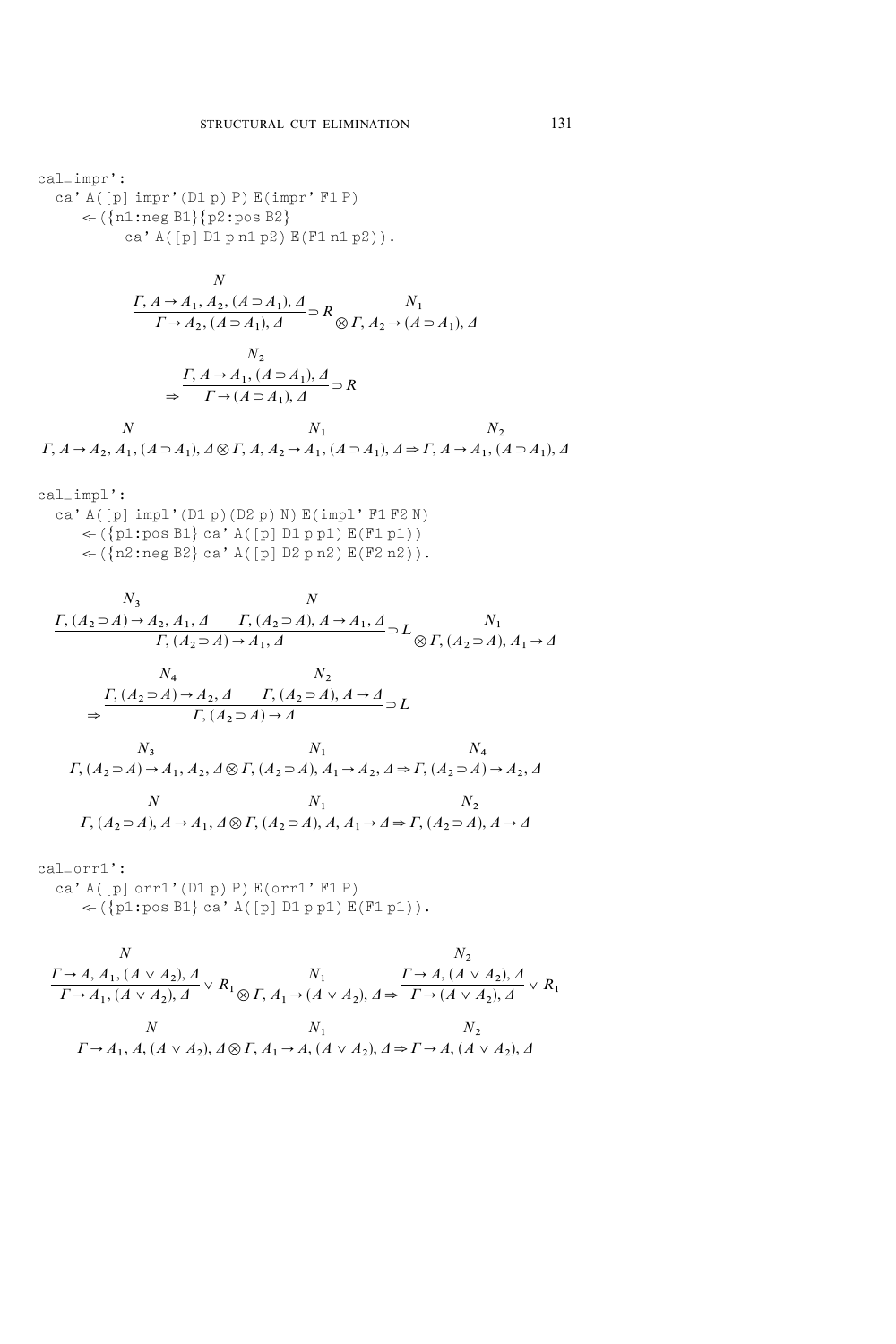cal\_orr2': ca' A([p] orr2' (D2 p) P) E(orr2' F2 P)  $\leftarrow$  ({p2:pos B2} ca' A([p] D2 p p2) E(F2 p2)).

$$
N
$$
  
\n
$$
\frac{\Gamma \to A, A_1, (A_2 \lor A), A}{\Gamma \to A_1, (A_2 \lor A), A} \lor R_2 \otimes \Gamma, A_1 \to (A_2 \lor A), A \Rightarrow \frac{\Gamma \to A, (A_2 \lor A), A}{\Gamma \to (A_2 \lor A), A} \lor R_2
$$
  
\n
$$
N
$$
  
\n
$$
\frac{N}{\Gamma \to A_1, A, (A_2 \lor A), A \otimes \Gamma, A_1 \to A, (A_2 \lor A), A \Rightarrow \Gamma \to A, (A_2 \lor A), A}
$$

$$
\text{cal\_orl'}: \text{ca'} A([p] \text{ or } l' (D1 p) (D2 p) N) E(\text{orl'} F1 F2 N) < (\{n1 \text{:neg } B1\} \text{ca'} A([p] D1 p n1) E(F1 n1)) < (\{n2 \text{:neg } B2\} \text{ca'} A([p] D2 p n2) E(F2 n2)).
$$

$$
\frac{N_3}{\Gamma, (A_2 \vee A), A_2 \to A_1, \Delta} \xrightarrow{\Gamma} \frac{N}{\Gamma, (A_2 \vee A), A \to A_1, \Delta} \vee L \xrightarrow{\Gamma} \frac{N_1}{\Gamma, (A_2 \vee A) \to A_1, \Delta} \times \frac{N_2}{\Gamma, (A_2 \vee A), A_2 \to \Delta} \xrightarrow{\Gamma} \frac{N_2}{\Gamma, (A_2 \vee A) \to \Delta} \vee L
$$

$$
N_3
$$
  
\n
$$
N_1
$$
  
\n
$$
N_4
$$
  
\n
$$
T, (A_2 \vee A), A_2 \rightarrow A_1, \Delta \otimes \Gamma, (A_2 \vee A), A_2, A_1 \rightarrow A \Rightarrow \Gamma, (A_2 \vee A), A_2 \rightarrow A
$$
  
\n
$$
N
$$
  
\n
$$
N_1
$$
  
\n
$$
N_2
$$
  
\n
$$
T, (A_2 \vee A), A \rightarrow A_1, \Delta \otimes \Gamma, (A_2 \vee A), A, A_1 \rightarrow A \Rightarrow \Gamma, (A_2 \vee A), A \rightarrow A
$$

$$
\begin{aligned}\n\text{cal}=\text{notr'}: \\
\text{ca'} A([p] \text{ notr'} (D1 p) P) E(\text{notr'} F1 P) \\
&\lt;\text{(fn1:neg B1} \text{ca'} A([p] D1 p n1) E(F1 n1)).\n\end{aligned}
$$

$$
N
$$
  
\n
$$
\frac{\Gamma, A \to A_1, \neg(A), A}{\Gamma \to A_1, \neg(A), A} \neg R
$$
  
\n
$$
N
$$
  
\n
$$
N
$$
  
\n
$$
N
$$
  
\n
$$
N
$$
  
\n
$$
N
$$
  
\n
$$
N
$$
  
\n
$$
N
$$
  
\n
$$
N
$$
  
\n
$$
N
$$
  
\n
$$
N
$$
  
\n
$$
N
$$
  
\n
$$
N
$$
  
\n
$$
N
$$
  
\n
$$
N
$$
  
\n
$$
N
$$
  
\n
$$
N
$$
  
\n
$$
N
$$
  
\n
$$
N
$$
  
\n
$$
N
$$
  
\n
$$
N
$$
  
\n
$$
N
$$
  
\n
$$
N
$$
  
\n
$$
N
$$
  
\n
$$
N
$$
  
\n
$$
N
$$
  
\n
$$
N
$$
  
\n
$$
N
$$
  
\n
$$
N
$$
  
\n
$$
N
$$
  
\n
$$
N
$$
  
\n
$$
N
$$
  
\n
$$
N
$$
  
\n
$$
N
$$
  
\n
$$
N
$$
  
\n
$$
N
$$
  
\n
$$
N
$$
  
\n
$$
N
$$
  
\n
$$
N
$$
  
\n
$$
N
$$
  
\n
$$
N
$$
  
\n
$$
N
$$
  
\n
$$
N
$$
  
\n
$$
N
$$
  
\n
$$
N
$$
  
\n
$$
N
$$
  
\n
$$
N
$$
  
\n
$$
N
$$
  
\n
$$
N
$$
  
\n
$$
N
$$
  
\n
$$
N
$$
  
\n
$$
N
$$
  
\n
$$
N
$$
  
\n
$$
N
$$
  
\n
$$
N
$$
  
\n<math display="</math>

$$
\text{cal\_notl'}: \text{ca'} \text{A([p] notl'(D1 p) N) E(notl' F1 N)} \leftarrow (\{p1:pos B1\} ca' A([p] D1 pp1) E(F1 p1)).
$$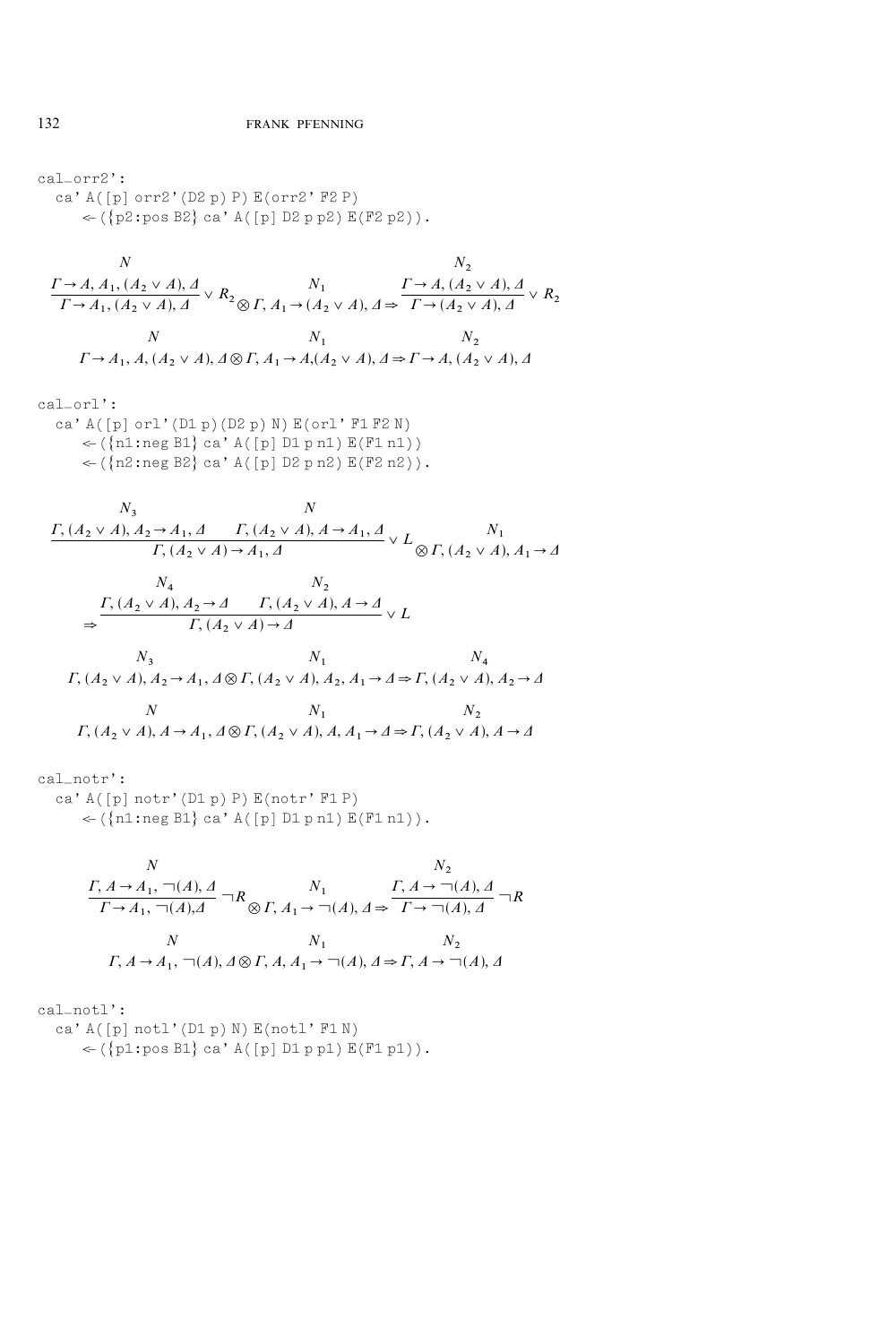$$
N
$$
  
\n
$$
\frac{\Gamma, \neg(A) \to A, A_1, \Delta}{\Gamma, \neg(A) \to A_1, \Delta} \neg L \underset{\bigotimes \Gamma, \neg(A), A_1 \to \Delta}{N_1} \xrightarrow{I, \neg(A) \to A, \Delta} \neg L
$$
  
\n
$$
N
$$
  
\n
$$
\frac{N}{\Gamma, \neg(A) \to A_1, A, \Delta \otimes \Gamma, \neg(A), A_1 \to A, \Delta \Rightarrow \Gamma, \neg(A) \to A, \Delta}
$$
  
\n
$$
N_1
$$
  
\n
$$
N_2
$$
  
\n
$$
\Gamma, \neg(A) \to A_1, A, \Delta \otimes \Gamma, \neg(A), A_1 \to A, \Delta \Rightarrow \Gamma, \neg(A) \to A, \Delta
$$

cal\_truer':

ca' A([p] truer' P) E(truer' P).

$$
\overline{\Gamma \to A, \top, \Delta} \top R \otimes \Gamma, A \to \top, \Delta \Rightarrow \overline{\Gamma \to \top, \Delta} \top R
$$

$$
\frac{N}{\Gamma, \perp \to A, \perp} \perp L \otimes \Gamma, \perp, A \to A \Rightarrow \overline{\Gamma, \perp \to A} \perp L
$$

cal\_forallr': ca' A([p] forallr' (D1 p) P) E(forallr' F1 P)  $\leftarrow (\{a:i\} \{p1:pos(B1 a)\})$ ca' A([p] D1 p a p1) E(F1 a p1)).

$$
Na_1
$$
\n
$$
\frac{N_2 a_1}{\Gamma \to A_1, (\forall x. Ax), \Delta} \forall R^{a_1} \otimes \Gamma, A_1 \to (\forall x. Ax), \Delta \to \frac{\Gamma \to A a_1, (\forall x. Ax), \Delta}{\Gamma \to (\forall x. Ax), \Delta} \forall R^{a_1}
$$
\n
$$
Na
$$
\n
$$
Na
$$
\n
$$
\frac{N_1}{\Gamma \to A_1, Aa, (\forall x. Ax), \Delta \otimes \Gamma, A_1 \to Aa, (\forall x. Ax), \Delta \to \Gamma \to Aa, (\forall x. Ax), \Delta
$$

cal\_foralll': ca' A([p] foralll' T(D1 p) N) E(foralll' TF1 N)  $\leftarrow (\{n1\} ca' A([p] D1 p n1) E(Fln1)).$ 

$$
N
$$
  
\n
$$
\frac{N_2}{\Gamma, (\forall x.Ax), At \to A_1, \Delta} \forall L
$$
  
\n
$$
\frac{N_1}{\Gamma, (\forall x.Ax) \to A_1, \Delta} \forall L
$$
  
\n
$$
\frac{N_1}{\Gamma, (\forall x.Ax), At \to \Delta} \frac{\Gamma, (\forall x.Ax), At \to \Delta}{\Gamma, (\forall x.Ax) \to \Delta} \forall L
$$
  
\n
$$
N
$$
  
\n
$$
\frac{N_1}{\Gamma, (\forall x.Ax), At \to \Delta} \frac{N_2}{\Gamma, (\forall x.Ax), At \to \Delta}
$$

cal\_existsr': ca' A([p] existsr' T(D1p) P) E(existsr' TF1P)  $\leftarrow (\text{p1} \text{ ca'} \text{A} (\text{p} \text{ D1 p p1}) \text{ E} (\text{F1 p1})).$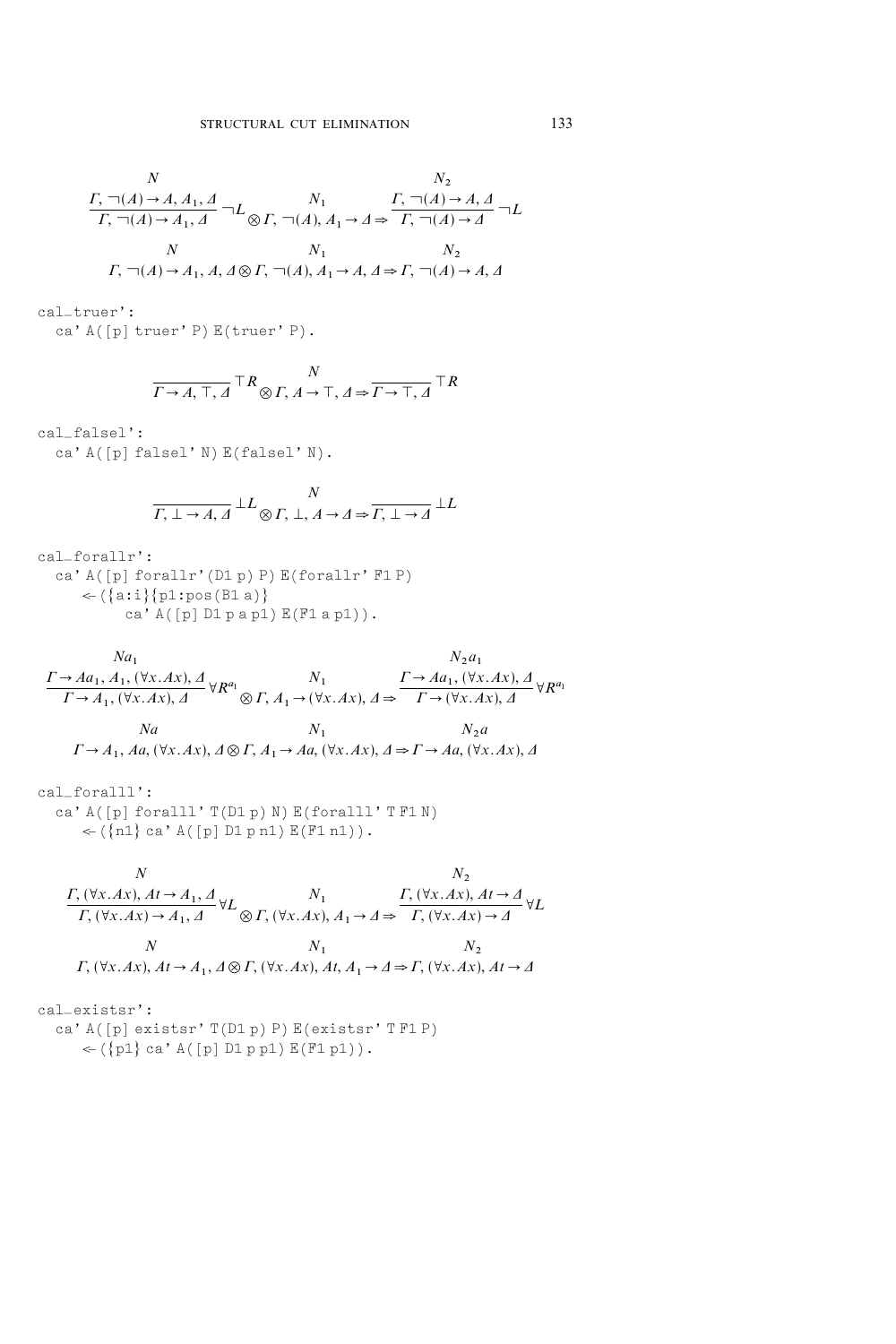$$
N
$$
\n
$$
\frac{\Gamma \rightarrow At, A_1, (\exists x.Ax), A}{\Gamma \rightarrow A_1, (\exists x.Ax), A} \otimes \Gamma, A_1 \rightarrow (\exists x.Ax), A \Rightarrow \Gamma \rightarrow At, (\exists x.Ax), A \exists R
$$
\n
$$
N
$$
\n
$$
\frac{\Gamma}{\Gamma} \rightarrow A_1, At, (\exists x.Ax), A \otimes \Gamma, A_1 \rightarrow (\exists x.Ax), A \Rightarrow \Gamma \rightarrow At, (\exists x.Ax), A
$$
\n
$$
\frac{\Gamma}{\Gamma} \rightarrow A_1, At, (\exists x.Ax), A \otimes \Gamma, A_1 \rightarrow At, (\exists x.Ax), A \Rightarrow \Gamma \rightarrow At, (\exists x.Ax), A
$$
\ncal\_e xistsl':  
\nca' A([p] exists1' (D1 p) N) E(existsl' F1 N)  
\n
$$
\leftarrow (\{a:i\} \{n1:neg(B1 a)\}
$$
\nca' A([p] D1 p a n1) E(F1 a n1)).\n
$$
N_1
$$
\n
$$
\frac{\Gamma, (\exists x.Ax), Aa_1 \rightarrow A_1, A}{\Gamma, (\exists x.Ax) \rightarrow A_1, A} \exists L^{a_1} \qquad N_1
$$
\n
$$
\frac{\Gamma, (\exists x.Ax), Aa_1 \rightarrow A}{\Gamma, (\exists x.Ax) \rightarrow A_1, A} \otimes \Gamma, (\exists x.Ax), A_1 \rightarrow A \Rightarrow \Gamma, (\exists x.Ax), Aa \rightarrow A
$$
\n
$$
N_1
$$
\n
$$
N_2 a
$$
\n
$$
\Gamma, (\exists x.Ax), Aa \rightarrow A_1, A \otimes \Gamma, (\exists x.Ax), Aa, A_1 \rightarrow A \Rightarrow \Gamma, (\exists x.Ax), Aa \rightarrow A
$$

#### **APPENDIX B. CUT ELIMINATION**

In this appendix we define intuitionistic and classical sequent calculi with a primitive rule of cut and we show that they can be translated to cut-free derivations. In both cases the proof is a straightforward induction on the structure of derivations, taking advantage of admissibility of cut in the cut-free system.

#### **B.1.** Intuitionistic Calculus

We use  $\Gamma \rightarrow$   $\rightarrow$  C for sequents in the system G<sub>3</sub><sup>+</sup> with cut which is obtained by adding

$$
\frac{\Gamma \to_+ A \qquad \Gamma, A \to_+ C}{\Gamma \to_+ C}
$$
Cut

to the rules of the cut-free system  $G_3$ . With proof terms this rule reads

$$
\frac{\Gamma \to_+ d: A \qquad \Gamma, h: A \to_+ e: C}{\Gamma \to_+ \text{cut } d(\lambda h: A.e): C} \text{Cut}.
$$

In order to represent derivations in  $G_3^+$  we introduce another judgment, conc\* A, rename all the rules for the cut-free calculus, and add

$$
\begin{aligned} \text{cut}^* : \{ \text{A} : \text{o} \} \text{ conc}^* \text{ A} \\ &\rightarrow (\text{hyp A} \rightarrow \text{conc}^* \text{ C}) \\ &\rightarrow \text{conc}^* \text{ C}. \end{aligned}
$$

The complete implementation is given below. Note that we do not need to rename the hypothesis judgment hyp, since the hypotheses play the same role in both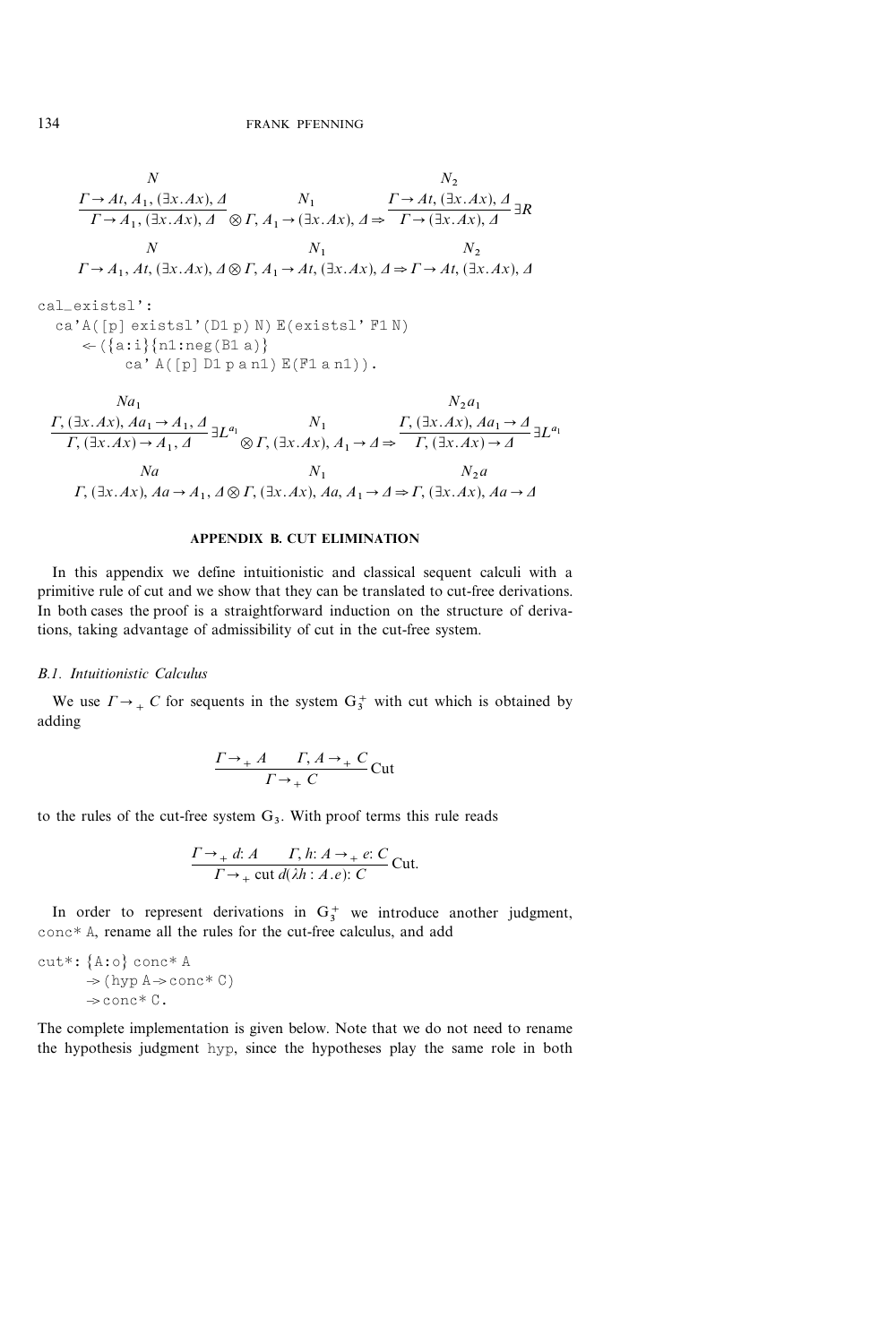systems. The main lemmas concerning  $G_3^+$  such as weakening, contraction, substitution, and the adequacy of the encoding follow as before.

| $cone^*$ : $o \rightarrow type$ . |                                                                                                                                      |
|-----------------------------------|--------------------------------------------------------------------------------------------------------------------------------------|
|                                   | cut*: ${A: \circ}$ conc* A<br>$\Rightarrow$ (hyp A $\Rightarrow$ conc* C)<br>$\rightarrow$ conc* $C$ .                               |
|                                   | $axiom^*: (hyp A \rightarrow conc^* A).$                                                                                             |
| and $r^*$ :                       | conc* A<br>$\rightarrow$ conc* B<br>$\Rightarrow$ conc*(A and B).                                                                    |
| and $11*$ :                       | (hyp A⇒conc* C)<br>$\Rightarrow$ (hyp (A and B) $\Rightarrow$ conc* C).                                                              |
| and $12*$ :                       | (hyp B⇒conc* C)<br>$\Rightarrow$ (hyp (A and B) $\Rightarrow$ conc* C).                                                              |
| impr*:                            | $(hyp A \rightarrow conc * B)$<br>$\rightarrow$ conc*(A imp B).                                                                      |
| $imp1*$ :                         | conc* A<br>$\Rightarrow$ (hyp B $\Rightarrow$ conc* C)<br>$\Rightarrow$ (hyp (A imp B) $\Rightarrow$ conc* C).                       |
| $\text{orr1*}:$                   | conc* A                                                                                                                              |
| $orr2*$ :                         | $\rightarrow$ conc*(A or B).<br>conc* B<br>$\rightarrow$ conc*(A or B).                                                              |
| $or 1*$ :                         | $(hyp A \rightarrow cone * C)$<br>$\Rightarrow$ (hyp B $\Rightarrow$ conc* C)<br>$\Rightarrow$ (hyp (A or B) $\Rightarrow$ conc* C). |
| notr*:                            | $({p: o} \nvert p; \neg p)$<br>$\rightarrow$ conc*(not A).                                                                           |
| notl*:                            | conc* A<br>$\Rightarrow$ (hyp (not A) $\Rightarrow$ conc* C).                                                                        |
|                                   | truer*: conc*(true).                                                                                                                 |
|                                   | falsel*: $(hyp (false) \rightarrow conc* C)$ .                                                                                       |
|                                   | forallr*: $(\{a:i\}$ conc* $(A a))$<br>$\Rightarrow$ conc*(forall A).                                                                |
|                                   | foralll*: ${T : i}(hyp (AT) \rightarrow conc* C) \rightarrow (hyp (for all A) \rightarrow conc* C)$ .                                |
|                                   | existsr*: ${T:i} \cong (A T) \rightarrow \text{conc*} (\text{exists } A)$ .                                                          |
|                                   | existsl*: $({a:i}$ hyp $(Aa) \rightarrow conc*C)$<br>$\Rightarrow$ (hyp (exists A) $\Rightarrow$ conc* C).                           |

The theorem of cut elimination explicitly relates derivations in  $G_3^+$  to  $G_3$ .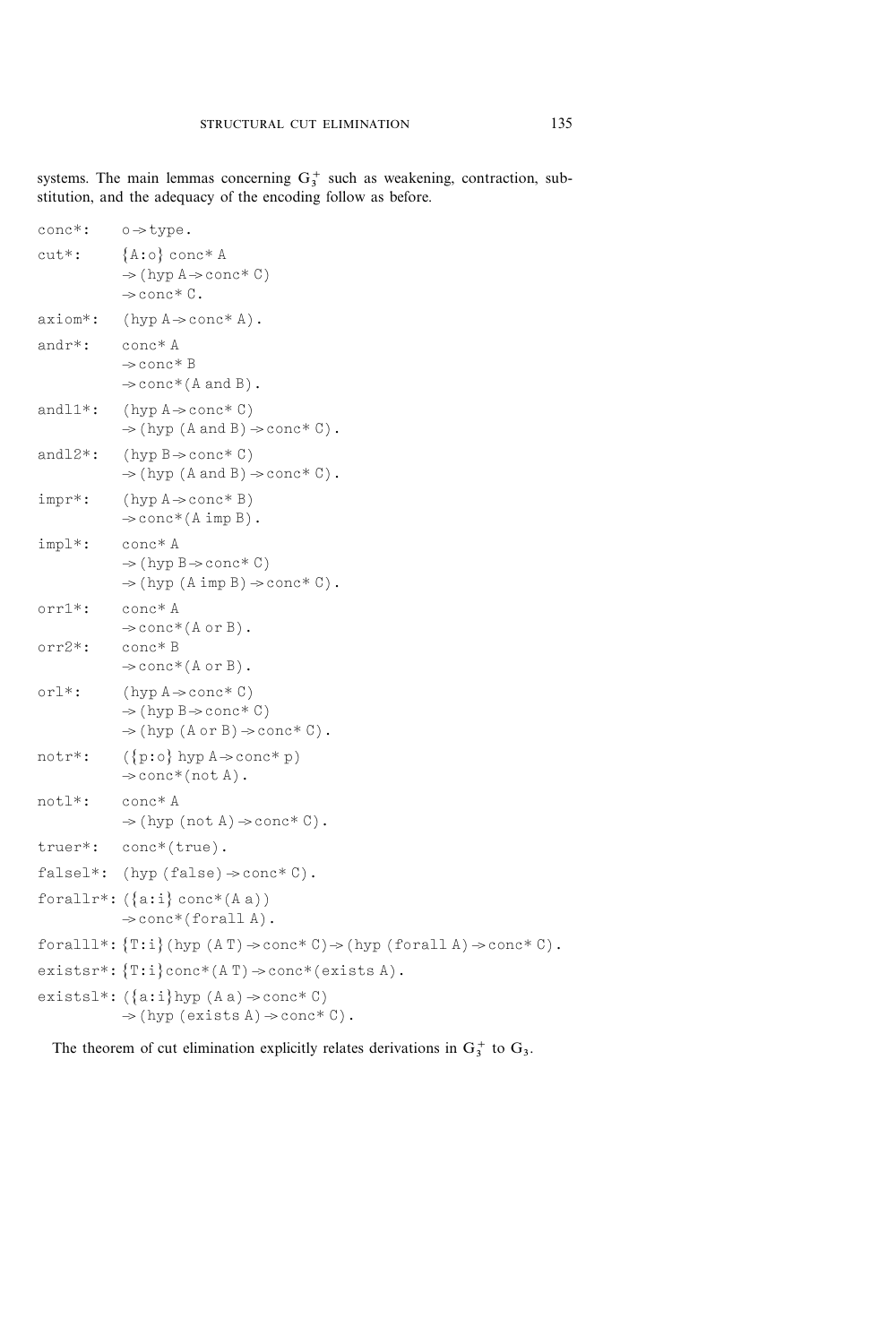THEOREM 8 (Cut Elimination). If  $\mathscr{D}^*$  ::  $(\Gamma \rightarrow \{ +d^* : C)$  is a derivation in  $G_3^+$  then there exists a cut-free derivation  $\mathcal{D}$  ::  $(\Gamma \rightarrow d: C)$  in  $G_3$ .

*Proof.* By structural induction on  $d$ , when the last inference  $R$  is not a cut we appeal to the induction hypothesis on the premise(s) of the last inference and combine the resulting cut-free derivation(s) with  $R$ . If the last inference is a cut we generate cut-free derivations of the premises by induction hypothesis and then use admissibility of cut to obtain a cut-free derivation for the conclusion.  $\blacksquare$ 

This proof is implemented by a relation between sequent derivations in the system with cut and sequent derivations in the system without cut. We use the convention that variables whose names end in a star (\*) represent derivations that may contain cut:

```
ce: conc* C⇒conc C⇒type.
ce_{\text{cut}}: ce(\text{cut} * AD1 * D2*) D
              \leftarrow ce D1* D1
              \leftarrow ({h1:hyp A} ce(D2* h1)(D2 h1))
              \leftarrow ca A D1 D2 D.
ceaxiom: ce(axiom* H)(axiom H).
ce_andr: ce(andr*D1*D2*)(andrDID2)\leftarrow ce D1* D1
              \leftarrow ce D2* D2.
ce_andl1: ce(andl1*D1*H)(andl1D1H)
              \leftarrow ({h1:hyp A} ce(D1* h1)(D1 h1)).
ce\_and12: ce(and12*D2*H)(and12 D2 H)\leftarrow ({h2:hyp B} ce(D2* h2)(D2 h2)).
ceimpr: ce(impr* D1*)(impr D1)
              \leftarrow ({h1:hyp A} ce(D1* h1)(D1 h1)).
ce_impl: ce(\text{impl* } D1* D2* H)(\text{impl D1 } D2 H)\leftarrow ce D1* D1
              \leftarrow ({h2:hyp B} ce(D2* h2)(D2 h2)).
ce_orr1: ce(orr1*D1*)(orr1D1)
              \leftarrow ce D1* D1.
ce\_orr2: ce(orr2 * D2*) (orr2 D2)\leftarrow ce D2* D2.
ce\_or1: ce(or1 * D1 * D2 * H)(or1 D1 D2 H)\leftarrow ({h1:hyp A} ce(D1* h1)(D1 h1))
              \leftarrow ({h2:hyp B} ce(D2* h2)(D2 h2)).
cenotr: ce(notr* D1*)(notr D1)
              \leftarrow ({p:o}{h1:hyp A} ce(D1* p h1)(D1 p h1)).
ce_notl: ce(notl* D1* H)(notl D1 H)
              \leftarrow ce D1* D1.
ce_truer: ce(truer*)(truer).
```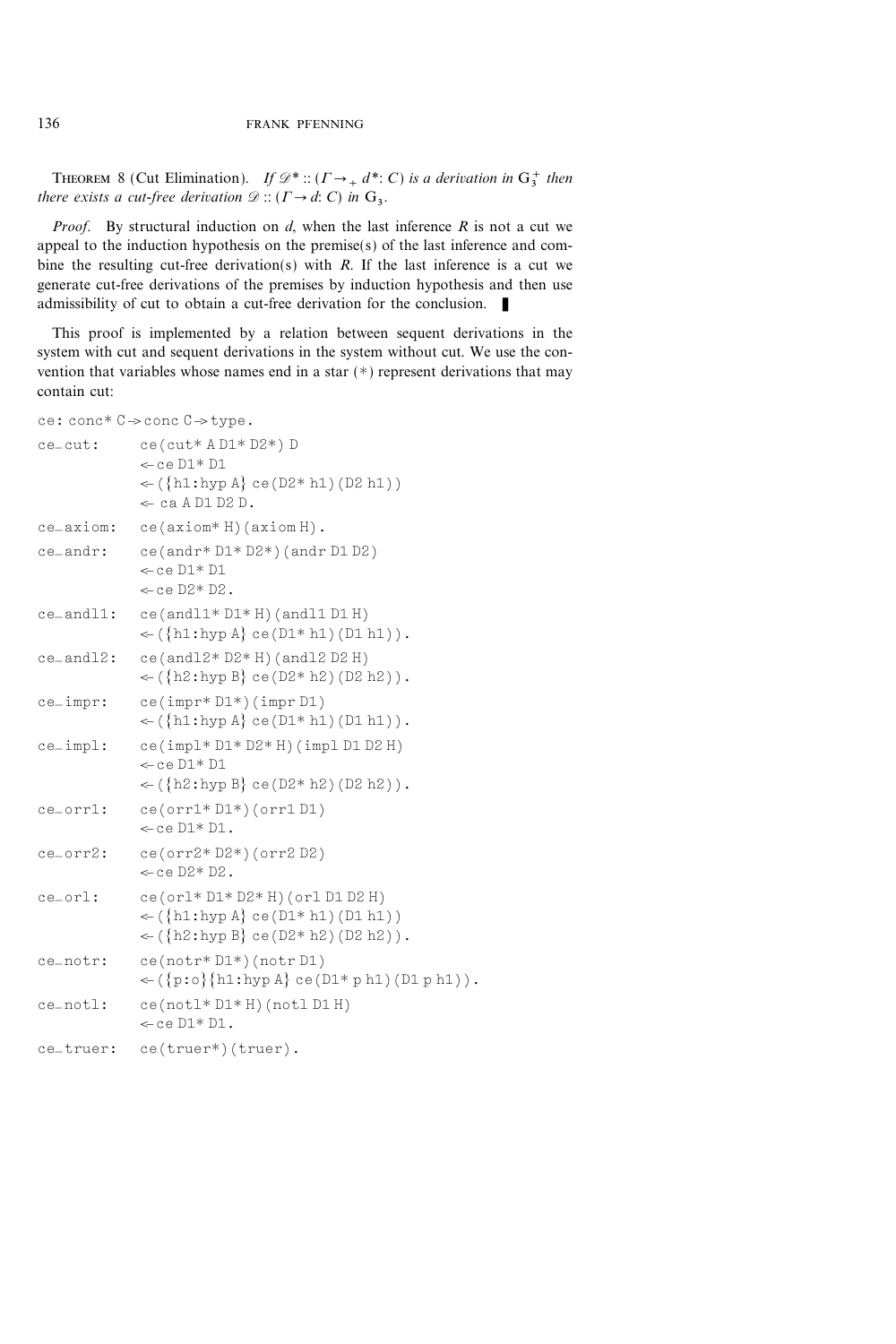cefalsel: ce(falsel\* H)(falsel H). ceforallr: ce(forallr\* D1\*)(forallr D1) <&[a:i] ce(D1\* a)(D1 a). ceforalll: ce(foralll\* T D1\* H)(foralll T D1 H) <&([h1] ce(D1\* h1)(D1 h1)). ceexistsr: ce(existsr\* T D1\*)(existsr T D1) <&ce D1\* D1. ceexistsl: ce(existsl\* D1\* H)(existsl D1 H) <&([a:i][h1:hyp (A1 a)] ce(D1\* a h1)(D1 a h1)).

## B.2. Classical Calculus

We write  $\Gamma \rightarrow \Lambda$  for a sequent in the classical system with cut as a primitive rule of inference. It is obtained by adding

$$
\frac{\Gamma \rightarrow_+ A, \Delta \qquad \Gamma, A \rightarrow_+ \Delta}{\Gamma \rightarrow_+ \Delta}
$$
Cut

to the other rules of inference. With proof terms we have

$$
\frac{\Gamma \xrightarrow{d} p: A, \Delta \qquad \Gamma, n: A \xrightarrow{e} A}{\Gamma \xrightarrow{cut(\lambda p: A.d)(\lambda n: A.e)} A} \text{Cut}.
$$

This system continues to satisfy weakening, contraction, and substitution lemmas. The signature below specifies an adequate encoding of this extended calculus in LF. We need a new judgment  $\omega$  that replaces  $#$  as the type of proof terms in the representation. We systematically copy all declarations from the cut-free system (appending  $\hat{ }$  to their name) and add the cut rule as  $cut \hat{ }$ :

| @:<br>$cut$ :           | type.<br>$(pos A \rightarrow \textcircled{a})$<br>$\Rightarrow$ (neg A $\Rightarrow$ @)<br>$\Rightarrow$ $\omega$ .             |
|-------------------------|---------------------------------------------------------------------------------------------------------------------------------|
| axiom <sup>o</sup> :    | $(neg A \rightarrow pos A \rightarrow @)$ .                                                                                     |
| andr^:                  | $(pos A \rightarrow \textcircled{a})$<br>$\Rightarrow$ (pos B $\Rightarrow$ @)<br>$\Rightarrow$ (pos(A and B) $\Rightarrow$ @). |
| andl1^:                 | $(neg A \rightarrow \textcircled{a})$<br>$\Rightarrow$ (neg (A and B) $\Rightarrow$ @).                                         |
| and $12$ <sup>o</sup> : | $(neg\ B \rightarrow \emptyset)$<br>$\Rightarrow$ (neg (A and B) $\Rightarrow$ @).                                              |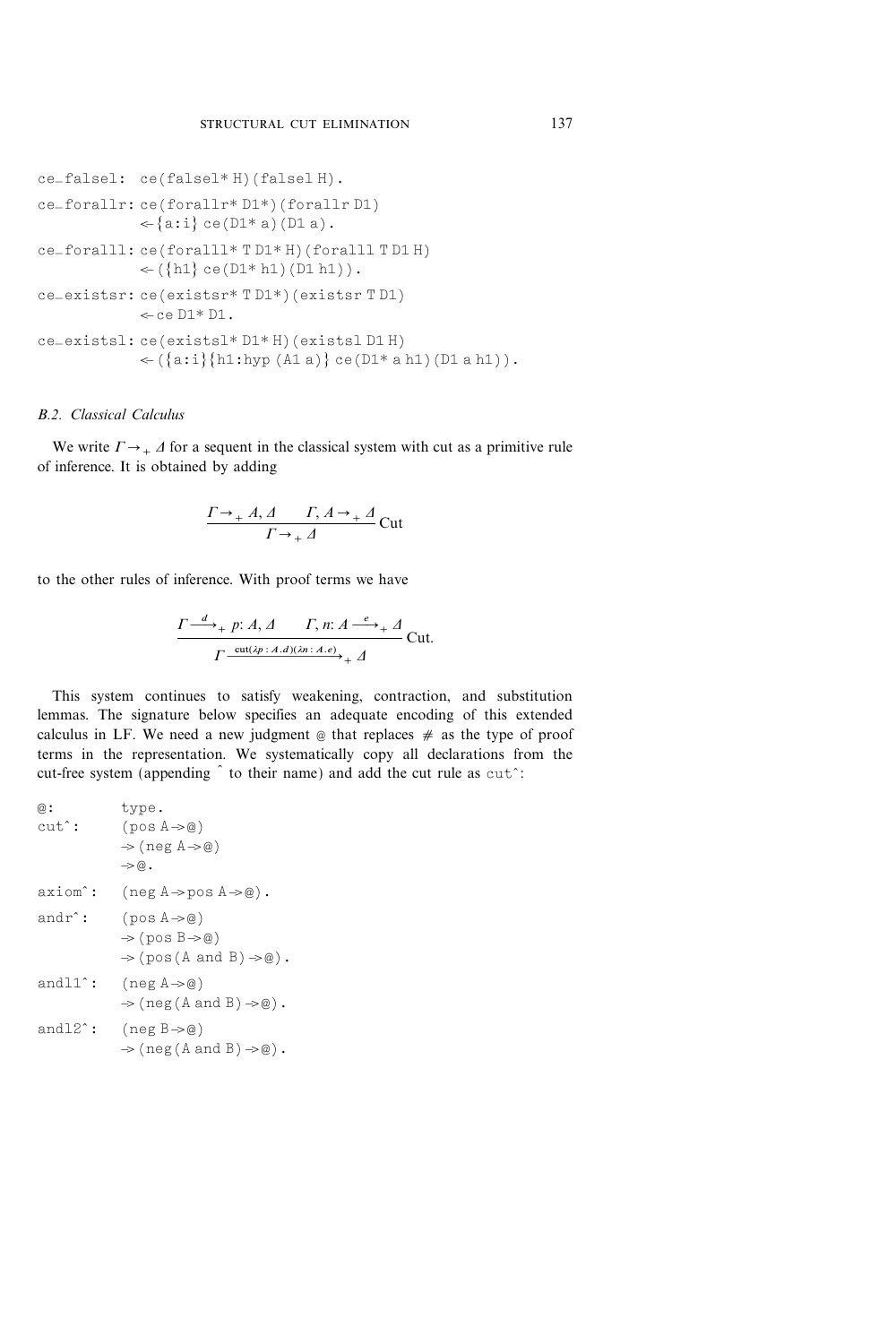| impr <sup>o</sup> :  | $(neg A \rightarrow pos B \rightarrow @)$<br>$\Rightarrow$ (pos(A imp B) $\Rightarrow$ @).                                      |
|----------------------|---------------------------------------------------------------------------------------------------------------------------------|
| impl^:               | $(pos A \rightarrow \textcircled{a})$<br>$\Rightarrow$ (neg B $\Rightarrow$ @)<br>$\Rightarrow$ (neg(A imp B) $\Rightarrow$ @). |
| orr1^:               | $(pos A \rightarrow \textcircled{a})$<br>$\Rightarrow$ (pos(A or B) $\Rightarrow$ @).                                           |
| orr2^:               | $(pos B \rightarrow \varpi)$<br>$\Rightarrow$ (pos(A or B) $\Rightarrow$ @).                                                    |
| orl^:                | $(neg A \rightarrow \textcircled{a})$<br>$\Rightarrow$ (neg B $\Rightarrow$ @)<br>$\Rightarrow$ (neg(A or B) $\Rightarrow$ @).  |
| notr^:               | $(neg A \rightarrow \textcircled{a})$<br>$\Rightarrow$ (pos(not A) $\Rightarrow$ @).                                            |
| notl^:               | $(pos A \rightarrow \textcircled{a})$<br>$\Rightarrow$ (neg (not A) $\Rightarrow$ @).                                           |
| truer <sup>o</sup> : | $(pos(true) \rightarrow @).$                                                                                                    |
| falsel^:             | $(neg(false) \rightarrow \textcircled{a}).$                                                                                     |
|                      | forallr <sup>*</sup> : ({a:i} pos(A a) $\rightarrow \textcircled{a}$ )<br>$\Rightarrow$ (pos(forall A) $\Rightarrow$ @).        |
|                      | foralll': ${T:i} (neg(A T) \rightarrow \textcircled{a})$<br>$\Rightarrow$ (neg(forall A) $\Rightarrow$ @).                      |
|                      | $exists r': \{T:i\} (pos(A T) \rightarrow \textcircled{a})$<br>$\Rightarrow$ (pos(exists A) $\Rightarrow$ @).                   |
|                      | existsl^: $(\{a:i\}$ neg $(A a) \rightarrow \emptyset)$<br>$\Rightarrow$ (neg (exists A) $\Rightarrow$ @).                      |

Cut elimination follows by a simple structural induction from the admissibility of cut in the cut-free system. We present here only the Elf code implementing this proof.

THEOREM 9 (Classical cut elimination. Let  $\mathscr{D}$  ::  $(\Gamma \stackrel{d}{\longrightarrow}_+ \Delta)$  be a classical sequent derivation possibly containing cut. Thus there exists a cut-free derivation  $\mathscr{D}' :: (\Gamma \longrightarrow^{d'} \mathscr{A})$ 

Proof. By structural induction on d for each inference rule except cut we apply the induction hypothesis to the premises and then reconstruct a cut-free derivation with the same inference rule. In the case of cut, we appeal to the induction hypothesis and then to admissibility of cut on the resulting two cut-free derivations.  $\blacksquare$ 

This proof is implemented as a type family relating derivations with cut to cut-free derivations. Note how the appeal to admissibility in the case of a cut is implemented as a call to ca'.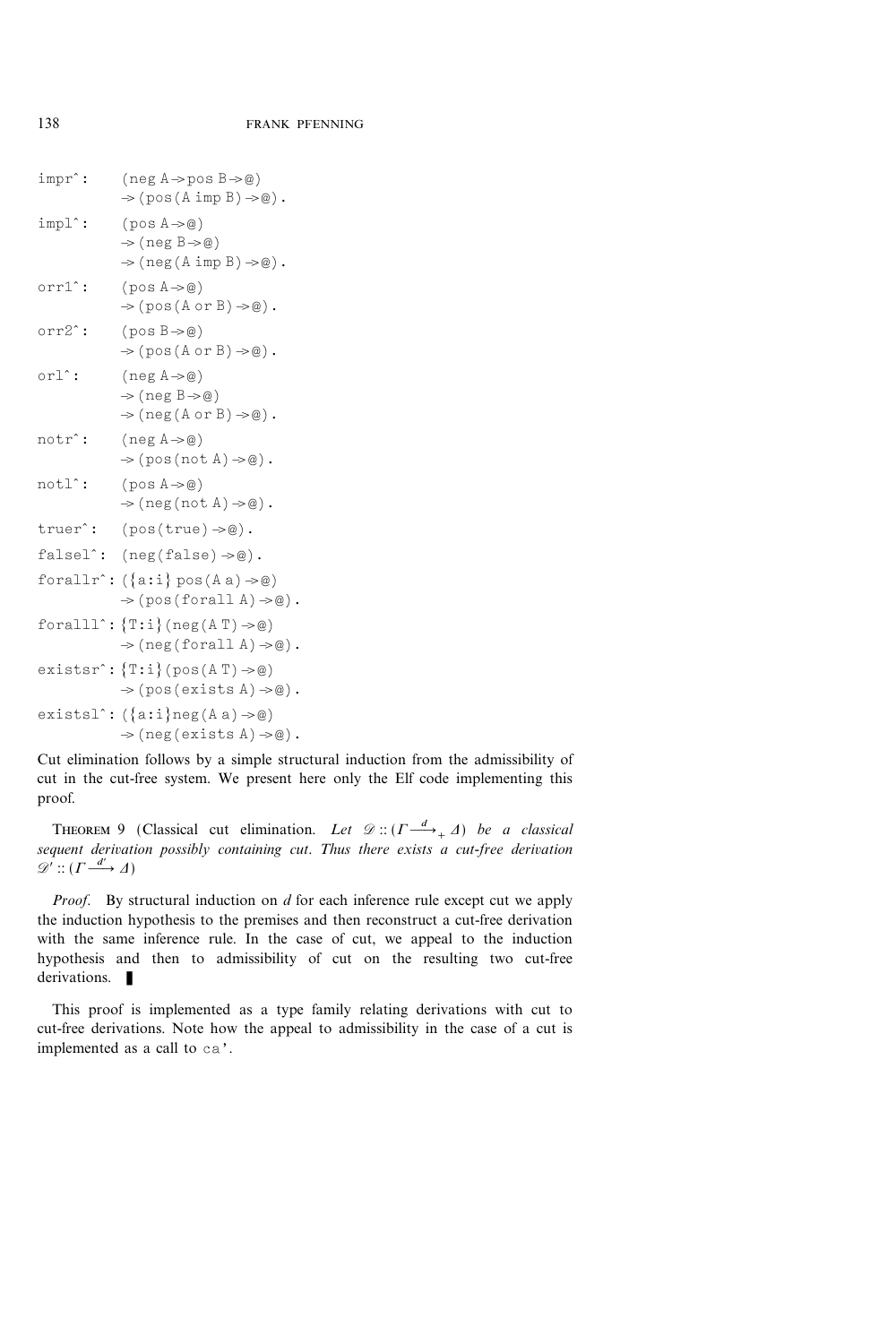| $ce$ :          | $@{\rightarrow} \# \rightarrow \text{type}.$                                                                                                   |
|-----------------|------------------------------------------------------------------------------------------------------------------------------------------------|
| $ce_{cut}$ :    | ce'(cut^DE)F                                                                                                                                   |
|                 | $\leftarrow$ ({p:pos A} ce'(Dp)(D'p))<br>$\leftarrow$ ({n:neg A} ce'(En)(E'n))                                                                 |
|                 | $\leftarrow$ ca' AD' E' F.                                                                                                                     |
|                 | ce_axiom': ce'(axiom^NP)(axiom'NP).                                                                                                            |
| ce_andr':       | ce'(andr^D1D2P)(andr'D1'D2'P)<br>$\leftarrow (\text{p1} \text{ ce'} (\text{D1p1}) (\text{D1'} \text{p1}))$                                     |
|                 | $\leftarrow (\{p2\} ce'(D2p2)(D2'p2)).$                                                                                                        |
| ce_andl1':      | ce'(andl1^ N1 N)(andl1' N1' N)<br>$\leftarrow (\text{ln1} \text{ ce'} (\text{N1 n1}) (\text{N1'} \text{ n1})).$                                |
|                 |                                                                                                                                                |
| $ce\_and12$ ':  | ce'(andl2^ $N2 N$ )(andl2' $N2 N$ )<br>$\leftarrow (\{n2\}$ ce'(N2 n2)(N2' n2)).                                                               |
| $ce\_impr$ :    | ce'(impr^D1P)(impr'D1'P)                                                                                                                       |
|                 | $\leftarrow (\{n1\}\{p2\}$ ce'(D1 n1p2)(D1' n1p2)).                                                                                            |
| $ce\_imp1$ :    | ce'(impl^D1D2N)(impl'D1'D2'N)                                                                                                                  |
|                 | $\leftarrow (\text{p1} \text{ ce'} (\text{D1p1}) (\text{D1'} \text{p1}))$<br>$\leftarrow (\{n2\} \text{ ce'} (\text{D2 n2}) (\text{D2'} n2)).$ |
| $ce_{corr1}'$ : | ce'(orr1' D1 P)(orr1' D1' P)                                                                                                                   |
|                 | $\leftarrow (\text{p1} \text{ ce'} (\text{D1p1}) (\text{D1'} \text{p1})).$                                                                     |
| $ce_{corr2}$ :  | ce'(orr2^D2P)(orr2'D2'P)                                                                                                                       |
|                 | $\leftarrow (\{p2\} ce'(D2p2)(D2'p2)).$                                                                                                        |
| $ce_{-}$ orl':  | ce'(orl'D1D2N)(orl'D1'D2'N)                                                                                                                    |
|                 | $\leftarrow (\{n1\} ce'(D1 n1)(D1' n1))$<br>$\leftarrow (\{n2\} \text{ ce'} (\text{D2 n2}) (\text{D2'} n2)).$                                  |
| ce_notr':       | ce'(notr' D1 P) (notr' D1' P)                                                                                                                  |
|                 | $\leftarrow (\{n1\} ce'(D1 n1)(D1' n1)).$                                                                                                      |
| ce_norl':       | ce'(notl'D1 $N$ )(notl'D1' $N$ )                                                                                                               |
|                 | $\leftarrow (\text{p1} \text{ ce'} (\text{D1p1}) (\text{D1'} \text{p1})).$                                                                     |
|                 | $ce_{t}$ ruer': ce'(truer $\text{P}$ )(truer' $\text{P}$ ).                                                                                    |
|                 | ce_falsel': ce'(falsel'N)(falsel'N).                                                                                                           |
|                 | ce_forallr': ce'(forallr'D1P)(forallr'D1'P)                                                                                                    |
|                 | $\leftarrow$ ({a:i}{p1:pos(A1 a)} ce'(D1 a p1)(D1' a p1)).                                                                                     |
|                 | ce_foralll': ce'(foralll'TD1N)(foralll'TD1'N)<br>$\leftarrow (\{n1\} ce'(D1 n1)(D1' n1)).$                                                     |
|                 | ce_existsr': ce'(existsr'TD1P)(existsr'TD1'P)                                                                                                  |
|                 | $\leftarrow (\text{p1} \text{ ce'} (\text{D1p1}) (\text{D1'} \text{p1})).$                                                                     |
|                 | ce_existsl': ce'(existsl'D1N)(existsl'D1'N)                                                                                                    |
|                 | $\leftarrow$ ({a:i}{n1:neg(A1 a)} ce'(D1 a n1)(D1' a n1)).                                                                                     |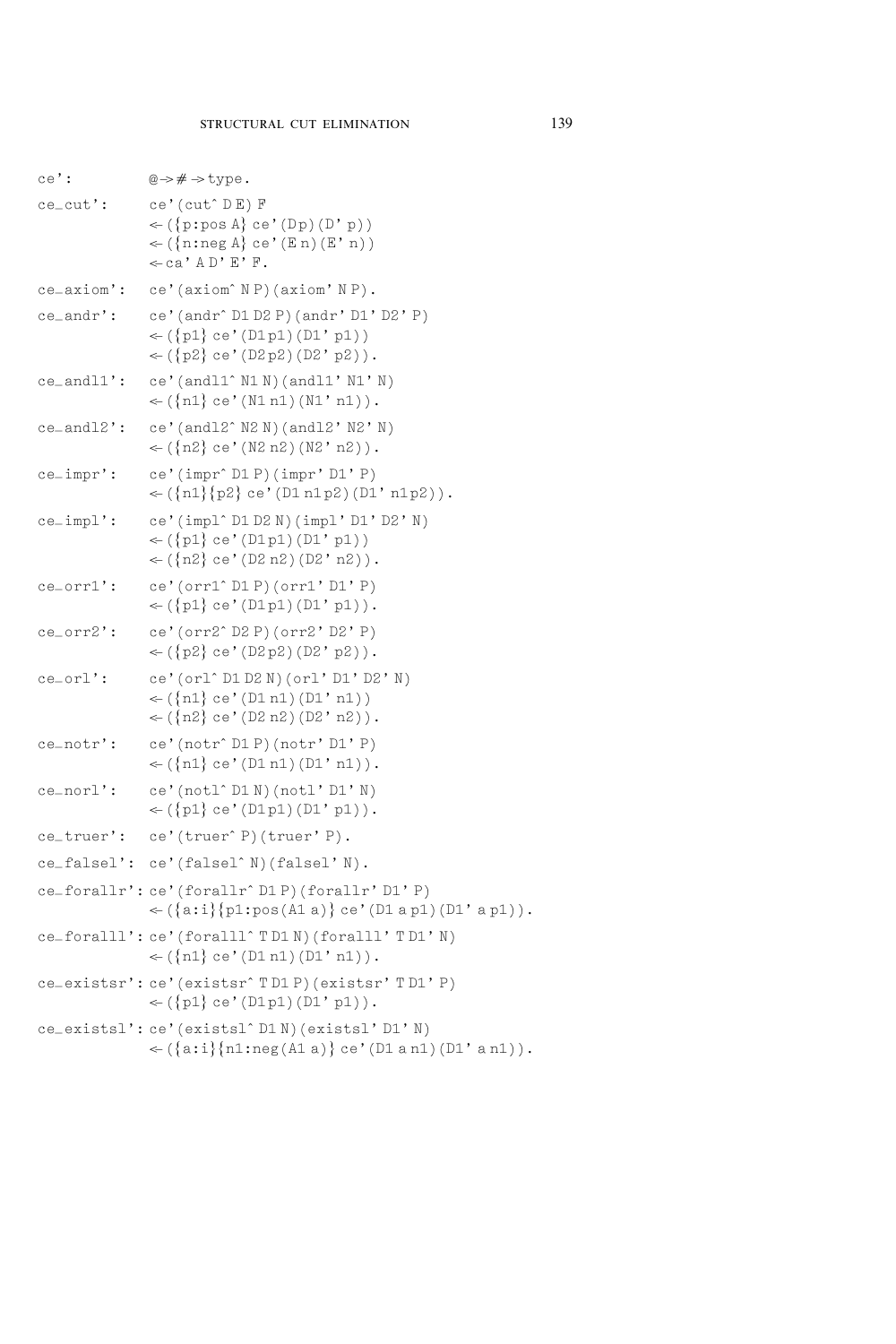#### ACKNOWLEDGMENTS

I thank Iliano Cervesato, Jean Gallier, Hugo Herbelin, Dale Miller, Richard Statman, A. S. Troelstra, and Roberto Virga for discussions regarding the topic of this paper and David Basin and Seán Matthews for comments on a draft.

Final manuscript received March 1, 1999

#### **REFERENCES**

- [Abr93] Abramsky, S. (1993), Computational interpretations of linear logic, *Theoret. Comput. Sci.*  $111, 3-57.$
- [BTKP93] Breazu-Tannen, V., Kesner, D., and Puel, L. (1993), A typed pattern calculus, in "Proceedings of the Eight Annual IEEE Symposium on Logic in Computer Science, Montreal, Canada" (Moshe Y. Vardi, Ed.), pp. 262-274.
- [DFH+93] Dowek, G., Felty, A., Herbelin, H., Huet, G., Murthy, C., Parent, C., Paulin-Mohring, Ch., and Werner, B. (1993), "The Coq proof assistant user's guide," Rapport Techniques 154, INRIA, Rocquencourt, France. [Version 5.8].
- [DFH95] Despeyroux, J, Felty, A, and Hirschowitz, A (1995), Higher-order abstract syntax in Coq, in "Proceedings of the International Conference on Typed Lambda Calculi and Applications, Edinburgh, Scotland'' (M. Dezani-Ciancaglini and G. Plotkin, Eds.), Lecture Notes in Computer Science, Vol. 902, pp. 124-138, Springer-Verlag, Berlin/New Nork.
- [DH94] Despeyroux, J., and Hirschowitz, A. (1994), Higher-order abstract syntax with induction in Coq, in "Proceedings of the 5th International Conference on Logic Programming and Automated Reasoning, Kiev, Ukraine'' (Frank Pfenning, Ed.), Lecture Notes in Artificial Intelligence, Vol. 822, pp. 159-173, Springer-Verlag, Berlin/New York.
- [Dra87] Dragalin, A. G. (1987), "Mathematical Intuitionism: Introduction to Proof Theory," Translations of Mathematical Monographs, Vol. 67, Amer. Math. Soc., Providence, RI.
- [Fel89] Felty, A. (1989), "Specifying and Implementing Theorem Provers in a Higher-Order Logic Programming Language,'' Ph.D. thesis, University of Pennsylvania. [Available as Technical Report MS-CIS-89-53]
- [Gal93] Gallier, J. (1993), Constructive logics. A tutorial on proof systems and typed  $\lambda$ -calculi, Theoret. Comput. Sci 110, 249-339.
- [Gen35] Gentzen, G. (1935), Untersuchungen über das logische Schließen, Math. Z. 39, 176-210, 405-431; English translation in Szabo, M. E., Ed. (1969), "The Collected Papers of Gerhard Gentzen," pp. 68-131, North-Holland, Amsterdam.
- [Gir87] Girard, J.-Y. (1987), Linear logic, Theoret. Comput. Sci. 50, 1-102.
- [Gir93] Girard, J.-Y. (1993), On the unity of logic, Ann. Pure Appl. Logic  $59$ , 201-217.
- [Her95] Herbelin, H. (1995), "Séquents qu'on Calcule," Ph.D. thesis, Université Paris 7.
- [HHP93] Harper, R., Honsell, F., and Plotkin, G. (1993), A framework for defining logics, J. Assoc. Comput. Mach. 40(1), 143-184.
- [Kle52] Kleene, S. C. (1952), "Introduction to Metamathematics," North-Holland, Amsterdam.
- [Mat94] Matthews, S. (1994), A theory and its metatheory in  $FS_0$ , in "What is a Logical System?" (Dov Gabbay and Franz Guenthner, Ed.), Oxford Univ. Press, London.
- [Mil94] Miller, D. (1994), A multiple-conclusion meta-logic, in "Ninth Annual IEEE Symposium on Logic in Computer Science, Paris, France" (S. Abramsky, Ed.), pp. 272-281.
- [ML68] Martin-Löf, P. (1968), "Notes on Constructive Mathematics," Almqvist & Wiksell, Stockholm.